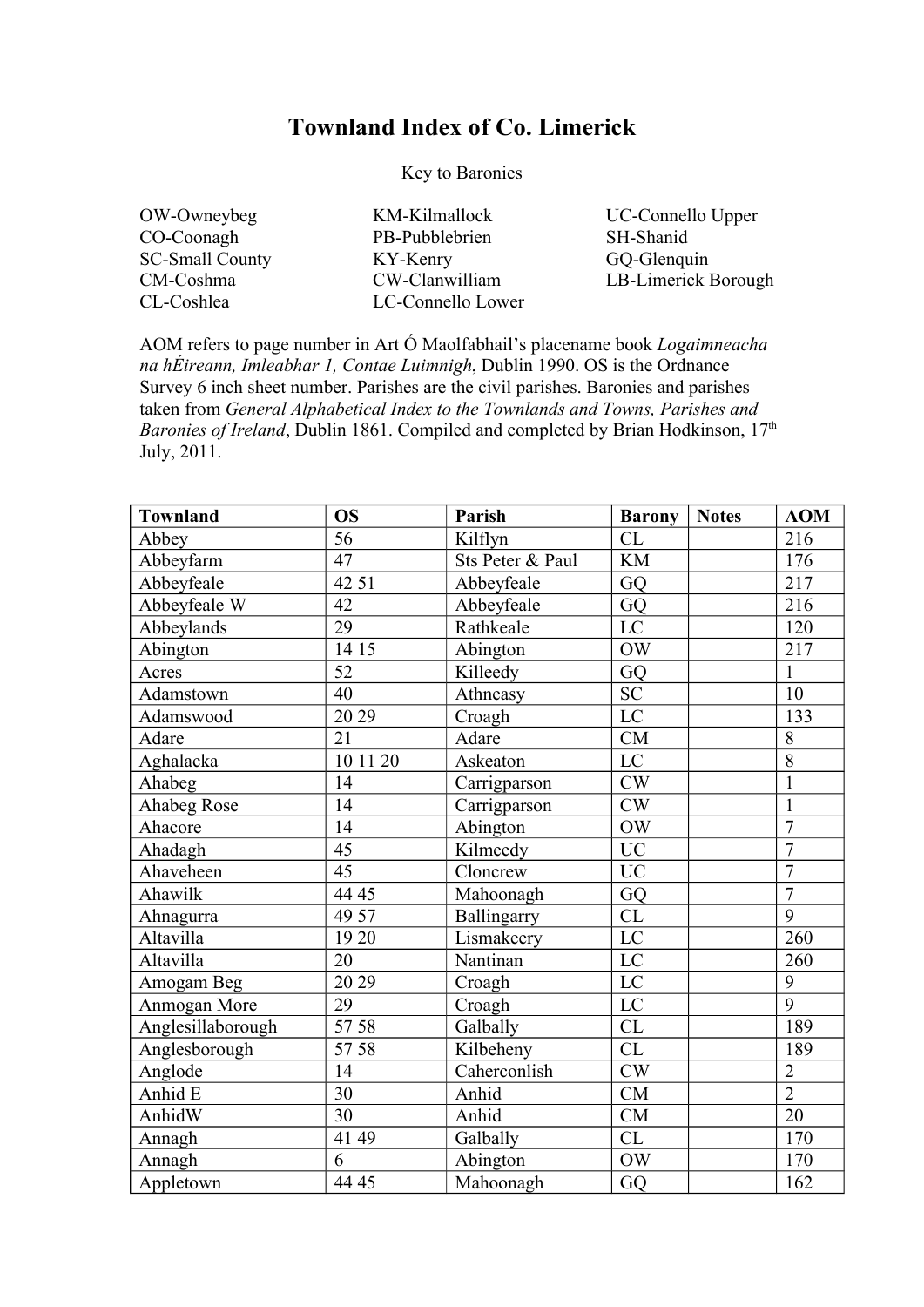| Shanagolden<br>10<br><b>SH</b><br>Ardaneer<br>$\overline{4}$<br>CM<br>$\overline{3}$<br>32<br>Tullabracky<br>Ardanreagh<br>$\overline{3}$<br>LC<br>Ardbohil<br>28 29<br>Rathkeale<br>Arddrine<br>36<br>$\overline{4}$<br>GQ<br>Grange<br>20<br>Nantinan<br>LC<br>$\overline{4}$<br>Ardgoulbeg<br>20<br>Nantinan<br>LC<br>Ardgoul N<br>$\overline{4}$<br>$\mathbf{LC}$<br>20<br>$\overline{4}$<br>Ardgoul S<br>Nantinan<br>Ardkilmartin<br>39 40 47 48<br>Sts Peter & Paul<br><b>KM</b><br>$\overline{4}$<br>2 1 2<br>Ardlahan<br>Kildimo<br><b>KY</b><br>$\overline{4}$<br>$\overline{5}$<br>19 20<br>Kilbradan<br><b>SH</b><br>Ardlaman<br>$\overline{5}$<br>CL<br>41<br>Ardmore<br>Ballyscaddan<br>$\overline{5}$<br>36<br>GQ<br>Ardnacrohy<br>Monagay<br>$\overline{5}$<br>Galbally<br>Ardnamoher<br>49 50<br>CL<br>29<br>6<br>Rathkeale<br>LC<br>Ardnanean<br>5<br>29<br>LC<br>Ardnapreaghaun<br>Croagh<br>$\overline{5}$<br>29<br>Doondonnell<br>$\rm LC$<br>Ardnaveagh<br>56<br>Ardpatrick<br>CL<br>Ardpatrick<br>6<br>CL<br>Ardrahin<br>49<br>Galbally<br>6<br>23<br>CW<br>Ardroe<br>Grean<br>6<br>21<br>$\overline{\mathbf{3}}$<br>CM<br>Ardshanbally<br>Adare<br>Ardtomin<br>Nantinan<br>$\overline{7}$<br>20<br>LC<br>6<br>$\overline{3}$<br>Killeenagarriff<br>CW<br>Ardvarna<br>$\overline{5}$<br>28<br><b>SH</b><br>Ardvone<br>Ardagh<br>$\overline{5}$<br>32 40<br><b>Bruff</b><br><b>CM</b><br>Ardykeohane<br>$\overline{7}$<br>47<br><b>KM</b><br>Ardyoul<br>Sts Peter & Paul<br>$\overline{2}$<br>44<br>Arranagh<br>GQ<br>Monagay<br>33<br>CO<br>Oola<br>$\mathbf{1}$<br>Arrybreaga<br>22<br>CW<br>Fedamore<br>$\mathbf{1}$<br>Arywee<br>Ashfort<br>PB<br>170<br>13<br>Crecora<br>28 36<br>GQ<br>153<br>Ashgrove<br>Newcastle<br>47<br>126<br>Ash Hill<br>$\mathop{\rm KM}\nolimits$<br>Sts Peter & Paul<br>13<br><b>OW</b><br>170<br>Ashroe<br>Abington<br>LC<br>11 20<br>Askeaton<br>171<br>Askeaton<br>26 34<br><b>SH</b><br>8<br>Athea Lower<br>Rathronan<br>$\overline{8}$<br>34<br>SH<br>Athea Upper<br>Rathronan<br>8<br>39<br>Athlacca N<br>CM<br>Athlacca<br>$\overline{8}$<br>39<br>CM<br>Athlacca S<br>Athlacca<br>$\overline{2}$<br>12 21<br>Attyflin<br>Killonahan<br><b>PB</b><br>$\overline{2}$<br>Aughalin<br>37<br>Clonelty<br>GQ<br>170<br>10<br>Aughinish E<br>Robertsown<br><b>SH</b><br>170<br>Aughinish W<br>10<br><b>SH</b><br>Robertstown<br>22<br>${\rm SC}$<br>209<br>Badgerfort<br>Kilpeacon<br><b>SC</b><br>11<br>Baggotstown<br>32 40<br>Knockainy<br><b>SC</b><br>11<br>32 40<br>Knockainy<br>Baggotstown E<br>32<br><b>SC</b><br>11<br>Baggotstown W<br>Knockainy<br>Ballagh<br>68<br>44<br>Kileedy<br>GQ | Ardagh | 28 | Ardagh | <b>SH</b> | $\overline{3}$ |
|-----------------------------------------------------------------------------------------------------------------------------------------------------------------------------------------------------------------------------------------------------------------------------------------------------------------------------------------------------------------------------------------------------------------------------------------------------------------------------------------------------------------------------------------------------------------------------------------------------------------------------------------------------------------------------------------------------------------------------------------------------------------------------------------------------------------------------------------------------------------------------------------------------------------------------------------------------------------------------------------------------------------------------------------------------------------------------------------------------------------------------------------------------------------------------------------------------------------------------------------------------------------------------------------------------------------------------------------------------------------------------------------------------------------------------------------------------------------------------------------------------------------------------------------------------------------------------------------------------------------------------------------------------------------------------------------------------------------------------------------------------------------------------------------------------------------------------------------------------------------------------------------------------------------------------------------------------------------------------------------------------------------------------------------------------------------------------------------------------------------------------------------------------------------------------------------------------------------------------------------------------------------------------------------------------------------------------------------------------------------------------------------------------------------------------------------------------------------------------------------------------------------------------------------------------------------------------------------------------------------------------------------------------------|--------|----|--------|-----------|----------------|
|                                                                                                                                                                                                                                                                                                                                                                                                                                                                                                                                                                                                                                                                                                                                                                                                                                                                                                                                                                                                                                                                                                                                                                                                                                                                                                                                                                                                                                                                                                                                                                                                                                                                                                                                                                                                                                                                                                                                                                                                                                                                                                                                                                                                                                                                                                                                                                                                                                                                                                                                                                                                                                                           |        |    |        |           |                |
|                                                                                                                                                                                                                                                                                                                                                                                                                                                                                                                                                                                                                                                                                                                                                                                                                                                                                                                                                                                                                                                                                                                                                                                                                                                                                                                                                                                                                                                                                                                                                                                                                                                                                                                                                                                                                                                                                                                                                                                                                                                                                                                                                                                                                                                                                                                                                                                                                                                                                                                                                                                                                                                           |        |    |        |           |                |
|                                                                                                                                                                                                                                                                                                                                                                                                                                                                                                                                                                                                                                                                                                                                                                                                                                                                                                                                                                                                                                                                                                                                                                                                                                                                                                                                                                                                                                                                                                                                                                                                                                                                                                                                                                                                                                                                                                                                                                                                                                                                                                                                                                                                                                                                                                                                                                                                                                                                                                                                                                                                                                                           |        |    |        |           |                |
|                                                                                                                                                                                                                                                                                                                                                                                                                                                                                                                                                                                                                                                                                                                                                                                                                                                                                                                                                                                                                                                                                                                                                                                                                                                                                                                                                                                                                                                                                                                                                                                                                                                                                                                                                                                                                                                                                                                                                                                                                                                                                                                                                                                                                                                                                                                                                                                                                                                                                                                                                                                                                                                           |        |    |        |           |                |
|                                                                                                                                                                                                                                                                                                                                                                                                                                                                                                                                                                                                                                                                                                                                                                                                                                                                                                                                                                                                                                                                                                                                                                                                                                                                                                                                                                                                                                                                                                                                                                                                                                                                                                                                                                                                                                                                                                                                                                                                                                                                                                                                                                                                                                                                                                                                                                                                                                                                                                                                                                                                                                                           |        |    |        |           |                |
|                                                                                                                                                                                                                                                                                                                                                                                                                                                                                                                                                                                                                                                                                                                                                                                                                                                                                                                                                                                                                                                                                                                                                                                                                                                                                                                                                                                                                                                                                                                                                                                                                                                                                                                                                                                                                                                                                                                                                                                                                                                                                                                                                                                                                                                                                                                                                                                                                                                                                                                                                                                                                                                           |        |    |        |           |                |
|                                                                                                                                                                                                                                                                                                                                                                                                                                                                                                                                                                                                                                                                                                                                                                                                                                                                                                                                                                                                                                                                                                                                                                                                                                                                                                                                                                                                                                                                                                                                                                                                                                                                                                                                                                                                                                                                                                                                                                                                                                                                                                                                                                                                                                                                                                                                                                                                                                                                                                                                                                                                                                                           |        |    |        |           |                |
|                                                                                                                                                                                                                                                                                                                                                                                                                                                                                                                                                                                                                                                                                                                                                                                                                                                                                                                                                                                                                                                                                                                                                                                                                                                                                                                                                                                                                                                                                                                                                                                                                                                                                                                                                                                                                                                                                                                                                                                                                                                                                                                                                                                                                                                                                                                                                                                                                                                                                                                                                                                                                                                           |        |    |        |           |                |
|                                                                                                                                                                                                                                                                                                                                                                                                                                                                                                                                                                                                                                                                                                                                                                                                                                                                                                                                                                                                                                                                                                                                                                                                                                                                                                                                                                                                                                                                                                                                                                                                                                                                                                                                                                                                                                                                                                                                                                                                                                                                                                                                                                                                                                                                                                                                                                                                                                                                                                                                                                                                                                                           |        |    |        |           |                |
|                                                                                                                                                                                                                                                                                                                                                                                                                                                                                                                                                                                                                                                                                                                                                                                                                                                                                                                                                                                                                                                                                                                                                                                                                                                                                                                                                                                                                                                                                                                                                                                                                                                                                                                                                                                                                                                                                                                                                                                                                                                                                                                                                                                                                                                                                                                                                                                                                                                                                                                                                                                                                                                           |        |    |        |           |                |
|                                                                                                                                                                                                                                                                                                                                                                                                                                                                                                                                                                                                                                                                                                                                                                                                                                                                                                                                                                                                                                                                                                                                                                                                                                                                                                                                                                                                                                                                                                                                                                                                                                                                                                                                                                                                                                                                                                                                                                                                                                                                                                                                                                                                                                                                                                                                                                                                                                                                                                                                                                                                                                                           |        |    |        |           |                |
|                                                                                                                                                                                                                                                                                                                                                                                                                                                                                                                                                                                                                                                                                                                                                                                                                                                                                                                                                                                                                                                                                                                                                                                                                                                                                                                                                                                                                                                                                                                                                                                                                                                                                                                                                                                                                                                                                                                                                                                                                                                                                                                                                                                                                                                                                                                                                                                                                                                                                                                                                                                                                                                           |        |    |        |           |                |
|                                                                                                                                                                                                                                                                                                                                                                                                                                                                                                                                                                                                                                                                                                                                                                                                                                                                                                                                                                                                                                                                                                                                                                                                                                                                                                                                                                                                                                                                                                                                                                                                                                                                                                                                                                                                                                                                                                                                                                                                                                                                                                                                                                                                                                                                                                                                                                                                                                                                                                                                                                                                                                                           |        |    |        |           |                |
|                                                                                                                                                                                                                                                                                                                                                                                                                                                                                                                                                                                                                                                                                                                                                                                                                                                                                                                                                                                                                                                                                                                                                                                                                                                                                                                                                                                                                                                                                                                                                                                                                                                                                                                                                                                                                                                                                                                                                                                                                                                                                                                                                                                                                                                                                                                                                                                                                                                                                                                                                                                                                                                           |        |    |        |           |                |
|                                                                                                                                                                                                                                                                                                                                                                                                                                                                                                                                                                                                                                                                                                                                                                                                                                                                                                                                                                                                                                                                                                                                                                                                                                                                                                                                                                                                                                                                                                                                                                                                                                                                                                                                                                                                                                                                                                                                                                                                                                                                                                                                                                                                                                                                                                                                                                                                                                                                                                                                                                                                                                                           |        |    |        |           |                |
|                                                                                                                                                                                                                                                                                                                                                                                                                                                                                                                                                                                                                                                                                                                                                                                                                                                                                                                                                                                                                                                                                                                                                                                                                                                                                                                                                                                                                                                                                                                                                                                                                                                                                                                                                                                                                                                                                                                                                                                                                                                                                                                                                                                                                                                                                                                                                                                                                                                                                                                                                                                                                                                           |        |    |        |           |                |
|                                                                                                                                                                                                                                                                                                                                                                                                                                                                                                                                                                                                                                                                                                                                                                                                                                                                                                                                                                                                                                                                                                                                                                                                                                                                                                                                                                                                                                                                                                                                                                                                                                                                                                                                                                                                                                                                                                                                                                                                                                                                                                                                                                                                                                                                                                                                                                                                                                                                                                                                                                                                                                                           |        |    |        |           |                |
|                                                                                                                                                                                                                                                                                                                                                                                                                                                                                                                                                                                                                                                                                                                                                                                                                                                                                                                                                                                                                                                                                                                                                                                                                                                                                                                                                                                                                                                                                                                                                                                                                                                                                                                                                                                                                                                                                                                                                                                                                                                                                                                                                                                                                                                                                                                                                                                                                                                                                                                                                                                                                                                           |        |    |        |           |                |
|                                                                                                                                                                                                                                                                                                                                                                                                                                                                                                                                                                                                                                                                                                                                                                                                                                                                                                                                                                                                                                                                                                                                                                                                                                                                                                                                                                                                                                                                                                                                                                                                                                                                                                                                                                                                                                                                                                                                                                                                                                                                                                                                                                                                                                                                                                                                                                                                                                                                                                                                                                                                                                                           |        |    |        |           |                |
|                                                                                                                                                                                                                                                                                                                                                                                                                                                                                                                                                                                                                                                                                                                                                                                                                                                                                                                                                                                                                                                                                                                                                                                                                                                                                                                                                                                                                                                                                                                                                                                                                                                                                                                                                                                                                                                                                                                                                                                                                                                                                                                                                                                                                                                                                                                                                                                                                                                                                                                                                                                                                                                           |        |    |        |           |                |
|                                                                                                                                                                                                                                                                                                                                                                                                                                                                                                                                                                                                                                                                                                                                                                                                                                                                                                                                                                                                                                                                                                                                                                                                                                                                                                                                                                                                                                                                                                                                                                                                                                                                                                                                                                                                                                                                                                                                                                                                                                                                                                                                                                                                                                                                                                                                                                                                                                                                                                                                                                                                                                                           |        |    |        |           |                |
|                                                                                                                                                                                                                                                                                                                                                                                                                                                                                                                                                                                                                                                                                                                                                                                                                                                                                                                                                                                                                                                                                                                                                                                                                                                                                                                                                                                                                                                                                                                                                                                                                                                                                                                                                                                                                                                                                                                                                                                                                                                                                                                                                                                                                                                                                                                                                                                                                                                                                                                                                                                                                                                           |        |    |        |           |                |
|                                                                                                                                                                                                                                                                                                                                                                                                                                                                                                                                                                                                                                                                                                                                                                                                                                                                                                                                                                                                                                                                                                                                                                                                                                                                                                                                                                                                                                                                                                                                                                                                                                                                                                                                                                                                                                                                                                                                                                                                                                                                                                                                                                                                                                                                                                                                                                                                                                                                                                                                                                                                                                                           |        |    |        |           |                |
|                                                                                                                                                                                                                                                                                                                                                                                                                                                                                                                                                                                                                                                                                                                                                                                                                                                                                                                                                                                                                                                                                                                                                                                                                                                                                                                                                                                                                                                                                                                                                                                                                                                                                                                                                                                                                                                                                                                                                                                                                                                                                                                                                                                                                                                                                                                                                                                                                                                                                                                                                                                                                                                           |        |    |        |           |                |
|                                                                                                                                                                                                                                                                                                                                                                                                                                                                                                                                                                                                                                                                                                                                                                                                                                                                                                                                                                                                                                                                                                                                                                                                                                                                                                                                                                                                                                                                                                                                                                                                                                                                                                                                                                                                                                                                                                                                                                                                                                                                                                                                                                                                                                                                                                                                                                                                                                                                                                                                                                                                                                                           |        |    |        |           |                |
|                                                                                                                                                                                                                                                                                                                                                                                                                                                                                                                                                                                                                                                                                                                                                                                                                                                                                                                                                                                                                                                                                                                                                                                                                                                                                                                                                                                                                                                                                                                                                                                                                                                                                                                                                                                                                                                                                                                                                                                                                                                                                                                                                                                                                                                                                                                                                                                                                                                                                                                                                                                                                                                           |        |    |        |           |                |
|                                                                                                                                                                                                                                                                                                                                                                                                                                                                                                                                                                                                                                                                                                                                                                                                                                                                                                                                                                                                                                                                                                                                                                                                                                                                                                                                                                                                                                                                                                                                                                                                                                                                                                                                                                                                                                                                                                                                                                                                                                                                                                                                                                                                                                                                                                                                                                                                                                                                                                                                                                                                                                                           |        |    |        |           |                |
|                                                                                                                                                                                                                                                                                                                                                                                                                                                                                                                                                                                                                                                                                                                                                                                                                                                                                                                                                                                                                                                                                                                                                                                                                                                                                                                                                                                                                                                                                                                                                                                                                                                                                                                                                                                                                                                                                                                                                                                                                                                                                                                                                                                                                                                                                                                                                                                                                                                                                                                                                                                                                                                           |        |    |        |           |                |
|                                                                                                                                                                                                                                                                                                                                                                                                                                                                                                                                                                                                                                                                                                                                                                                                                                                                                                                                                                                                                                                                                                                                                                                                                                                                                                                                                                                                                                                                                                                                                                                                                                                                                                                                                                                                                                                                                                                                                                                                                                                                                                                                                                                                                                                                                                                                                                                                                                                                                                                                                                                                                                                           |        |    |        |           |                |
|                                                                                                                                                                                                                                                                                                                                                                                                                                                                                                                                                                                                                                                                                                                                                                                                                                                                                                                                                                                                                                                                                                                                                                                                                                                                                                                                                                                                                                                                                                                                                                                                                                                                                                                                                                                                                                                                                                                                                                                                                                                                                                                                                                                                                                                                                                                                                                                                                                                                                                                                                                                                                                                           |        |    |        |           |                |
|                                                                                                                                                                                                                                                                                                                                                                                                                                                                                                                                                                                                                                                                                                                                                                                                                                                                                                                                                                                                                                                                                                                                                                                                                                                                                                                                                                                                                                                                                                                                                                                                                                                                                                                                                                                                                                                                                                                                                                                                                                                                                                                                                                                                                                                                                                                                                                                                                                                                                                                                                                                                                                                           |        |    |        |           |                |
|                                                                                                                                                                                                                                                                                                                                                                                                                                                                                                                                                                                                                                                                                                                                                                                                                                                                                                                                                                                                                                                                                                                                                                                                                                                                                                                                                                                                                                                                                                                                                                                                                                                                                                                                                                                                                                                                                                                                                                                                                                                                                                                                                                                                                                                                                                                                                                                                                                                                                                                                                                                                                                                           |        |    |        |           |                |
|                                                                                                                                                                                                                                                                                                                                                                                                                                                                                                                                                                                                                                                                                                                                                                                                                                                                                                                                                                                                                                                                                                                                                                                                                                                                                                                                                                                                                                                                                                                                                                                                                                                                                                                                                                                                                                                                                                                                                                                                                                                                                                                                                                                                                                                                                                                                                                                                                                                                                                                                                                                                                                                           |        |    |        |           |                |
|                                                                                                                                                                                                                                                                                                                                                                                                                                                                                                                                                                                                                                                                                                                                                                                                                                                                                                                                                                                                                                                                                                                                                                                                                                                                                                                                                                                                                                                                                                                                                                                                                                                                                                                                                                                                                                                                                                                                                                                                                                                                                                                                                                                                                                                                                                                                                                                                                                                                                                                                                                                                                                                           |        |    |        |           |                |
|                                                                                                                                                                                                                                                                                                                                                                                                                                                                                                                                                                                                                                                                                                                                                                                                                                                                                                                                                                                                                                                                                                                                                                                                                                                                                                                                                                                                                                                                                                                                                                                                                                                                                                                                                                                                                                                                                                                                                                                                                                                                                                                                                                                                                                                                                                                                                                                                                                                                                                                                                                                                                                                           |        |    |        |           |                |
|                                                                                                                                                                                                                                                                                                                                                                                                                                                                                                                                                                                                                                                                                                                                                                                                                                                                                                                                                                                                                                                                                                                                                                                                                                                                                                                                                                                                                                                                                                                                                                                                                                                                                                                                                                                                                                                                                                                                                                                                                                                                                                                                                                                                                                                                                                                                                                                                                                                                                                                                                                                                                                                           |        |    |        |           |                |
|                                                                                                                                                                                                                                                                                                                                                                                                                                                                                                                                                                                                                                                                                                                                                                                                                                                                                                                                                                                                                                                                                                                                                                                                                                                                                                                                                                                                                                                                                                                                                                                                                                                                                                                                                                                                                                                                                                                                                                                                                                                                                                                                                                                                                                                                                                                                                                                                                                                                                                                                                                                                                                                           |        |    |        |           |                |
|                                                                                                                                                                                                                                                                                                                                                                                                                                                                                                                                                                                                                                                                                                                                                                                                                                                                                                                                                                                                                                                                                                                                                                                                                                                                                                                                                                                                                                                                                                                                                                                                                                                                                                                                                                                                                                                                                                                                                                                                                                                                                                                                                                                                                                                                                                                                                                                                                                                                                                                                                                                                                                                           |        |    |        |           |                |
|                                                                                                                                                                                                                                                                                                                                                                                                                                                                                                                                                                                                                                                                                                                                                                                                                                                                                                                                                                                                                                                                                                                                                                                                                                                                                                                                                                                                                                                                                                                                                                                                                                                                                                                                                                                                                                                                                                                                                                                                                                                                                                                                                                                                                                                                                                                                                                                                                                                                                                                                                                                                                                                           |        |    |        |           |                |
|                                                                                                                                                                                                                                                                                                                                                                                                                                                                                                                                                                                                                                                                                                                                                                                                                                                                                                                                                                                                                                                                                                                                                                                                                                                                                                                                                                                                                                                                                                                                                                                                                                                                                                                                                                                                                                                                                                                                                                                                                                                                                                                                                                                                                                                                                                                                                                                                                                                                                                                                                                                                                                                           |        |    |        |           |                |
|                                                                                                                                                                                                                                                                                                                                                                                                                                                                                                                                                                                                                                                                                                                                                                                                                                                                                                                                                                                                                                                                                                                                                                                                                                                                                                                                                                                                                                                                                                                                                                                                                                                                                                                                                                                                                                                                                                                                                                                                                                                                                                                                                                                                                                                                                                                                                                                                                                                                                                                                                                                                                                                           |        |    |        |           |                |
|                                                                                                                                                                                                                                                                                                                                                                                                                                                                                                                                                                                                                                                                                                                                                                                                                                                                                                                                                                                                                                                                                                                                                                                                                                                                                                                                                                                                                                                                                                                                                                                                                                                                                                                                                                                                                                                                                                                                                                                                                                                                                                                                                                                                                                                                                                                                                                                                                                                                                                                                                                                                                                                           |        |    |        |           |                |
|                                                                                                                                                                                                                                                                                                                                                                                                                                                                                                                                                                                                                                                                                                                                                                                                                                                                                                                                                                                                                                                                                                                                                                                                                                                                                                                                                                                                                                                                                                                                                                                                                                                                                                                                                                                                                                                                                                                                                                                                                                                                                                                                                                                                                                                                                                                                                                                                                                                                                                                                                                                                                                                           |        |    |        |           |                |
|                                                                                                                                                                                                                                                                                                                                                                                                                                                                                                                                                                                                                                                                                                                                                                                                                                                                                                                                                                                                                                                                                                                                                                                                                                                                                                                                                                                                                                                                                                                                                                                                                                                                                                                                                                                                                                                                                                                                                                                                                                                                                                                                                                                                                                                                                                                                                                                                                                                                                                                                                                                                                                                           |        |    |        |           |                |
|                                                                                                                                                                                                                                                                                                                                                                                                                                                                                                                                                                                                                                                                                                                                                                                                                                                                                                                                                                                                                                                                                                                                                                                                                                                                                                                                                                                                                                                                                                                                                                                                                                                                                                                                                                                                                                                                                                                                                                                                                                                                                                                                                                                                                                                                                                                                                                                                                                                                                                                                                                                                                                                           |        |    |        |           |                |
|                                                                                                                                                                                                                                                                                                                                                                                                                                                                                                                                                                                                                                                                                                                                                                                                                                                                                                                                                                                                                                                                                                                                                                                                                                                                                                                                                                                                                                                                                                                                                                                                                                                                                                                                                                                                                                                                                                                                                                                                                                                                                                                                                                                                                                                                                                                                                                                                                                                                                                                                                                                                                                                           |        |    |        |           |                |
|                                                                                                                                                                                                                                                                                                                                                                                                                                                                                                                                                                                                                                                                                                                                                                                                                                                                                                                                                                                                                                                                                                                                                                                                                                                                                                                                                                                                                                                                                                                                                                                                                                                                                                                                                                                                                                                                                                                                                                                                                                                                                                                                                                                                                                                                                                                                                                                                                                                                                                                                                                                                                                                           |        |    |        |           |                |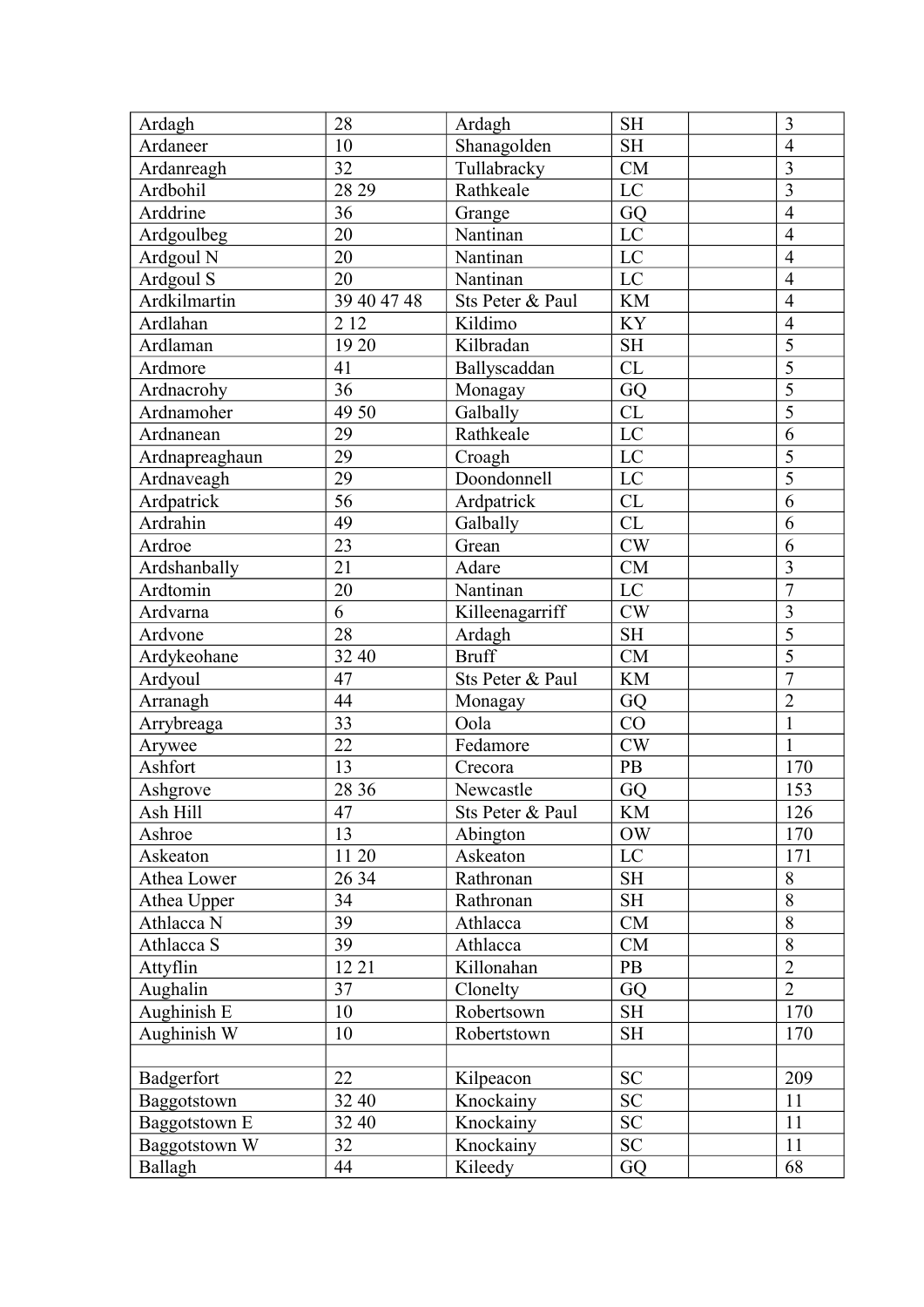| Ballaghbehy                | 34 35 42 43       | Abbeyfeale         | GQ              | 68              |
|----------------------------|-------------------|--------------------|-----------------|-----------------|
| Ballaghbehy N              | 35 43             | Abbeyfeale         | GQ              | 68              |
| <b>Ballaghbehy S</b>       | 43                | Abbeyfeale         | GQ              | 68              |
| Ballinacurra Bowman        | $\overline{5}$    | St.Michaels        | PB              | 70              |
| Ballinacurra Hart          | $\overline{513}$  | <b>St Michaels</b> | PB              | 70              |
| <b>Ballinacurra Weston</b> | $\overline{513}$  | <b>St Michaels</b> | PB              | 70              |
| <b>Ballinamina Brew</b>    | 48                | Kilfinnane         | CL              | 10              |
| Ballinamina D'Arcy         | 48                | Kilfinnane         | CL              | 10              |
| Ballinamina Massy          | 48                | Kilfinnane         | <b>CL</b>       | 10              |
| Ballinard                  | 32                | <b>Ballinard</b>   | <b>SC</b>       | 10              |
| Ballincarroona             | 55                | Effin              | CL              | 14              |
| Ballincarroona             | 55                | Kilquane           | CL              | 14              |
| Ballincarroona             | 40 41             | Kilfrush           | $\overline{SC}$ | 14              |
| Ballincassa                | 24                | Grean              | CO              | 15              |
| Ballincolloo               | 40                | Uregare            | <b>SC</b>       | 14              |
| Ballincolly                | 47                | Hackmys            | CM              | 15              |
| Ballincrana                | 48                | Particles          | CL              | 15              |
| Ballinculloo               | 39                | Athlacca           | CM              | 15              |
| Ballincurra                | 20                | Croagh             | LC              | 16              |
| Ballincurra                | 48                | Kilbreedy Major    | CL              | 16              |
| Ballincurra                | 39                | Athlacca           | CM              | 16              |
| Ballincurra                | 32                | Ballynamona        | <b>SC</b>       | 40              |
| <b>Balline</b>             | 48                | Emlygrennan        | CL              | 21              |
| <b>Balline</b>             | 40                | Athneasy           | <b>SC</b>       | 32              |
| Ballinena                  | 28 36             | Newcastle          | GQ              | 11              |
| Ballinfreera               | 30 31 39          | Croom              | <b>CM</b>       | 25              |
| <b>Ballingaddy N</b>       | 4748              | Ballingaddy        | CL              | 18              |
| <b>Ballingaddy S</b>       | 4748              | Ballingaddy        | CL              | 18              |
| Ballingarrane              | 20                | Nantinan           | LC              | 19              |
| Ballingarry                | 49                | Ballingarry        | CL              | 19              |
| Ballingayrour              | 39                | Dromin             | CM              | 19              |
| Ballingoola                | $\overline{2332}$ | Cahercorney        | SC              | $\overline{20}$ |
| Ballingowan                | 36                | Grange             | GQ              | 18              |
| Balliniska                 | 44 45             | Mahoonagh          | GQ              | 29              |
| Ballinknockane             | 10 19             | Kilmolan           | <b>SH</b>       | 15              |
| Ballinlee                  | 39                | Uregare            | CM              | 21              |
| <b>Ballinlee N</b>         | 39                | Dromin             | CM              | 21              |
| <b>Ballinlee S</b>         | 39                | Dromin             | CM              | 21              |
| Ballinlongig               | 45 54             | Dromcolliher       | UC              | 22              |
| Ballinlough                | 32 33             | Ballinlough        | SC              | 21              |
| Ballinloughane             | 27 28 35          | Ardagh             | SH              | 21              |
| Ballinloughane             | 19                | Dunmoylan          | <b>SH</b>       | 22              |
| Ballinlyna Lower           | 45 56             | Kilfinnane         | CL              | 21              |
| Ballinlyna Upper           | 56                | Kilfinnane         | CL              | 21              |
| Ballinlyny                 | 28 29             | Kilscannell        | CL              | 21              |
| Ballinoran                 | 38 39 46 47       | <b>Bruree</b>      | <b>UC</b>       | 18              |
| Ballinrea                  | 39                | Dromin             | CM              | 26              |
| <b>Ballinree</b>           | 10                | Shanagolden        | <b>SH</b>       | 26              |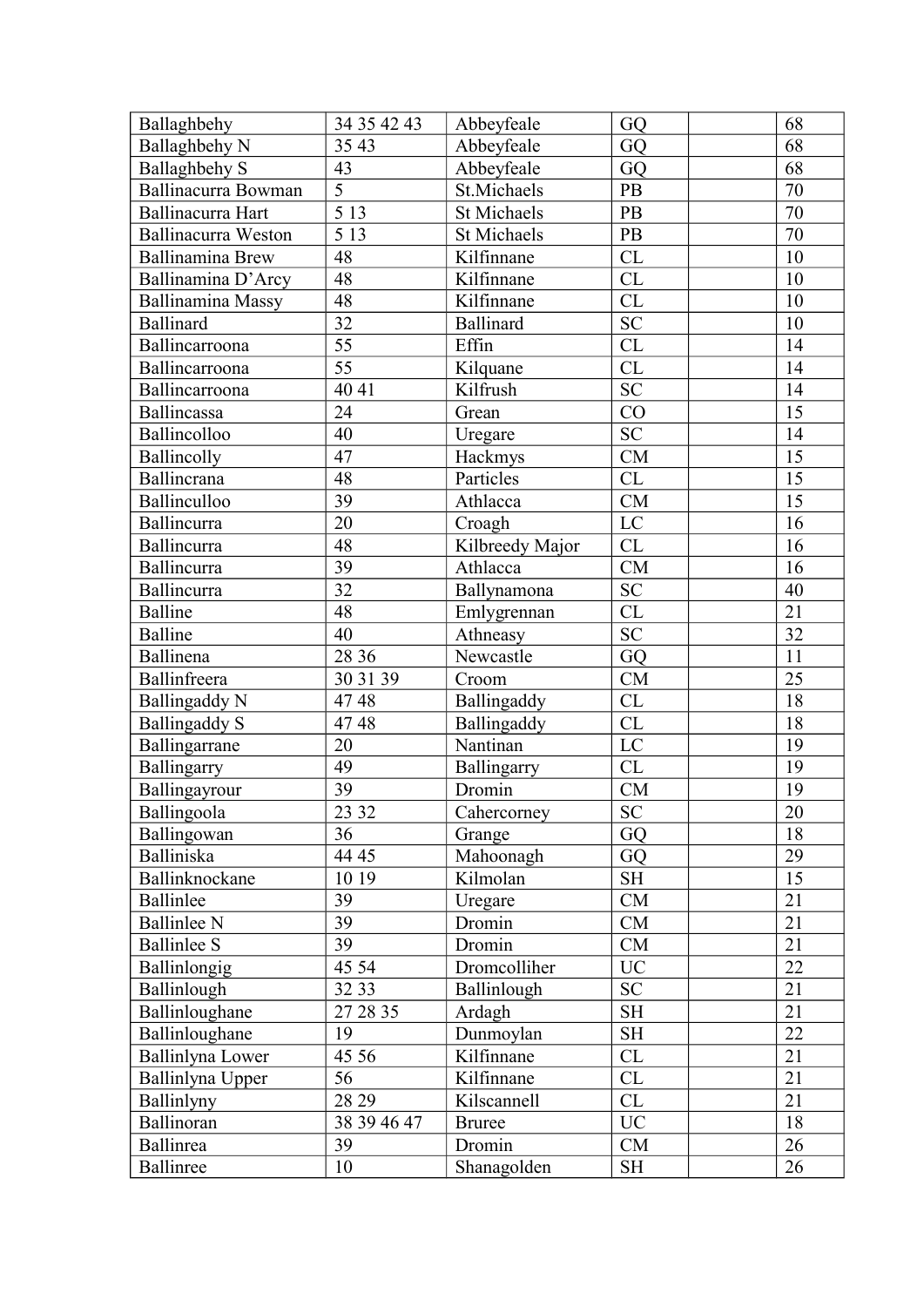| <b>Ballinroche E</b> | 22               | Crecora        | PB                  | 27              |
|----------------------|------------------|----------------|---------------------|-----------------|
| <b>Ballinroche N</b> | 21 22            | Crecora        | PB                  | 27              |
| Ballinruane          | 3745             | Kilmeady       | <b>UC</b>           | 27              |
| Ballinscaula         | 40 48            | Athneasy       | CL                  | 27              |
| Ballinscoola         | 32               | Ballynamona    | <b>SC</b>           | $\overline{27}$ |
| Ballinscoola         | 32               | Kilcullane     | <b>SC</b>           | 27              |
| <b>Ballinstona N</b> | 40               | Uregare        | CM                  | 27              |
| Ballinstona S        | 40               | Uregare        | <b>SC</b>           | $\overline{27}$ |
| Ballintaw            | 31               | Croom          | CM                  | 28              |
| Ballintober          | 48 49 56 57      | Darragh        | <b>CL</b>           | 28              |
| <b>Ballintober E</b> | 44               | Killeedy       | GQ                  | 28              |
| <b>Ballintober N</b> | 44               | Killeedy       | GQ                  | 28              |
| <b>Ballintober S</b> | 44               | Killeedy       | GQ                  | $\overline{28}$ |
| Ballintredida        | 20               | Nantinan       | LC                  | 28              |
| Ballintubbrid        | 36               | Monagay        | GQ                  | 46              |
| Ballinvallig         | 36               | Monagay        | GQ                  | 11              |
| Ballinvana           | 40 48            | Athneasy       | CL                  | 22              |
| Ballinvana           | 40 48            | Emlygrennan    | CL                  | 22              |
| Ballinveala          | 21 22            | Crecora        | PB                  | 12              |
| Ballinvira           | 20               | Cappagh        | LC                  | 22              |
| Ballinvira           | 20               | Croagh         | $\mathbf{LC}$       | $\overline{22}$ |
| <b>Ballinvirick</b>  | 20               | Nantinan       | LC                  | 12              |
| Ballinvoher          | 3 1 1            | Iveruss        | <b>KY</b>           | 42              |
| Ballinvreena         | 48               | Ballingarry    | CL                  | 12              |
| Ballinvreena         | 48               | Emlygrennan    | CL                  | 12              |
| Ballinvulla          | 28               | Clonagh        | LC                  | 24              |
| Ballinvulla          | 28               | Kilbradan      | LC                  | 24              |
| Ballinvullin         | 36               | Mahoonagh      | GQ                  | 24              |
| Ballinwillin         | 38 46            | <b>Bruree</b>  | $\overline{UC}$     | 23              |
| Ballyadam            | 14, 23           | Caherconlish   | $\mathrm{CW}$       | 23              |
| Ballyadam            | 20               | Nantinan       | LC                  | $10\,$          |
| Ballyaglish          | $\overline{311}$ | <b>Iveruss</b> | KY                  | 42              |
| Ballyagran           | 46               | Corcomohide    | <b>UC</b>           | 70              |
| Ballyallinan N       | 29               | Rathkeale      | LC                  | 55              |
| Ballyallinan S       | 29               | Rathkeale      | LC                  | 55              |
| Ballyan              | 19 20            | Kilbradan      | $\operatorname{SH}$ | 61              |
| Ballyane             | 18 19            | KIlmoylan      | <b>SH</b>           | 61              |
| Ballyania            | 39               | Uregare        | CM                  | 10              |
| Ballyanrahan E       | 12               | Kilkeedy       | PB                  | 55              |
| Ballyanrahan W       | 12               | Kilkeedy       | <b>PB</b>           | $\overline{55}$ |
| <b>Ballyart</b>      | 14 14            | Caherconlish   | CW                  | $10\,$          |
| Ballyashea           | 12               | Kildimo        | KY                  | $\overline{55}$ |
| Ballybane            | 46               | Corcomohide    | <b>UC</b>           | 29              |
| Ballybane            | 31               | Tullabracky    | CM                  | 29              |
| Ballybaun            | 20               | Nantinan       | LC                  | 29              |
| Ballybeg             | 24               | Dromkeen       | CW                  | 29              |
| Ballybeg             | 25 33A           | Oola           | CO                  | 29              |
| <b>Ballybeg</b>      | 40               | Uregare        | SC                  | 30              |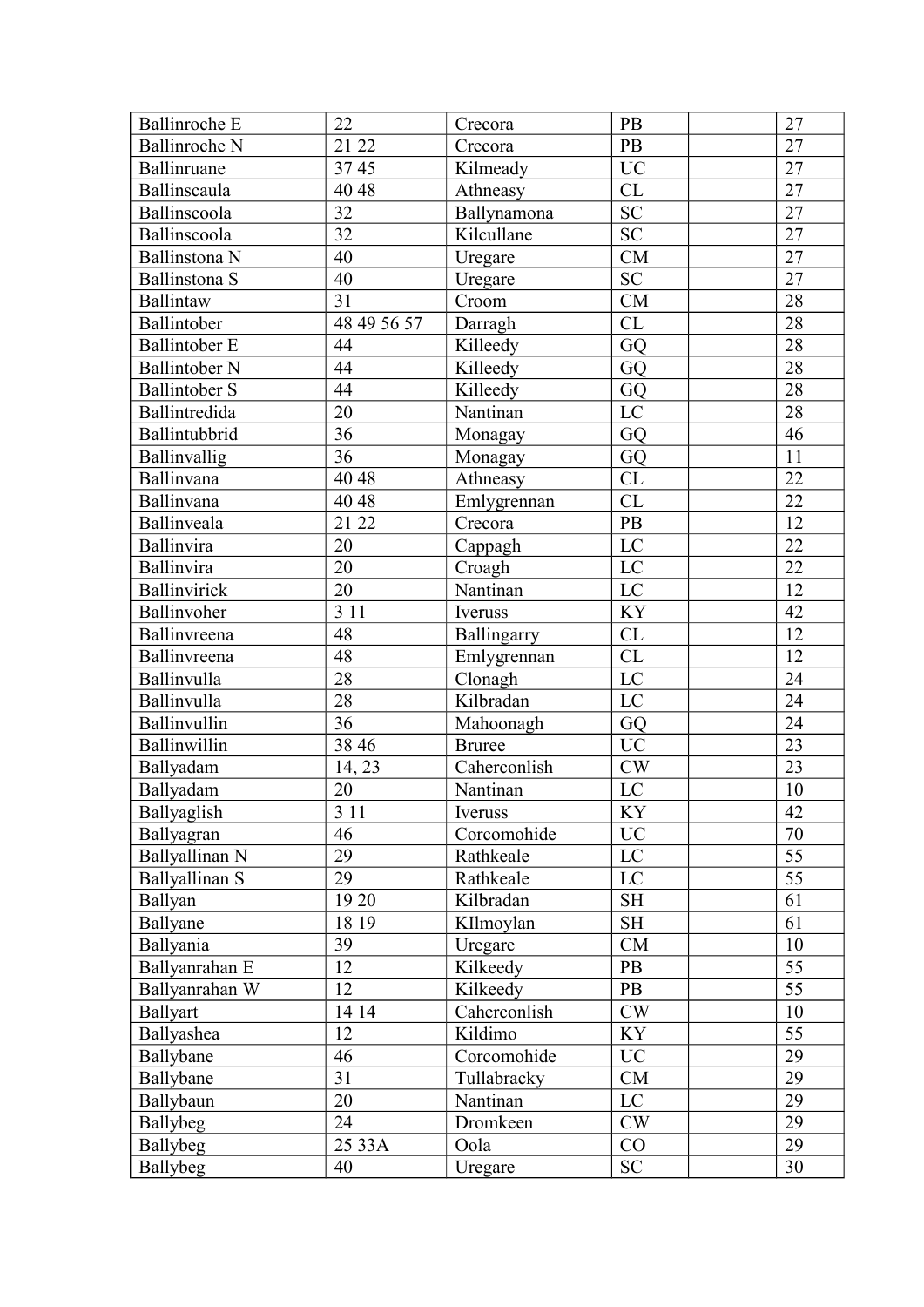| Ballybeggane              | 37              | Cloncagh         | <b>UC</b>     | 56              |
|---------------------------|-----------------|------------------|---------------|-----------------|
| Ballyblake                | 23              | Caherelly        | CW            | 12              |
| Ballybrennan              | 13              | Cahernarry       | CW            | 56              |
| Ballybricken E            | 23              | Caherelly        | CW            | 56              |
| Ballybricken E            | 23              | Inch St Lawrence | CW            | $\overline{56}$ |
| Ballybricken N            | 23              | Caherelly        | CW            | 56              |
| Ballybricken S            | 23              | Caherelly        | $\mathrm{CW}$ | 56              |
| Ballybricken W            | 23              | Inch St Lawrence | CW            | 56              |
| Ballybrien                | 57              | Ballylanders     | CL            | 56              |
| <b>Ballybronoge N</b>     | 12 21           | Killonahan       | PB            | 44              |
| Ballybronoge              | 12 21           | Killonahan       | PB            | 44              |
| Ballybrood                | 23              | Ballybrood       | CW            | 30              |
| Ballybrown                | 29 37           | Rathkeale        | LC            | 13              |
| Ballybrown                | 29 37           | Clonelty         | GQ            | 13              |
| Ballybrown                | 12              | Kilkeedy         | PB            | 13              |
| <b>Ballycahane Lower</b>  | 22              | Ballycahane      | PB            | 57              |
| <b>Ballycahane Middle</b> | 22              | Ballycahane      | PB            | 57              |
| <b>Ballycahane Upper</b>  | 22              | Ballycahane      | PB            | 57              |
| Ballycahill               | 40              | Hospital         | <b>SC</b>     | 57              |
| Ballycampion              | 32              | <b>Bruff</b>     | CM            | 30              |
| Ballycanauna              | 3 1 1           | Iveruss          | KY            | 14              |
| Ballycannon               | 20 29           | Croagh           | LC            | 57              |
| Ballycarney               | 12              | Kilkeedy         | $\mathbf{PB}$ | 58              |
| Ballycarrane              | 12 21           | Croom            | PB            | 59              |
| Ballycasey                | 12              | Kildimo          | <b>KY</b>     | 48              |
| Ballyclogh                | 6               | Kilmurry         | CW            | 39              |
| Ballyclogh                | 10 19           | Lismakeery       | LC            | 39              |
| Ballyclogh                | 13              | Knocknagaul      | PB            | 39              |
| <b>Ballyclogh Lower</b>   | 38              | <b>Bruree</b>    | <b>UC</b>     | 39              |
| <b>Ballyclogh Upper</b>   | 38 46           | <b>Bruree</b>    | <b>UC</b>     | 39              |
| Ballycluvane              | 36              | Monagay          | GQ            | 58              |
| Ballyconway               | $\overline{36}$ | Monagay          | GQ            | 59              |
| Ballycormick              | 18 19           | Shanagolden      | <b>SH</b>     | 59              |
| Ballycoshown              | 15              | Doon             | CO            | 30              |
| Ballyculhane              | 12              | Kildimo          | <b>KY</b>     | 58              |
| Ballycullane              | 39 40           | Kilbreedy Major  | CL            | 58              |
| Ballycullane              | 39 47           | St Peter & Paul  | KM            | 59              |
| Ballycullane              | 22 31           | Glenogra         | <b>SC</b>     | 59              |
| <b>Ballycullane Lower</b> | 17              | Kilfergus        | SH            | 58              |
| <b>Ballycullane Upper</b> | 17              | Kilfergus        | <b>SH</b>     | 58              |
| Ballyculleen              | 31              | Croom            | CM            | 15              |
| Ballycullen               | 10 19           | Lismakeery       | LC            | 59              |
| Ballycummin               | 13              | Mungret          | <b>PB</b>     | 30              |
| Ballydaheen               | 32              | <b>Bruff</b>     | CM            | 31              |
| Ballydaly                 | 40              | Knockainy        | <b>SC</b>     | 59              |
| Ballydonnell              | 45              | Mahoonagh        | GQ            | 60              |
| Ballydonohoe              | 56              | Kilflyn          | CL            | 60              |
| Ballydonohoe              | 17              | Kilfergus        | <b>SH</b>     | 60              |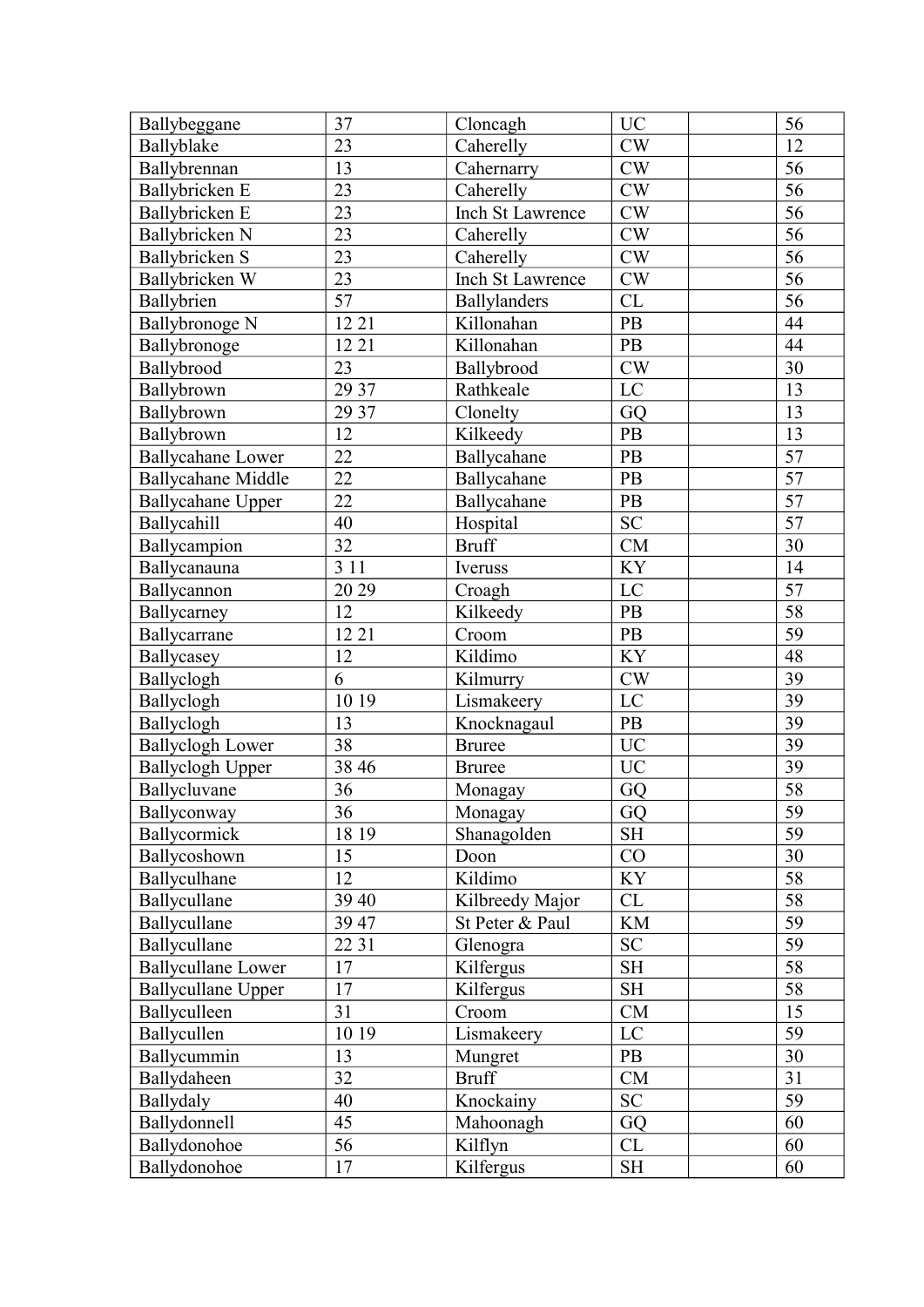| Ballydoole                | 34              | Ardcanny              | <b>KY</b>           | 61              |
|---------------------------|-----------------|-----------------------|---------------------|-----------------|
| Ballydoole                | $\overline{3}$  | <b>Chapel Russell</b> | <b>KY</b>           | 61              |
| Ballydoorlis              | 1928            | Kilcolman             | <b>SH</b>           | 70              |
| Ballydoorty               | 36 37           | Mahoonagh             | GQ                  | 61              |
| Ballyduane                | 12              | Mungret               | PB                  | 60              |
| Ballyduff                 | 57              | Ballylanders          | CL                  | 31              |
| Ballyduhig                | 44 53           | Killeedy              | GQ                  | 61              |
| Ballyea                   | 29              | Croagh                | $\mathbf{LC}$       | 61              |
| Ballyea                   | 29 37           | Ratheale              | LC                  | 56              |
| Ballyea                   | 22 31           | Fedamore              | <b>SC</b>           | $\overline{56}$ |
| Ballyeawood               | 29              | Rathkeale             | LC                  | 134             |
| Ballyegny                 | 1928            | Rathronan             | $\operatorname{SH}$ | 31              |
| <b>Ballyegny Beg</b>      | 28              | Clonagh               | LC                  | 31              |
| <b>Ballyegny More</b>     | 1928            | Clonagh               | LC                  | $\overline{31}$ |
| Ballyelan                 | 38              | Ballingarry           | <b>UC</b>           | 62              |
| Ballyellinan              | 10              | Lismakeery            | LC                  | 65              |
| <b>Ballyengland Lower</b> | 11              | Askeaton              | LC                  | 20              |
| <b>Ballyengland Upper</b> | 11              | Askeaton              | LC                  | 20              |
| Ballyfauskeen             | 49 57           | <b>Ballylanders</b>   | CL                  | 48              |
| Ballyfauskeen             | 49 57           | Galbally              | CL                  | 48              |
| Ballyfirreen N            | 24 33           | Oola                  | CO                  | 49              |
| Ballyfirreen S            | 33              | Oola                  | CO                  | 49              |
| Ballyfoleen N             | 30              | Kilfinny              | UC                  | 49              |
| <b>Ballyfoleen S</b>      | 30              | Kilfinny              | $\rm UC$            | 49              |
| Ballyfookeen              | 38 39           | <b>Bruree</b>         | <b>UC</b>           | 25              |
| Ballyfookoon              | 21              | Killonahan            | CM                  | 49              |
| Ballyfraley               | 28 36           | Grange                | GQ                  | 62              |
| Ballyfroota               | 49              | Ballingarry           | CL                  | 25              |
| Ballygeagoge              | 48 56           | Particles             | CL                  | 20              |
| Ballygeale                | 50              | Adare                 | CM                  | 62              |
| Ballygeale                | 50              | Killonahan            | CM                  | 62              |
| Ballygeana                | $\overline{50}$ | Galbally              | CL                  | $\overline{62}$ |
| Ballygeel                 | 36 44           | Monagay               | GQ                  | 20              |
| Ballygillane              | 4748            | Ballingaddy           | CL                  | 63              |
| Ballygiltenan Lower       | 1718            | Kilfergus             | <b>SH</b>           | 35              |
| Ballygiltenan N           | 1718            | Kilfergus             | <b>SH</b>           | 35              |
| Ballygiltenan Upper       | 17 18 26 27     | Kilfergus             | <b>SH</b>           | 35              |
| Ballygoghlan              | 1726            | Kilfergus             | <b>SH</b>           | 48              |
| Ballygrennan              | 38              | Ballingarry           | <b>UC</b>           | 60              |
| Ballygrennan              | 40 48           | Kilbreedy Major       | CL                  | 60              |
| Ballygrennan              | 30              | Croom                 | CM                  | 60              |
| Ballygrennan              | 32,39,40        | Uregare               | CM                  | 60              |
| Ballygrennan              | 32 39 40        | St. Munchins          | PB                  | 60              |
| Ballygriffin              | 21 22           | Killeenoghty          | CM                  | 63              |
| Ballygubba N              | 39 47           | Tankardstown          | ${\rm CM}$          | 32              |
| Ballygubba S              | 39 47           | Tankardstown          | CM                  | 32              |
| Ballyguilataggle          | 38              | Ballingarry           | <b>UC</b>           | 32              |
| Ballyguilebeg             | 38              | Ballingarry           | <b>UC</b>           | 18              |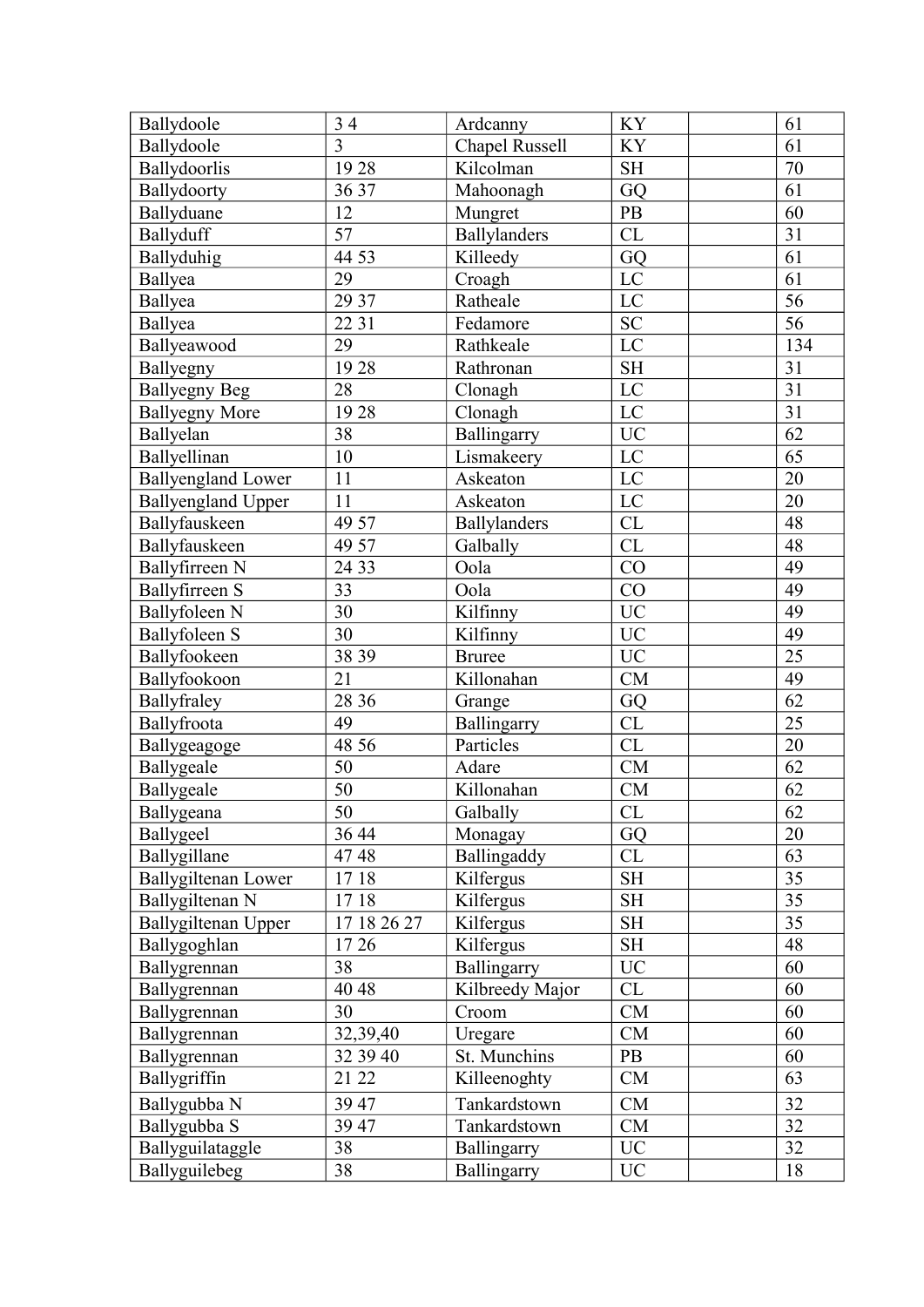| Ballygulleen        | 45             | Mahoonagh        | GQ                                | 63              |
|---------------------|----------------|------------------|-----------------------------------|-----------------|
| Ballyguy            | 14             | Abington         | CW                                | 33              |
| Ballyguy            | 14             | Clonkeen         | $\mathrm{CW}$                     | 33              |
| Ballyhaght          | 55             | Kilquane         | CL                                | 15              |
| Ballyhahil          | 37             | Cloncagh         | <b>CU</b>                         | 66              |
| Ballyhahill         | 18             | Kilmoylan        | $\operatorname{SH}$               | 31              |
| Ballyhaukish        | 32             | Knockainy        | ${\rm SC}$                        | $\overline{51}$ |
| Ballyhibbin         | 20             | Nantinan         | $\rm LC$                          | 54              |
| Ballyhinnaught      | 39 47          | <b>Bruree</b>    | <b>UC</b>                         | 53              |
| Ballyhomin          | 11             | Askeaton         | LC                                | 54              |
| Ballyhomock         | 20             | Nantinan         | $\rm LC$                          | 54              |
| Ballyhoodane        | 23             | Inch St Lawrence | CW                                | 66              |
| Ballyhoolahan       | 17             | Loghill          | <b>SH</b>                         | 66              |
| Ballyhurst          | 24             | Ballynaclough    | CO                                | 33              |
| Ballyine            | 27 28 35 36    | Ardagh           | <b>SH</b>                         | 61              |
| Ballykealy          | 28             | Rathronan        | <b>SH</b>                         | 57              |
| Ballykeefe          | 5 1 3          | Mungret          | PB                                | 69              |
| Ballykennedy N      | 37             | Cloncagh         | $\rm UC$                          | 58              |
| Ballykennedy S      | 37             | Cloncagh         | <b>UC</b>                         | $\overline{58}$ |
| Ballykenny          | $\overline{4}$ | Killeedy         | GQ                                | 58              |
| Ballykenry          | 28             | Cloncagh         | $\rm LC$                          | 14              |
| Ballykevan E        | 37             | Ballingarry      | <b>UC</b>                         | 58              |
| Ballykevan W        | 37             | Ballingarry      | <b>UC</b>                         | 58              |
| Ballyknockane       | 30             | Ballingarry      | <b>UC</b>                         | 15              |
| Ballylahiff         | 25             | Oola             | CO                                | 62              |
| Ballylahiff         | 28 36          | Newcastle        | GQ                                | 62              |
| <b>Ballylanders</b> | 49             | Ballylanders     | CL                                | 22              |
| Ballylanigan        | 44             | Killeedy         | GQ                                | 62              |
| Ballylin            | 29             | Croagh           | LC                                | 62              |
| Ballylin            | 19             | Kilbradan        | <b>SH</b>                         | 62              |
| Ballylin            | 19             | Kilmoylan        | $\operatorname{SH}$               | 62              |
| Ballylin            | 28             | Rathronan        | $\ensuremath{\mathrm{SH}}\xspace$ | $\overline{62}$ |
| Ballylinane         | 44             | Monagay          | GQ                                | 64              |
| Ballylongford       | 12 21          | Adare            | <b>KY</b>                         | 22              |
| Ballylooby          | 41             | Galbally         | CL                                | 64              |
| Ballyloughnaan      | 12 21          | Croom            | PB                                | 63              |
| Ballyloundash       | 32             | Ballinard        | <b>SC</b>                         | 34              |
| Ballyluddy          | 24             | Ballynaclough    | CO                                | 22              |
| Ballylusky          | 21 32          | Croom            | CM                                | 34              |
| Ballylusky          | 21 32          | Killonahan       | CM                                | 34              |
| Ballymacashel       | 12             | Mungret          | PB                                | 64              |
| Ballymacave         | 29             | Croagh           | $\mathbf{LC}$                     | $\overline{35}$ |
| Ballymacdonagh      | 11             | Kilcornan        | KY                                | 35              |
| Ballymackeamore     | 30             | Kilfinny         | <b>UC</b>                         | 35              |
| Ballymackesy        | 36             | Monagay          | GQ                                | 64              |
| Ballymacreese       | 14 23          | Ludeen           | CW                                | 36              |
| Ballymacrory        | 30 31          | Anhid            | CM                                | 36              |
| Ballymacrory        | 30 31          | Croom            | CM                                | 36              |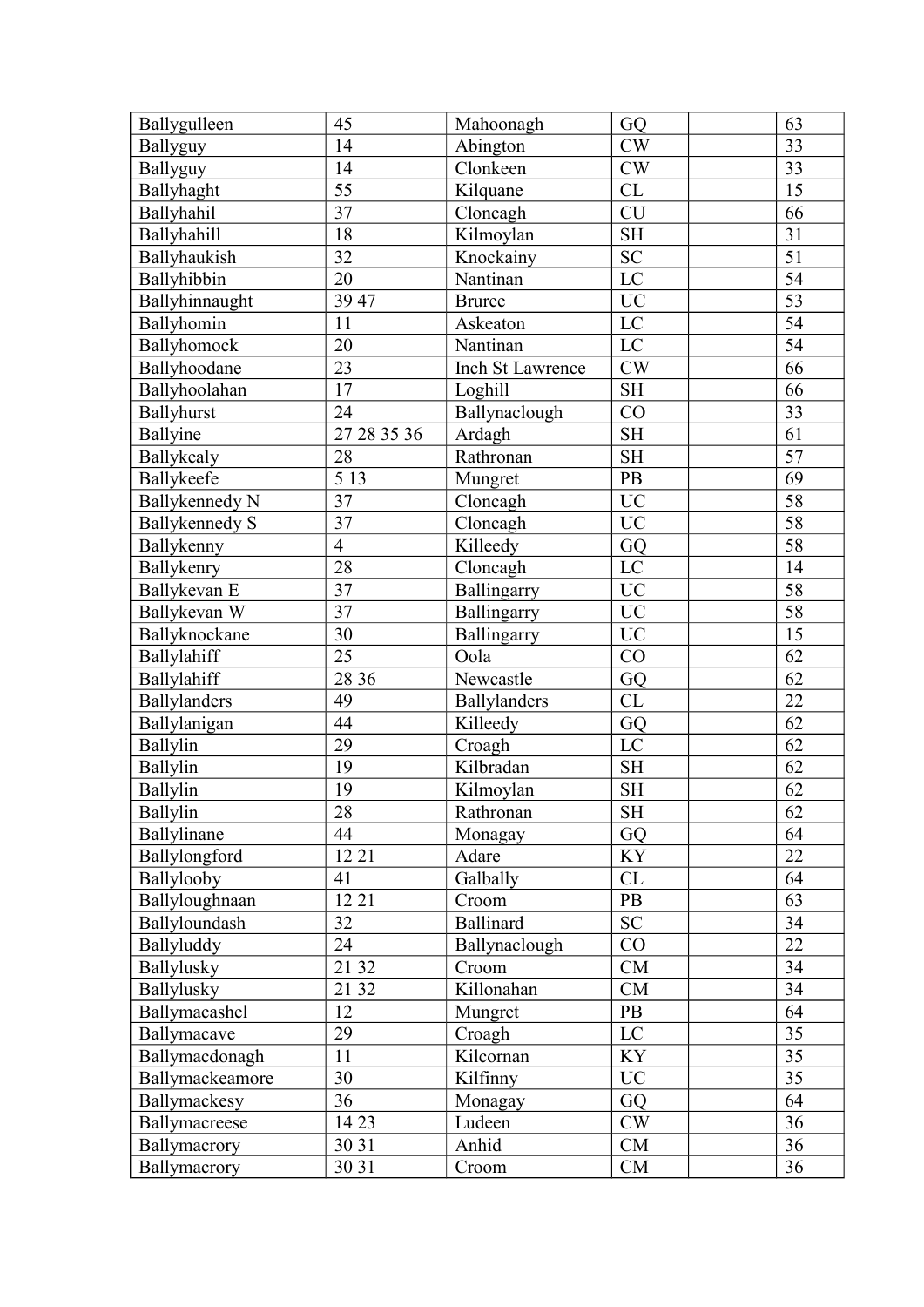| Ballymacshaneboy  | 55          | Effin           | CL                  | 36 |
|-------------------|-------------|-----------------|---------------------|----|
| Ballymacshaneboy  | 55          | Kilquane        | CL                  | 36 |
| Ballymacsradeen E | 31          | Monasternenagh  | <b>CM</b>           | 36 |
| Ballymacsradeen W | 30 31       | Monasternenagh  | PB                  | 36 |
| Ballymakeery      | 28          | Rathronan       | <b>SH</b>           | 64 |
| Ballymartin       | 3 1 1       | Kilcornan       | <b>KY</b>           | 35 |
| Ballymartin       | 22          | Monasternenagh  | PB                  | 35 |
| Ballymongaun      | 45          | Cloncrew        | $\overline{UC}$     | 64 |
| Ballymongaun      | 45          | Dromcolliher    | <b>UC</b>           |    |
| Ballymorrisheen   | 20          | Nanatinan       | LC                  | 37 |
| Ballymorrisheen   | 28          | Grange          | GQ                  | 37 |
| Ballymurphy       | 22          | Crecora         | <b>PB</b>           | 64 |
| Ballymurragh E    | 35 36 43 44 | Monagay         | GQ                  | 65 |
| Ballymurragh W    | 43          | Monagay         | GQ                  | 65 |
| Ballynabanoge     | 30 31 38    | Croom           | <b>CM</b>           | 38 |
| Ballynabearna     | 28          | Ardagh          | <b>SH</b>           | 38 |
| Ballynacaheragh   | 11 20       | Askeaton        | LC                  | 38 |
| Ballynacally      | 28          | Ardagh          | <b>SH</b>           | 38 |
| Ballynacarriga    | 4 1 2       | Ardcanny        | <b>KY</b>           | 38 |
| Ballynaclough     | 24          | Ballynaclogh    | CO                  | 39 |
| Ballynacourty     | 6           | Stradbally      | $\mathrm{CW}$       | 40 |
| Ballynacourty     | 56 57       | Darragh         | CL                  | 40 |
| Ballnacourty      | 3 1 1       | Iveruss         | KY                  | 40 |
| Ballynacragga     | 10          | Shanagolden     | <b>SH</b>           | 40 |
| Ballynacragga N   | 10          | Robertstown     | <b>SH</b>           | 40 |
| Ballynacragga S   | 10          | Robertstown     | $\operatorname{SH}$ | 40 |
| Ballynagallagh    | 32          | Knockainy       | <b>SC</b>           | 41 |
| Ballynagally      | 24          | Aglishcormick   | CO                  | 40 |
| Ballynagally      | 24          | Grean           | CO                  | 40 |
| Ballynagarde      | 13 22       | Caheravally     | CW                  | 41 |
| Ballynagarde      | 13 14 22 23 | Cahernarry      | $\mathrm{CW}$       | 41 |
| Ballynagarde      | 22          | Fedamore        | CW                  | 41 |
| Ballynagaul       | 17          | Kilfergus       | <b>SH</b>           | 45 |
| Ballynagool       | 20          | Croagh          | $\rm LC$            | 41 |
| Ballynagoul       | 47          | Hackmys         | CM                  | 45 |
| Ballynagowan      | 6           | Killeenagarriff | CW                  | 68 |
| Ballynagowan      | 6           | Stradbally      | CW                  | 68 |
| Ballynagranagh    | 32          | Ballinlough     | SC                  | 41 |
| Ballynagreanagh   | 33          | Kilteely        | CO                  | 45 |
| Ballynaguila      | 29 30       | Croagh          | LC                  | 69 |
| Ballynahaha       | 30          | Ballingarry     | $\rm UC$            | 42 |
| Ballynahallee     | 12          | Kildimo         | KY                  | 42 |
| Ballynahinch      | 40 48       | Knocklong       | CL                  | 42 |
| Ballynahown       | 48          | Ballingaddy     | CL                  | 42 |
| Ballynahown       | 21 30       | Croom           | CM                  | 41 |
| Ballynahown       | 36          | Monagay         | GQ                  | 41 |
| Ballynakill       | 30          | Kilfinny        | $\rm UC$            | 39 |
| Ballynakill Beg   | 36          | Mahoonagh       | GQ                  | 39 |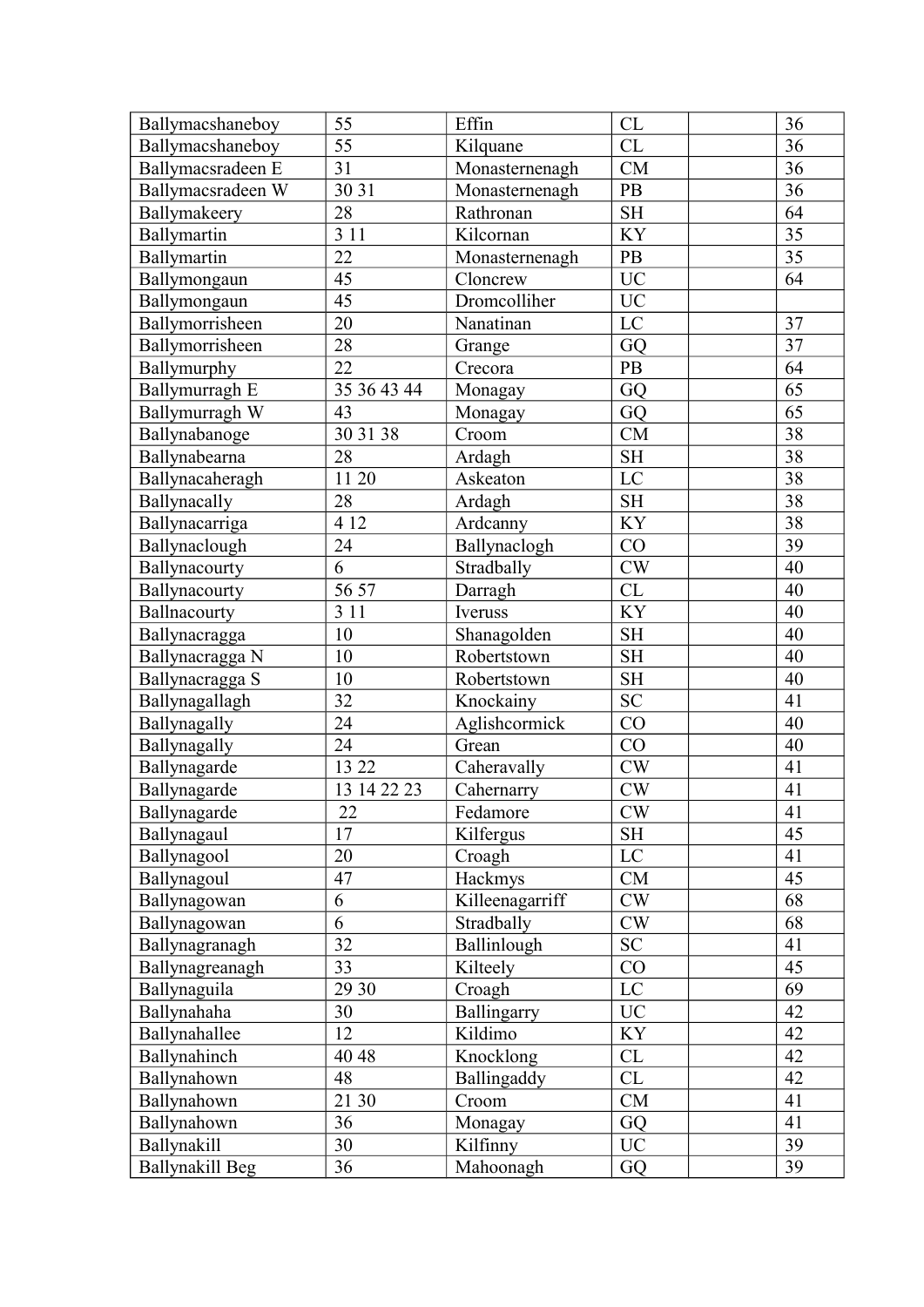| <b>Ballynakill More</b> | 36 37           | Mahoonagh     | GQ                  | 39              |
|-------------------------|-----------------|---------------|---------------------|-----------------|
| Ballynalacken           | 49              | Ballingarry   | CL                  | 43              |
| Ballynalahagh           | 32              | Knockainy     | SC                  | 42              |
| Ballynamoloog           | 48              | Ballingaddy   | ${\rm CL}$          | 44              |
| Ballynamona             | 41 49           | Galbally      | CL                  | 44              |
| Ballynamona             | 11 20           | Kilcornan     | <b>KY</b>           | 44              |
| Ballynamona             | 32              | Ballynamona   | ${\rm SC}$          | 44              |
| Ballynamona             | 40              | Uregare       | SC                  | 44              |
| Ballynamucky            | 29              | Rathkeale     | $\mathbf{LC}$       | 45              |
| Ballynamuddagh          | 28              | Clonagh       | $\rm LC$            | 43              |
| Ballynamuddagh          | 49 50 58        | Galbally      | CL                  | 43              |
| Ballynamuddagh          | 39              | Dromin        | CM                  | 43              |
| Ballynamuddagh          | 17              | Kilfergus     | $\operatorname{SH}$ | 43              |
| Ballynanty              | 31              | Tullabracky   | CM                  | 45              |
| <b>Ballynanty Beg</b>   | $\overline{5}$  | Killeely      | PB                  | 65              |
| <b>Ballynanty More</b>  | $\overline{5}$  | Killeely      | PB                  | 65              |
| Ballynarooga Beg        | 37              | Cloncagh      | <b>UC</b>           | 45              |
| Ballynarooga Beg E      | 37              | Ballingarry   | $\overline{UC}$     | 45              |
| Ballynarooga Beg W      | 37              | Ballingarry   | <b>UC</b>           | 45              |
| Ballynarooga More N     | 37              | Cloncagh      | $\rm UC$            | 45              |
| Ballynarooga More S     | 37              | Cloncagh      | $\rm UC$            | 45              |
| Ballynash               | 10 11           | Askeaton      | LC                  | 25              |
| Ballynash (Bishop)      | 9 10 18         | Shanagolden   | $\operatorname{SH}$ | 25              |
| Ballynash (Clare)       | 9 10            | Shanagolden   | <b>SH</b>           | 25              |
| Ballynashig             | 38              | Ballingarry   | <b>UC</b>           | 25              |
| Ballynatona             | 49              | Galbally      | ${\rm CL}$          | 46              |
| Ballynatona             | 58 60           | Kilbeheny     | CL                  | 46              |
| Ballyneale              | 3738            | Ballingarry   | <b>UC</b>           | 65              |
| Ballyneety              | 14              | Cahernarry    | CW                  | 17              |
| Ballyneety              | 33              | Oola          | CO                  | 17              |
| Ballyneety              | 1928            | Kilbradan     | $\operatorname{SH}$ | $17$            |
| <b>Ballyneety N</b>     | $\overline{33}$ | Templebredon  | CO                  | $\overline{17}$ |
| <b>Ballyneety S</b>     | 33              | Templebredon  | CO                  | 17              |
| Ballynisky              | 1928            | Clonagh       | $\mathbf{LC}$       | 28              |
| Ballynoe                | 37 38           | Ballingarry   | <b>UC</b>           | 46              |
| Ballynoe                | 39              | <b>Bruree</b> | $\rm UC$            | 46              |
| Ballynoe                | 37              | Clonelty      | GQ                  | 47              |
| Ballynoe                | 37              | Mahoonagh     | GQ                  | 47              |
| Ballynoe                | 1213            | Mungret       | PB                  | 47              |
| Ballynolan              | 11 12           | Kildimo       | <b>KY</b>           | 48              |
| Ballynort               | 11              | Askeaton      | LC                  | 48              |
| Ballyogartha            | 13 14           | Cahernarry    | $\mathrm{CW}$       | 47              |
| Ballyorgan              | 56              | Kilflyn       | CL                  | 56              |
| Ballyouragan            | 21 30           | Dysert        | CM                  | 55              |
| Ballyowen               | 44              | Killeedy      | GQ                  | 31              |
| Ballyphilip             | 23 24           | Aglishcormick | $\mathrm{CW}$       | 49              |
| Ballyphilip             | 30 31 38 39     | Croom         | CM                  | 49              |
| Ballypierce             | 36              | Newcastle     | GQ                  | 48              |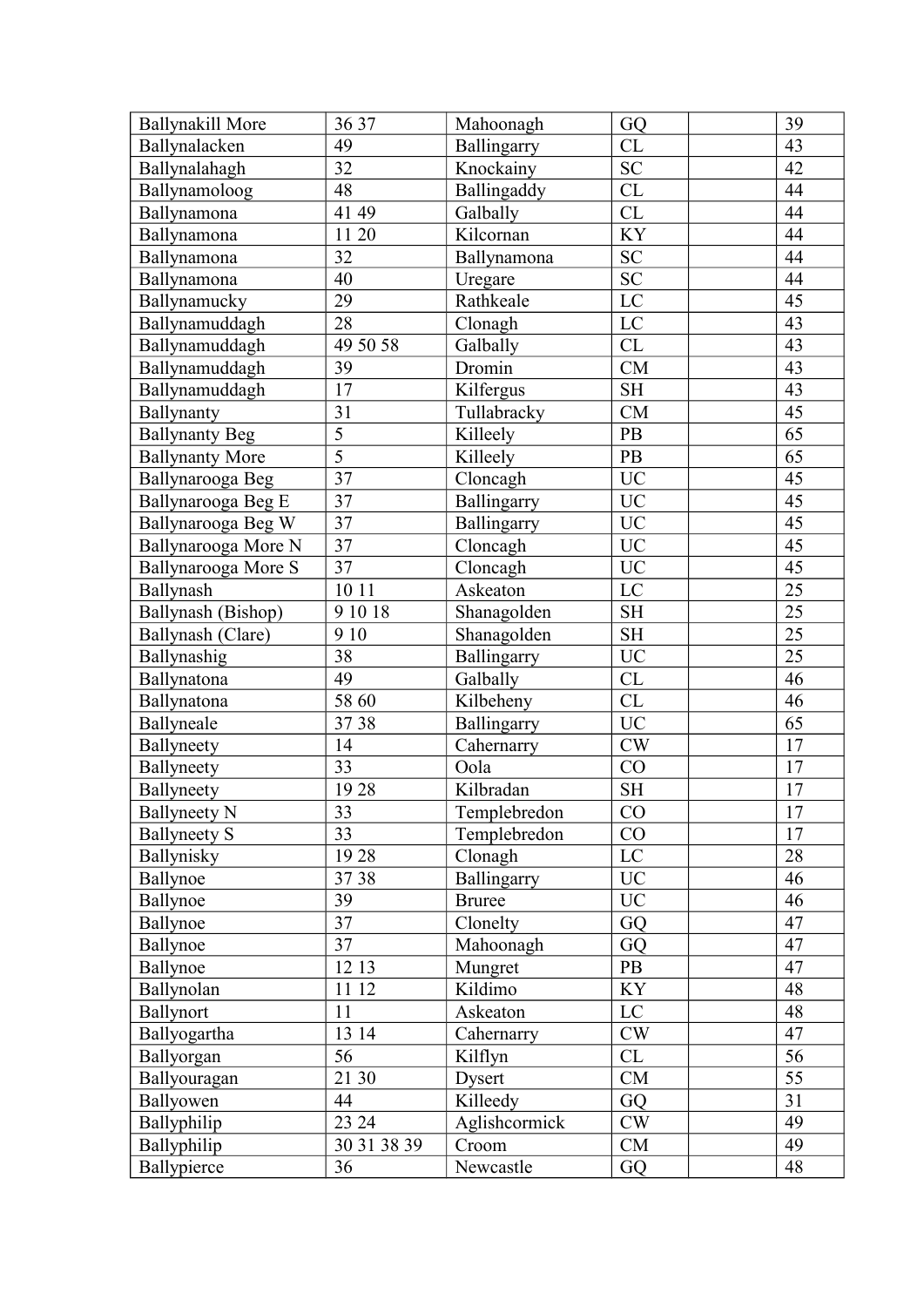| Ballyquirk                 | 36               | Monagay         | GQ                  | 59              |
|----------------------------|------------------|-----------------|---------------------|-----------------|
| Ballyreesode               | 31               | <b>Bruff</b>    | CM                  | 50              |
| Ballyregan                 | 36               | Mahoonagh       | GQ                  | 65              |
| Ballyregan                 | 22               | Ballycahane     | PB                  | 65              |
| Ballyriggin                | 48 56            | Kilfinnane      | CL                  | 50              |
| Ballyrobin                 | 28               | Kilscannell     | LC                  | 50              |
| Ballyroe                   | 18               | Loghill         | <b>SH</b>           | $\overline{51}$ |
| <b>Ballyroe</b> E          | 29 30 38         | Ballingarry     | <b>UC</b>           | 26              |
| <b>Ballyroe Lower</b>      | 48 56            | Kilfinnane      | ${\rm CL}$          | 26              |
| <b>Ballyroe Upper</b>      | 56               | Kilfinnane      | CL                  | 26              |
| <b>Ballyroe W</b>          | 29 30 37 38      | Ballingarry     | $\rm UC$            | 26              |
| Ballyrune                  | 12               | Kildimo         | KY                  | 50              |
| Ballysalla                 | 46               | Corcomohide     | $\rm UC$            | $\overline{51}$ |
| Ballysallagh               | 23               | Caherelly       | CW                  | $\overline{51}$ |
| Ballyshane                 | 56 57            | Darragh         | CL                  | $\overline{51}$ |
| Ballyshane                 | 36               | Killeedy        | GQ                  | 51              |
| Ballyshane                 | 22               | Kilpeacon       | <b>PB</b>           | 51              |
| Ballyshanedehey            | 55               | KIlquane        | CL                  | $\overline{52}$ |
| <b>Ballysheedy E</b>       | 13               | St. Nicholas    | CW                  | 52              |
| Ballysheedy W              | 13               | St. Nicholas    | CW                  | 52              |
| Ballyshoneen               | 24               | Oola            | $\rm CO$            | $\overline{52}$ |
| Ballyshonickbane           | 11               | Kilcornan       | <b>KY</b>           | $\overline{52}$ |
| Ballyshonikin              | 55               | Effin           | CL                  | $\overline{52}$ |
| Ballysimon                 | $\overline{5}13$ | Kilmurry        | $\mathrm{CW}$       | 70              |
| <b>Ballysimon Commons</b>  | 13               | Derrygalvin     | CW                  | 137             |
| <b>Ballysimon Dickson</b>  | 13               | Derrygalvin     | $\mathrm{CW}$       | $70\,$          |
| <b>Ballysimon Staunton</b> | 13               | Derrygalvin     | CW                  | $\overline{70}$ |
| Ballysteen                 | 3 1 1            | Iveruss         | <b>KY</b>           | 53              |
| Ballysteen                 | 19               | Kilbradan       | $\operatorname{SH}$ | 66              |
| <b>Ballyteige Lower</b>    | 38               | <b>Bruree</b>   | <b>UC</b>           | 66              |
| <b>Ballyteige Upper</b>    | 38 46            | <b>Bruree</b>   | <b>UC</b>           | 66              |
| Ballytrasna                | 24               | Grean           | CO                  | $\overline{53}$ |
| Ballyvaddock               | 11               | Askeaton        | LC                  | 34              |
| Ballyvaddock               | 11               | Iveruss         | <b>KY</b>           | 34              |
| Ballyvalode                | 24 25            | Doon            | CO                  | 35              |
| Ballyvalode                | 24 25            | Oola            | CO                  | 35              |
| Ballyvareen                | 12               | Kildimo         | KY                  | 37              |
| Ballyvarra                 | 6 14             | Killeenagarriff | CW                  | 11              |
| Ballyvarra Wood            | 6 14             | Killeenagarriff | CW                  | 134             |
| Ballyveelish               | 22               | Crecora         | <b>PB</b>           | 36              |
| Ballyveloge                | 12 13            | Kilkeedy        | PB                  | 30              |
| Ballyvockoge               | 11 20            | Nantinan        | $\mathbf{LC}$       | 34              |
| Ballyvoghan                | 28               | Rathronan       | <b>SH</b>           | 56              |
| Ballyvogue                 | 11               | Kilcornan       | <b>KY</b>           | 31              |
| Ballyvollane               | 6                | Stradbally      | <b>CW</b>           | 64              |
| Ballyvologe                | 38               | Ballingarry     | <b>UC</b>           | 30              |
| Ballyvoneen                | 24               | Grean           | CO                  | 23              |
|                            | 55               | Ballingaddy     | CO                  | 57              |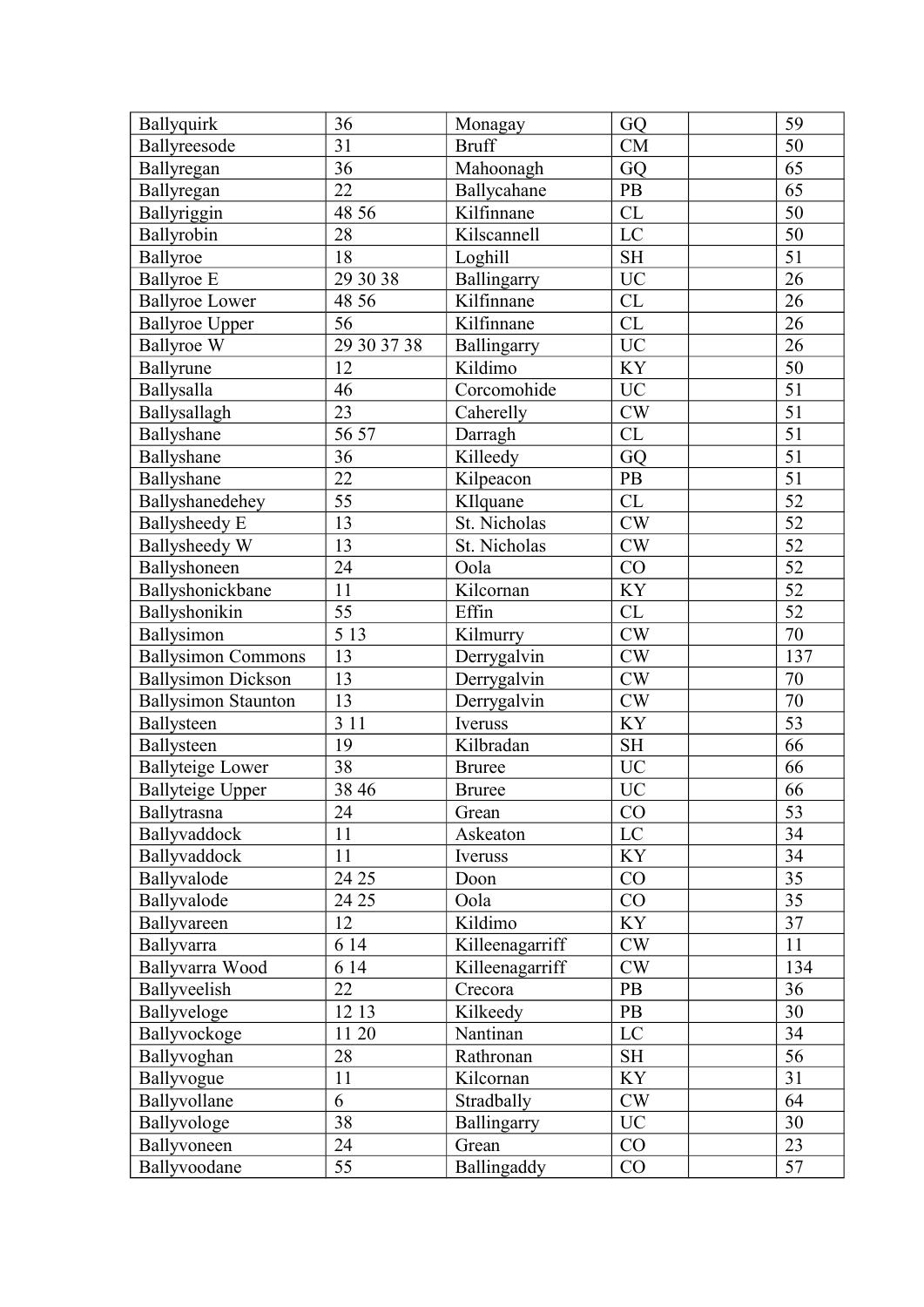| Ballyvoodane                | 55                | Effin           | CO                     | 57              |
|-----------------------------|-------------------|-----------------|------------------------|-----------------|
| Ballyvorheen                | $\overline{7}$ 15 | Abington        | <b>OW</b>              | 69              |
| Ballyvorneen                | 23                | Caherconlish    | $\mathrm{CW}$          | 30              |
| Ballyvouden                 | 40                | Kilteely        | CO                     | 64              |
| Ballyvulhane                | 40                | Uregare         | <b>CM</b>              | 64              |
| <b>Ballywilliam Demesne</b> | 29                | Rathkeale       | LC                     | 34              |
| Ballywilliam N              | 29                | Rathkeale       | LC                     | 34              |
| Ballywilliam S              | 29                | Rathkeale       | $L\overline{C}$        | 34              |
| Ballywinterrourke           | 29                | Rathkeale       | LC                     | 37              |
| Ballywinterrourkewood       | 29                | Rathkeale       | LC                     | 134             |
| Banemore                    | 13                | St. Nicholas    | CW                     | 67              |
| Banemore                    | 53 54             | Killeedy        | GQ                     | 67              |
| Bansha                      | 11                | Kilcornan       | KY                     | 66              |
| Barna                       | 49 50             | Galbally        | CL                     | 71              |
| Barnagarrane                | $\overline{54}$   | Killagholehane  | GQ                     | 68              |
| Barnakyle                   | 12 13             | Mungret         | PB                     | 71              |
| Barrysfarm                  | 32 40             | Hospital        | <b>SC</b>              | 176             |
| Baskethill                  | 23                | Caherconlish    | CW                     | 126             |
| Baunacloka                  | 13                | Mungret         | PB                     | 67              |
| Baunatlea                   | 56                | Ballingaddy     | CL                     | 67              |
| Baunmore                    | 48 56             | Ballingaddy     | $\overline{\text{CL}}$ | 67              |
| Baunnageeragh               | 40                | Uregare         | <b>SC</b>              | 67              |
| Baunreagh                   | 10 11 19 20       | Askeaton        | LC                     | 67              |
| Baunteen                    | 50                | Galbally        | CL                     | 66              |
| Bauraneag                   | 27                | Dunmoylan       | <b>SH</b>              | 68              |
| Baurnagurraghy              | 49 57 58          | Galbally        | CL                     | 67              |
| Baurnalicka                 | 21                | Adare           | <b>UC</b>              | 68              |
| Bawnacouma                  | 22                | Kilpeacon       | <b>SC</b>              | 67              |
| Bawnagh                     | 48                | Kilbreedy Major | CL                     | 67              |
| <b>Bawntard N</b>           | 48                | St Peter & Paul | <b>KM</b>              | 67              |
| <b>Bawntard S</b>           | 48                | St Peter & Paul | <b>KM</b>              | 67              |
| <b>Beabus</b>               | $\overline{21}$   | Drehidtarsna    | CM                     | 68              |
| Beagh                       | $\overline{3}$    | Iveruss         | <b>KY</b>              | 71              |
| Bealduvroga                 | 29                | Rathkeale       | $\mathbf{LC}$          | 69              |
| <b>Beechmount Demesne</b>   | 29                | Rathkeale       | LC                     | 128             |
| Behanagh                    | 58 60             | Kilbeheny       | CL                     | 71              |
| Biddyford                   | 6                 | Killeenagarriff | CW                     | 43              |
| Bilboa                      | 15                | Doon            | CO                     | 69              |
| Bishopsfield                | 48                | Emlygrennan     | CL                     | 229             |
| Blackabbey                  | 21                | Adare           | ${\rm CM}$             | 216             |
| Blossomhill                 | 20 29             | Rathkeale       | LC                     | 126             |
| Blossomhill                 | 11                | Kilcornan       | KY                     | 245             |
| Boarheeny                   | 24                | Doon            | CO                     | 72              |
| Boarmanshill                | $\overline{7}$    | Abington        | OW                     | 126             |
| <b>Bohard</b>               | 45                | Kilmeedy        | <b>UC</b>              | 73              |
| Boher                       | 14                | Abington        | $\mathrm{CW}$          | $\overline{72}$ |
| Boher                       | 58                | Kilbeheny       | CL                     | $\overline{72}$ |
| Boherboy                    | 11                | Kilcornan       | <b>KY</b>              | 73              |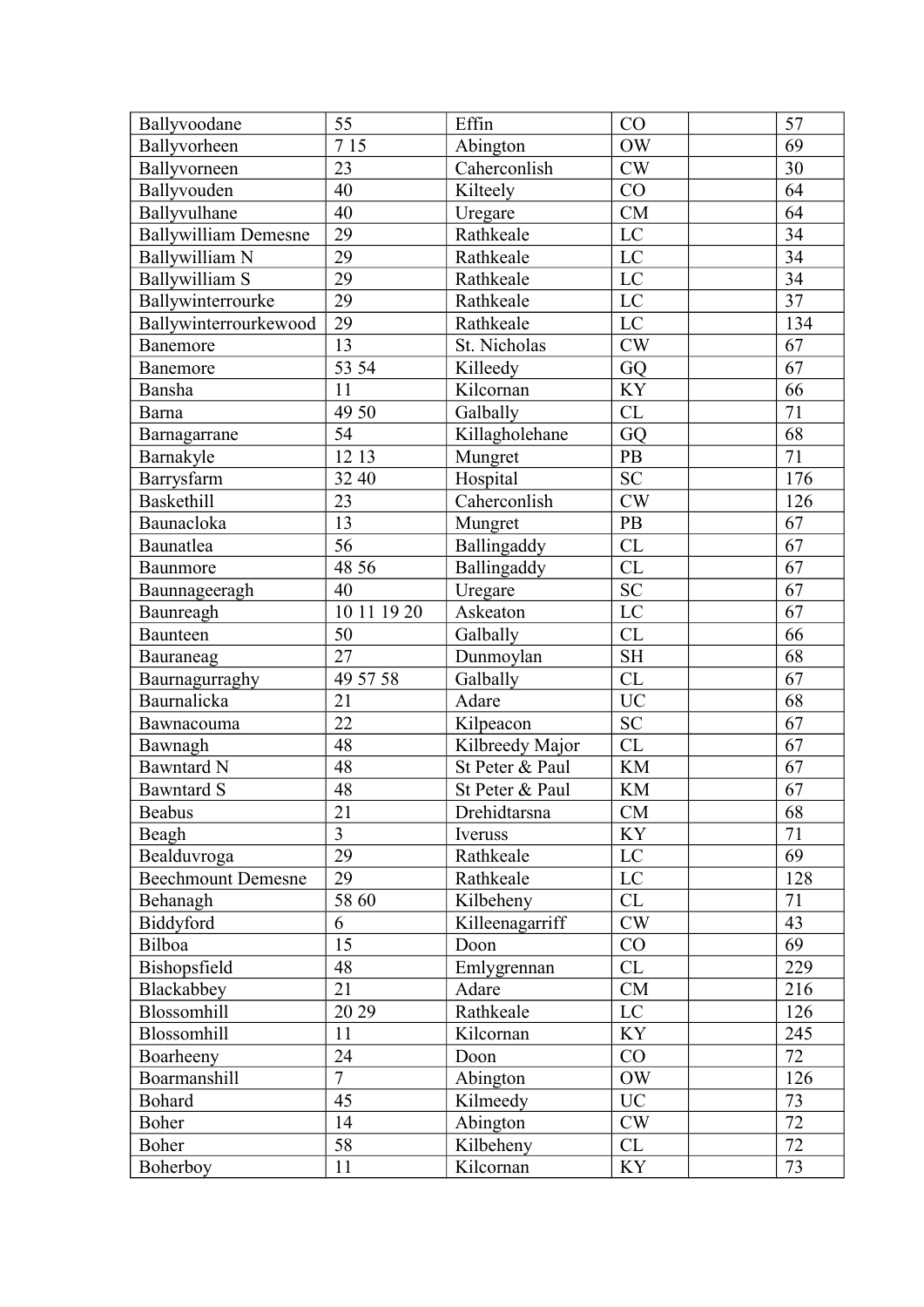| Boherbraddagh     | 21              | Clonshire        | LC                         | 72              |
|-------------------|-----------------|------------------|----------------------------|-----------------|
| Bohercarron       | 41              | Galbally         | CL                         | 73              |
| Boherdotia        | 25              | Oola             | CO                         | 73              |
| Boherduff         | 23              | Caherelly        | CW                         | 73              |
| Bohereen          | 13              | Donaghmore       | CW                         | $\overline{72}$ |
| Bohereen          | 13              | St. Nicholas     | ${\rm\bf CW}$              | $\overline{72}$ |
| Bohereenkyle      | 49              | Ballingarry      | CL                         | $\overline{72}$ |
| Bohergar          | 14              | Abington         | CW                         | 73              |
| Boherload         | 13 22           | Caheravally      | CW                         | $\overline{72}$ |
| Bohernagore       | 47 48 55 56     | Ballingaddy      | $\overline{\text{CL}}$     | $\overline{73}$ |
| Bohernagraga      | 24              | Oola             | $\overline{CO}$            | $\overline{74}$ |
| Bohernagraga      | 24              | Tuoghcluggin     | CO                         | $\overline{74}$ |
| Boherroe          | 24              | Aglishcormick    | CW                         | $\overline{74}$ |
| Boherroe          | 24              | Grean            | $\mathrm{CW}$              | 74              |
| Boherygeela       | 31              | Glenogra         | <b>SC</b>                  | $\overline{74}$ |
| Bolane            | 12              | Kildimo          | <b>KY</b>                  | 71              |
| Boola             | 54              | Killagholehan    | GQ                         | 76              |
| Boolaglass        | 20              | Nantinan         | LC                         | $\overline{76}$ |
| Boolanlisheen     | 49 50 57 58     | Galbally         | CL                         | $\overline{76}$ |
| Boolavoord        | 22              | Fedamore         | <b>SC</b>                  | $\overline{76}$ |
| <b>Boskill</b>    | 14 23           | Caherconlish     | $\overline{\text{CW}}$     | $\overline{72}$ |
| Bosnetstown       | 48              | Kilfinnane       | CL                         | 12              |
| Bottomstown       | 40              | Knockainy        | <b>SC</b>                  | 46              |
| Boughilbo         | 1928            | Kilcolman        | <b>SH</b>                  | $\overline{76}$ |
| Boulabally        | 21              | Adare            | CM                         | 76              |
| <b>Brackbaun</b>  | 58 60           | Kilbeheny        | CL                         | 74              |
| <b>Brackloon</b>  | 6               | Stadbally        | CW                         | $\overline{74}$ |
| <b>Brackloon</b>  | 24              | Tuoghcluggin     | CO                         | $\overline{74}$ |
| <b>Brackvoan</b>  | 32 32 39 40     | <b>Bruff</b>     | CM                         | 74              |
| <b>Brackyle</b>   | 24              | Oola             | CO                         | 74              |
| Breesheen N       | 47              | St Peter & Paul  | $\mathop{\rm KM}\nolimits$ | $\overline{77}$ |
| Breesheen S       | $\overline{47}$ | St Peter & Paul  | $\mathop{\rm KM}\nolimits$ | $\overline{77}$ |
| <b>Brickfield</b> | 47 55           | Effin            | CL                         | 11              |
| Briska Beg        | 12              | Kilkeedy         | PB                         | $\overline{75}$ |
| <b>Briskagh</b>   | 18 19           | Kilmoylan        | <b>SH</b>                  | $\overline{75}$ |
| Briska More       | 12              | Kilkeedy         | PB                         | $\overline{75}$ |
| <b>Brittas</b>    | 14 15           | Caherconlish     | CW                         | 74              |
| <b>Brufea</b>     | 23              | Inch St Lawrence | <b>CW</b>                  | 75              |
| <b>Bruff</b>      | 31 32 40        | <b>Bruff</b>     | CM                         | 75              |
| <b>Bruree</b>     | 39              | <b>Bruree</b>    | <b>UC</b>                  | $\overline{75}$ |
| Buffanoky         | $\overline{7}$  | Doon             | OW                         | 15              |
| Bulgaden          | 40              | Kilbreedy Major  | CL                         | 76              |
| Bulgaden Eady     | 40 48           | Kilbreedy Major  | CL                         | 77              |
| Bulgadenhall      | 40              | Uregare          | <b>SC</b>                  | 77              |
| <b>Bullaun</b>    | 20              | Nantinan         | LC                         | 67              |
| Bunavie           | 24              | Grean            | CO                         | 77              |
| Bunkey            | 6               | Killeenagariff   | <b>CW</b>                  | 77              |
| <b>Bunkey</b>     | 16              | Stradbally       | CW                         |                 |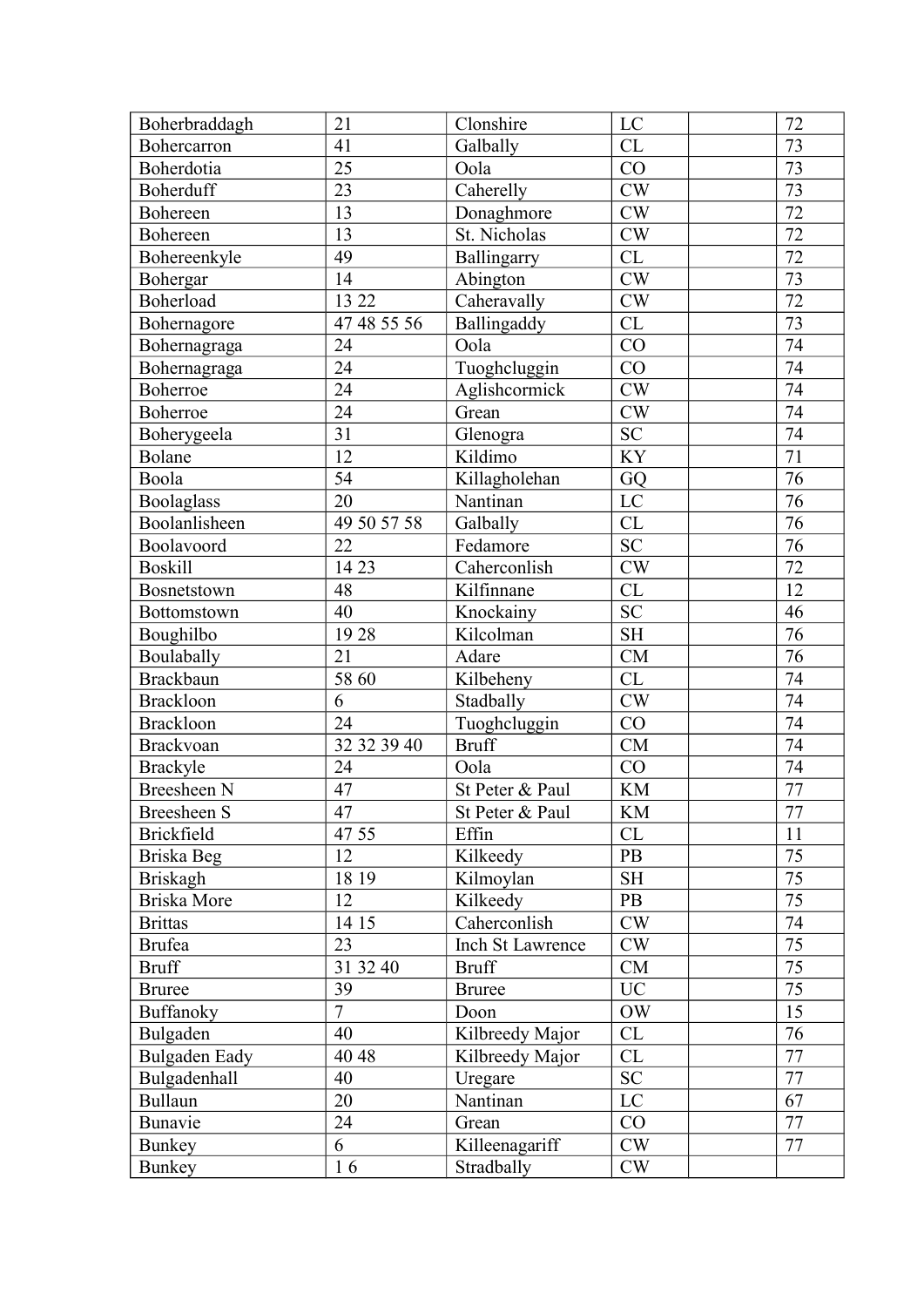| Bunlickey          | 5 1 3           | Mungret        | PB                                | 78              |
|--------------------|-----------------|----------------|-----------------------------------|-----------------|
| Bushyisland        | 3 1 1           | Kilcornan      | <b>KY</b>                         | 227             |
|                    |                 |                |                                   |                 |
| Caheragh           | 1718            | Kilfergus      | $\ensuremath{\mathrm{SH}}\xspace$ | 88              |
| Caheranardrish     | 13              | Mungret        | PB                                | 86              |
| Caherass           | $\overline{21}$ | Croom          | CM                                | 87              |
| Caherclogh         | 38              | Corcomohide    | <b>UC</b>                         | 86              |
| Caherconlish       | 14 23           | Caherconlish   | $\mathrm{CW}$                     | 86              |
| Caher Connell      | 43 51 52        | Abbeyfeale     | GQ                                | 87              |
| Caherconreafy      | 23              | Aglishcormick  | CW                                | 87              |
| Cahercorney        | 23 32           | Cahercorney    | <b>SC</b>                         | 86              |
| Caherdavin         | 5               | St. Munchins   | PB                                | 87              |
| Caherelly E        | $\overline{23}$ | Caherelly      | $\mathrm{CW}$                     | 85              |
| Caherelly W        | 23              | Caherelly      | CW                                | 85              |
| <b>Caher Hayes</b> | 51 52           | Abbeyfeale     | GQ                                | $\overline{87}$ |
| Caherhenesy        | 29 37           | Ballingarry    | $\rm UC$                          | 86              |
| Caher Lane         | 42 43 51 52     | Abbeyfeale     | GQ                                | 87              |
| Caherlevoy         | 52              | Killeedy       | GQ                                | 88              |
| Caherline          | 23              | Ballybrood     | $\mathrm{CW}$                     | $\overline{87}$ |
| Cahermoyle         | 28              | Rathronan      | $\operatorname{SH}$               | 88              |
| Cahernagh          | 18 19 27 28     | Dunmoylan      | $\operatorname{SH}$               | 90              |
| Cahernarry Cripps  | 13 14           | Cahernarry     | CW                                | 83              |
|                    | 13 14           |                |                                   | 83              |
| Cahernarry Keane   |                 | Cahernarry     | $\mathrm{CW}$                     |                 |
| Cahervally         | 13              | Knocknagaul    | PB                                | 86              |
| Cahirduff          | 22 31           | Monasternenagh | PB                                | 87              |
| Cahirguillamore    | 31              | Tullabracky    | ${\rm CM}$                        | 86              |
| Cahirguillamore    | 31              | Glenogra       | <b>SC</b>                         | 86              |
| Callahow           | 45              | Cloncrew       | $\overline{UC}$                   | 80              |
| Callow             | 20              | Nantinan       | LC                                | 81              |
| Camas              | 44              | Killeedy       | GQ                                | 81              |
| Camas              | 44              | Monagay        | GQ                                |                 |
| Camas N            | $\overline{31}$ | Monasternenagh | <b>SC</b>                         | 81              |
| Camas S            | 31 39           | Monasternenagh | <b>SC</b>                         | 81              |
| Camheen            | 12 13           | Mungret        | PB                                | 78              |
| Cantogher          | 44              | Killeedy       | GQ                                | 88              |
| Cappagh            | 20              | Cappagh        | $\rm LC$                          | 89              |
| Cappamore          | 15              | Doon           | CO                                | 90              |
| Cappanafaraha      | 39              | <b>Bruree</b>  | CM                                | 90              |
| Cappanahanagh      | 67              | Abington       | <b>OW</b>                         | 90              |
| Cappananty         | 38 46           | Corcomohide    | <b>UC</b>                         | 90              |
| Cappanihane        | 38              | Corcomohide    | UC                                | 90              |
| Cappanouk          | 15              | Abington       | OW                                | 89              |
| Capparoe           | 12 21           | Adare          | <b>KY</b>                         | 90              |
| Cappercullen       | $\overline{7}$  | Abington       | <b>OW</b>                         | 89              |
| Carheeny           | 4 12            | Kildimo        | <b>KY</b>                         | 80              |
| Carnane            | 22              | Fedamore       | SC                                | 82              |
| Carrickittle       | 33              | Kilteely       | ${\rm SC}$                        | 84              |
| Carrigarreely      | 14              | Caherconlish   | <b>CW</b>                         | 84              |
|                    |                 |                |                                   |                 |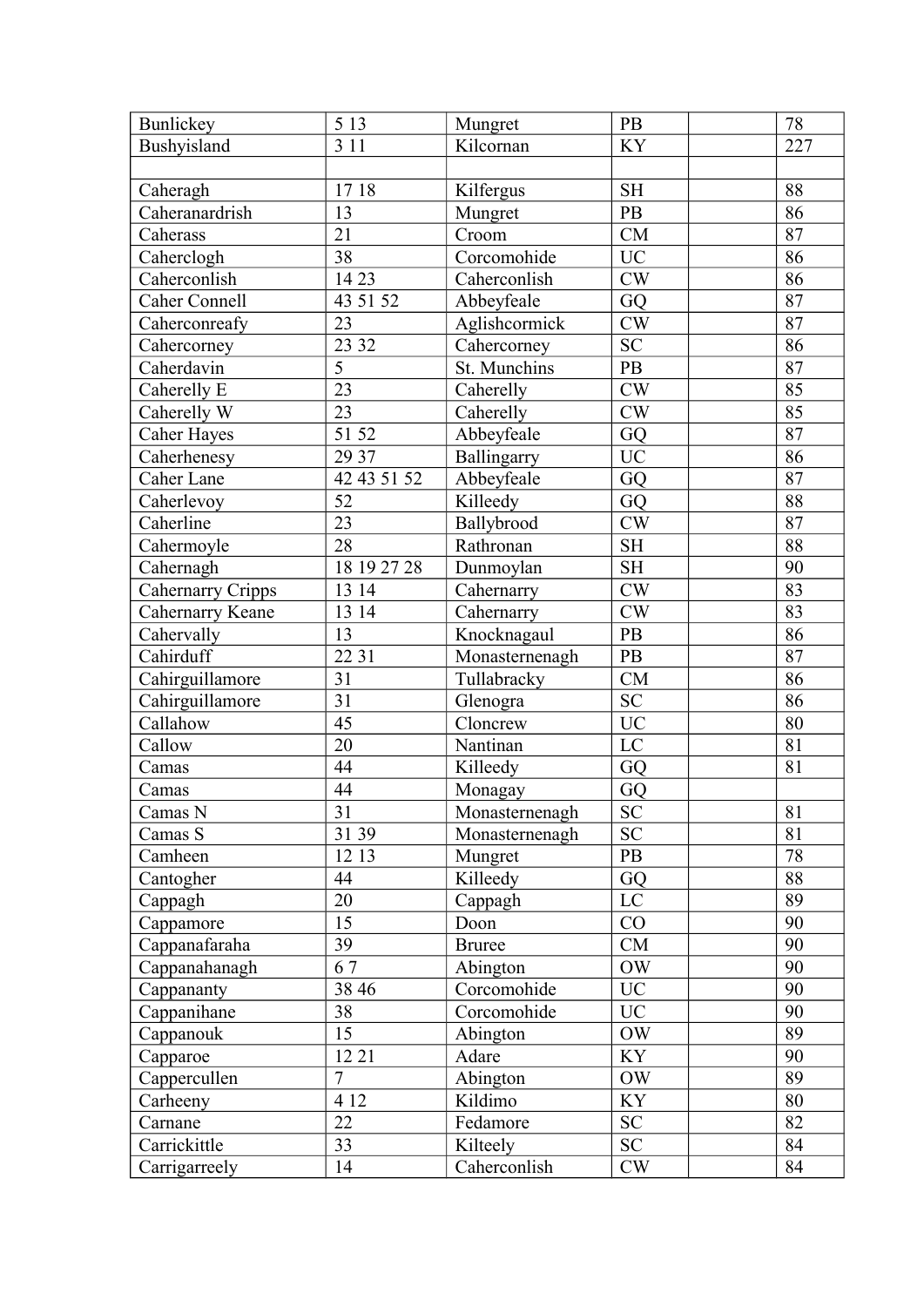| Carrig Beg            | 24 25           | Castletown       | CO                  | 83              |
|-----------------------|-----------------|------------------|---------------------|-----------------|
| Carrig E              | 4 12            | Kilkeedy         | PB                  | 85              |
| Carrigeen             | 21 30           | Kilbeheny        | CL                  | 84              |
| Carrigeen             | 58              | Dysert           | ${\rm CM}$          | 84              |
| Carrigeen             | 31              | Monasternenagh   | <b>SC</b>           | 84              |
| Carrigeen Mountain    | 50 58           | Kilbeheny        | CL                  | 248             |
| Carrigkerry           | 27              | Ardagh           | <b>SH</b>           | 83              |
| Carrigmartin          | 13 14           | Cahernarry       | $\mathrm{CW}$       | 84              |
| Carrig More           | 25              | Castletown       | CO                  | 83              |
| Carrigogunnel         | 4 1 2           | Kikeedy          | PB                  | 85              |
| Carrigparson          | 14              | Carrigparson     | CW                  | 83              |
| Carrig W              | 4 1 2           | Kilkeedy         | PB                  | 85              |
| Carrons               | 19              | Kilcolman        | $\operatorname{SH}$ | 78              |
| Carrow                | 60              | Kilbeheny        | CL                  | 90              |
| Carrow                | 30              | Croom            | CM                  | $\overline{91}$ |
| Carroward E           | 54              | Dromcolliheer    | <b>UC</b>           | 91              |
| Carroward W           | 54              | Dromcolliher     | <b>UC</b>           | 91              |
| Carrowbane Beg        | 9 1 8           | Loghill          | $\operatorname{SH}$ | 91              |
| Carrowbane More       | 9 1 8           | Loghill          | <b>SH</b>           | $\overline{91}$ |
| Carrowbreedoge        | 19              | Kilmoylan        | <b>SH</b>           | 91              |
| Carrowclogh           | 19              | Kilmoylan        | SH                  | $\overline{91}$ |
| Carrowgar             | 36              | Grange           | GQ                  | 92              |
| Carrowkeel            | 6               | Killeennagarriff | CW                  | 91              |
| Carrowkeel            | 6               | Stradbally       | CW                  | 91              |
| Carrowmore            | 37              | Cloncagh         | <b>UC</b>           | 92              |
| Cartown               | 34              | Ardcanny         | <b>KY</b>           | 15              |
| Castlecluggin         | 24              | Tuoghcluggin     | CO                  | 78              |
| Castlecreagh          | 41 49           | Galbally         | CL                  | $\overline{78}$ |
| <b>Castle Demesne</b> | 36              | Newcastle        | GQ                  | 173             |
| Castle-erkin N        | 14 15           | Caherconlish     | $\mathrm{CW}$       | 79              |
| Castle-erkin S        | 14 15 23        | Caheconlish      | $\mathrm{CW}$       | 79              |
| Castlefarm            | $\overline{32}$ | Ballynamona      | <b>SC</b>           | 176             |
| Castlegarde           | 14 24           | Doon             | CO                  | 79              |
| Castlegrey            | 11              | Kilcornan        | KY                  | 80              |
| Castlelloyd           | 24 25 33        | Oola             | CO                  | 78              |
| Castlematrix          | 29              | Rathkeale        | LC                  | $\overline{78}$ |
| Castlemungret         | 5 1 3           | Mungret          | PB                  | 79              |
| Castleoliver          | 56              | Particles        | CL                  | 112             |
| Castlequarter         | 58 60           | Kilbeheny        | CL                  | 91              |
| Castlequarter         | 22              | Fedamore         | SC                  | 91              |
| Castleroberts         | 21              | Adare            | CM                  | 80              |
| Castletown            | 38 46           | Corcomohide      | $\rm UC$            | 13              |
| Castletown            | 3 1 1           | Kilcornan        | <b>KY</b>           | 13              |
| Castletroy            | 56              | Kilmurry         | CW                  | 80              |
| Churchfield           | 10              | Shanagolden      | <b>SH</b>           | 229             |
| Churchquarter         | 60              | Kilbeheny        | CL                  | 91              |
| Churchtown            | 36              | Newcastle        | GQ                  | 28              |
| Clashanea             | 33              | Oola             | CO                  | 109             |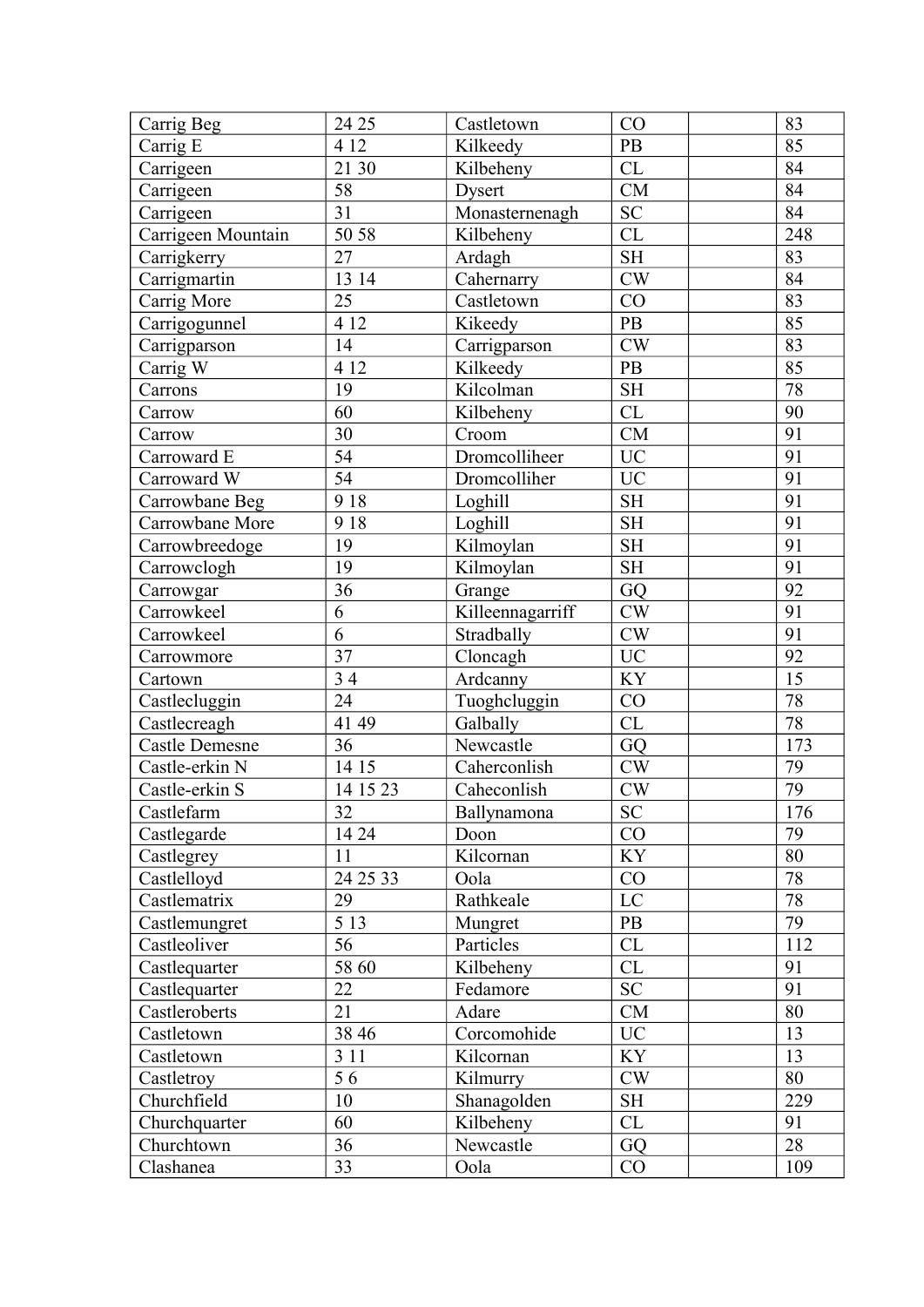| Clashbane           | 23             | Caherconlish     | CW             | 109 |
|---------------------|----------------|------------------|----------------|-----|
| Clashganniff        | 19             | Kilmoylan        | <b>SH</b>      | 109 |
| Clashganniff        | 19             | Shanagolden      | <b>SH</b>      | 109 |
| Clashgortmore       | 38 46          | Corcomohide      | <b>UC</b>      | 109 |
| Clash N             | 35             | Rathronan        | <b>SH</b>      | 109 |
| Clash S             | 35             | Rathronan        | <b>SH</b>      | 109 |
| Cleanglass N        | 43 44 52 53    | Killeedy         | GQ             | 110 |
| Cleanglass S        | 52 53          | Killeedy         | GQ             | 110 |
| Cloghacloka         | 13             | Mungret          | PB             | 111 |
| Cloghadalton        | 24 33          | Oola             | CO             | 112 |
| Cloghaderreen       | 24             | Grean            | CO             | 112 |
| Cloghadoolarty N    | 22             | Fedamore         | ${\rm SC}$     | 112 |
| Cloghadoolarty S    | 22             | Fedamore         | <b>SC</b>      | 112 |
| Cloghanarold        | 20 29          | Doondonnell      | LC             | 110 |
| Cloghaready N       | 33             | Templebredon     | CO             | 112 |
| Cloghaready S       | 33             | Templebredon     | CO             | 112 |
| Cloghast            | 49             | Ballingarry      | CL             | 111 |
| Cloghatacka         | 12             | Kilkeedy         | PB             | 113 |
| Cloghatrida         | 20             | Rathkeale        | LC             | 111 |
| Cloghaviller        | 23 32          | <b>Ballinard</b> | <b>SC</b>      | 111 |
| Clogh E             | 20             | Croagh           | $\rm LC$       | 114 |
| Clogher E           | 39             | Dromin           | CM             | 114 |
| Clogher W           | 39             | Dromin           | <b>CM</b>      | 114 |
| Cloghilawarreela    | 32             | Templebredon     | CO             | 113 |
| Cloghkeating        | 13             | Mungret          | PB             | 111 |
| Cloghnadromin       | 14             | Abington         | CW             | 113 |
| Cloghnamanagh       | 22 31          | Fedamore         | <b>SC</b>      | 114 |
| Clogh W             | 20             | Croagh           | LC             | 114 |
| Clonagh             | 28             | Clonagh          | $\rm LC$       | 118 |
| Cloncagh            | 37             | Cloncagh         | LC             | 116 |
| Clonconane          | $\overline{5}$ | St, Munchins     | PB             | 116 |
| Cloncrew            | 45 54          | Cloncrew         | <b>UC</b>      | 117 |
| Clondrinagh         | 5              | Killeely         | PB             | 117 |
| Clonkeen Barrington | 6 14           | Clonkeen         | CW             | 116 |
| Clonkeen Molyneux   | 6 14           | Clonkeen         | CW             | 116 |
| Clonlong            | 5              | St Nicholas      | CW             | 115 |
| Clonloughna         | 6              | Abington         | OW             | 119 |
| Clonmacken          | 5              | St Munchins      | PB             | 119 |
| Clonshavoy          | 6 14           | Abington         | <b>OW</b>      | 116 |
| Clonshire Beg       | 21             | Clonshire        | LC             | 121 |
| Clonshire More      | 21             | Clonshire        | LC             | 121 |
| Cloonaduff          | 12             | Croom            | PB             | 118 |
| Cloon and Commons   | $\mathbf{1}$   | Stradbally       | CW             | 115 |
| Cloonanna           | 12 21          | Croom            | PB             | 118 |
| Cloonbrien          | 39             | Athlacca         | CM             | 115 |
| Clooncaura          | 12             | Kildima          | KY <sup></sup> | 116 |
| Clooncon            | 44 53          | Killeedy         | GQ             | 116 |
| Clooncon            | 44             | Monagay          | GQ             | 116 |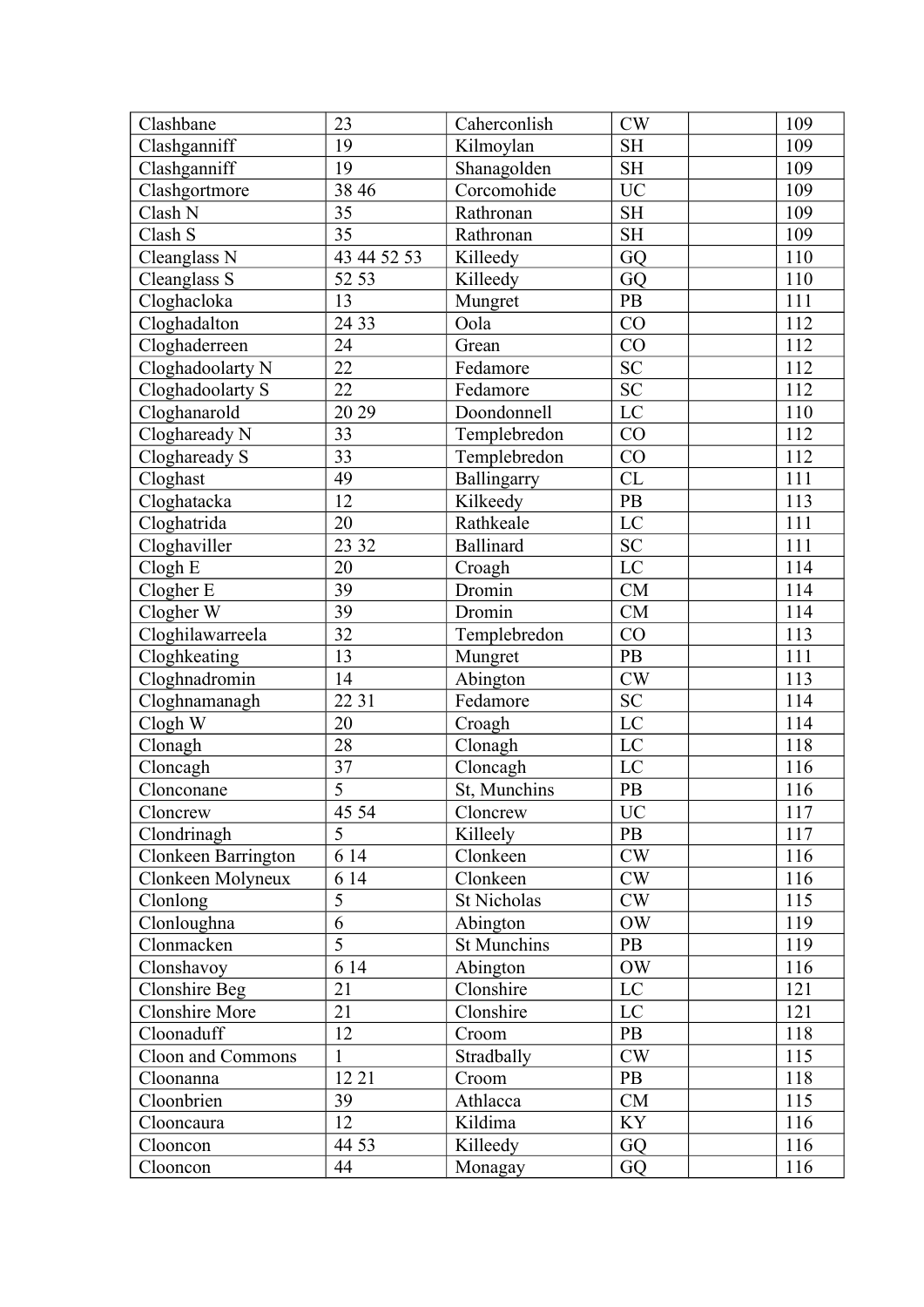| Clooncoravane N | 37              | Mahoonagh       | GQ              | 117            |
|-----------------|-----------------|-----------------|-----------------|----------------|
| Clooncoravane S | 37              | Mahoonagh       | GQ              | 117            |
| Clooncrippa     | 43              | Kilmeedy        | <b>UC</b>       | 117            |
| Clooncunna N    | 14              | Abington        | $\mathrm{CW}$   | 117            |
| Clooncunna S    | 14              | Abington        | CW              | 117            |
| Cloonee         | 46              | Corcomohide     | <b>UC</b>       | 118            |
| Cloongownagh    | 12              | Adare           | KY              | 118            |
| Cloonlahard E   | 18 27           | Kilmoylan       | <b>SH</b>       | <sup>119</sup> |
| Cloonlahard W   | 18 27           | Kilmoylan       | <b>SH</b>       | 119            |
| Cloonlara       | 45              | Cloncrew        | <b>UC</b>       | 119            |
| Cloonlogue      | 47              | Kilbreedy Minor | CM              | 119            |
| Cloonlusk       | 15 16 24 25     | Doon            | CO              | 119            |
| Cloonmore       | 45              | Mahoonagh       | GQ              | 119            |
| Cloonnagalleen  | 11 12           | Kilcornan       | KY              | 120            |
| Cloonoughter    | 18              | Kilfergus       | <b>SH</b>       | 122            |
| Cloonoul        | 20              | Cappagh         | $\rm LC$        | 115            |
| Cloonpasteen    | 45              | Kilmeedy        | <b>UC</b>       | 120            |
| Cloonreask      | 10 11           | Askeaton        | $\rm LC$        | 120            |
| Cloonreask      | 10              | Tomdeely        | LC              | 120            |
| Cloonregan      | 37              | Ballingarry     | <b>UC</b>       | 120            |
| Cloonroosk      | 45              | Kilmeedy        | $\overline{UC}$ | 120            |
| Cloonsherick    | 44              | Killeedy        | GQ              | 121            |
| Cloonsherick    | 44              | Mahoonagh       | GQ              | 121            |
| Cloonteen       | 15 16           | Doon            | CO              | 122            |
| Cloontemple     | 29 37           | Ballingarry     | <b>UC</b>       | 115            |
| Cloonty         | 18 19           | Kilmoylan       | <b>SH</b>       | 121            |
| Cloonty         | 18              | Shanagolden     | <b>SH</b>       | 121            |
| Cloonyclohassy  | 18 19           | Kilmoylan       | <b>SH</b>       | 122            |
| Cloonygarra     | 39              | Dromin          | CM              | 115            |
| Cloonyscrehane  | 36              | Grange          | GQ              | 115            |
| Cloonyscrehane  | 36              | Monagay         | GQ              | 115            |
| Clorane         | $\overline{31}$ | Croom           | CM              | 114            |
| Clorhane        | 12              | Adare           | <b>KY</b>       | 114            |
| Cloverfield     | 23              | Aglishcormick   | CW              | 230            |
| Clovers         | 56              | Kilflyn         | CW              | 110            |
| Cluggin         | 24              | Tuoghcluggin    | CO              | 114            |
| Clyduff E       | 6               | Killeenagarriff | CW              | 109            |
| Clyduff W       | 6               | Killeenagarriff | CW              | 109            |
| Clynabroga      | 33              | Templebredon    | CO              | 109            |
| Common          | 30 37 38        | Ballingarry     | <b>UC</b>       | 137            |
| Commons         | 30              | Adare           | <b>UC</b>       | 137            |
| Commons         | 30              | Drehidtarsna    | UC              | 137            |
| Commons         | 30              | Kilfinny        | $\rm UC$        | 137            |
| Commons         | 47              | Effin           | CM              | 137            |
| Commons         | 28              | Ardagh          | <b>SH</b>       | 137            |
| Conigar         | 19 20           | Lismakeery      | LC              | 138            |
| Conigar         | 451213          | Mungret         | PB              | 138            |
| Cooga Lower     | 15 16           | Doon            | CO              | 145            |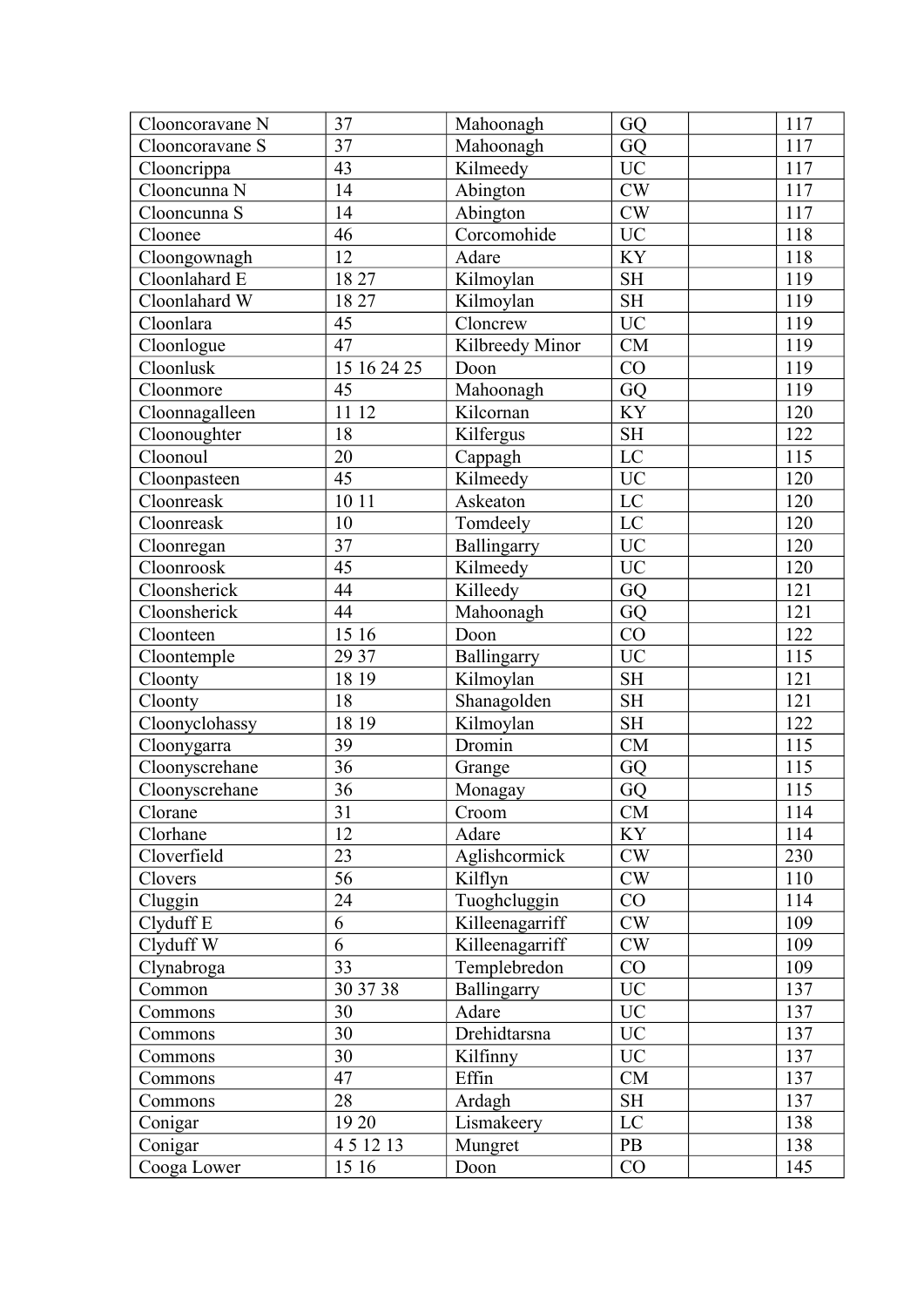| Cooga Upper       | 15 16           | Doon             | CO              | 145 |
|-------------------|-----------------|------------------|-----------------|-----|
| Cool              | 33              | Kilteely         | CO              | 145 |
| Coolaboy          | 54              | Dromcolliher     | <b>UC</b>       | 151 |
| Coolacokery       | 28 36           | Ardagh           | <b>SH</b>       | 146 |
| Coolagowan        | 46              | Corcomohide      | <b>UC</b>       | 146 |
| Coolaleen         | 44 53 54        | Killeedy         | GQ              | 146 |
| Coolalough        | 32 40 41        | Hospital         | <b>SC</b>       | 146 |
| Coolanoran        | 28 36           | Kilscannell      | $\overline{LC}$ | 146 |
| Coolattin         | 58              | Kilbeheny        | CL              | 145 |
| Coolavehy         | 56 59           | Kilflyn          | CL              | 145 |
| Coolballyshane    | 20 21           | Clonshire        | LC              | 146 |
| Coolbane          | $\mathbf{1}$    | Stradbally       | CW              | 146 |
| Coolbaun          | 15 16 24 25     | Castletown       | CO              | 146 |
| Coolbaun          | 21              | Adare            | KY              | 147 |
| Coolbeg           | 12              | Kildimo          | KY              | 147 |
| Coolboy           | 58 60           | Kilbeheny        | CL              | 147 |
| Coolboy           | 39              | Athlacca         | <b>CM</b>       | 147 |
| Coolbreedeen      | 6               | Abington         | <b>OW</b>       | 147 |
| Coolcappagh       | 1928            | Clonagh          | LC              | 147 |
| Coolcronoge       | 28              | Ardagh           | <b>SH</b>       | 147 |
| Cool E            | $\overline{35}$ | Rathronan        | <b>SH</b>       | 149 |
| Cooleen           | 39              | <b>Bruree</b>    | CM              | 148 |
| Coolfree          | 56 59           | Kilflyn          | CL              | 147 |
| Coolfune          | 31              | Glenogra         | <b>SC</b>       | 147 |
| Coolishal         | 14              | Carrigparson     | CW              | 148 |
| Cooliska          | 3745            | Mahoonagh        | GQ              | 148 |
| Coolnadown        | 33              | Templebreden     | CO              | 148 |
| Coolnahila Palmer | 6               | Abington         | OW              | 148 |
| Coolnahila Powell | 6               | Abington         | OW              | 148 |
| Coolnaknockane    | 45 54           | Clonrew          | <b>UC</b>       | 148 |
| Coolnamohoge      | 57              | Kilbeheny        | CL              | 154 |
| Coolnamona        | $\overline{25}$ | Castletown       | $\overline{CO}$ | 148 |
| Coolnapisha       | 24              | Doon             | CO              | 148 |
| Coolnapisha       | 24              | Oola             | CO              | 148 |
| Coolnashamroge    | 23              | Aglishcormick    | CW              | 148 |
| Coologe           | 24              | Grean            | CO              | 151 |
| Coologe           | 22              | Croom            | PB              | 151 |
| Coolrahnee        | 10 11           | Askeaton         | LC              | 149 |
| Coolraine         | 5               | St Munchins      | PB              | 149 |
| Coolready         | $\mathbf{1}$    | Stradbally       | CW              | 146 |
| Coolreagh         | 14              | Cahernarry       | CW              | 149 |
| Coolreagh         | 46 47           | <b>Bruree</b>    | <b>UC</b>       | 149 |
| Coolreiry         | 1               | Stradbally       | CW              | 149 |
| Coolroe           | 4748            | Sts Peter & Paul | <b>KM</b>       | 149 |
| Coolrus           | 38              | Ballingarry      | <b>UC</b>       | 151 |
| Coolscart         | 32 40           | Hospital         | <b>SC</b>       | 149 |
| Cooltomin         | 19              | Kilbradan        | <b>SH</b>       | 149 |
| Cool W            | 19              | Rathronan        | <b>SH</b>       | 149 |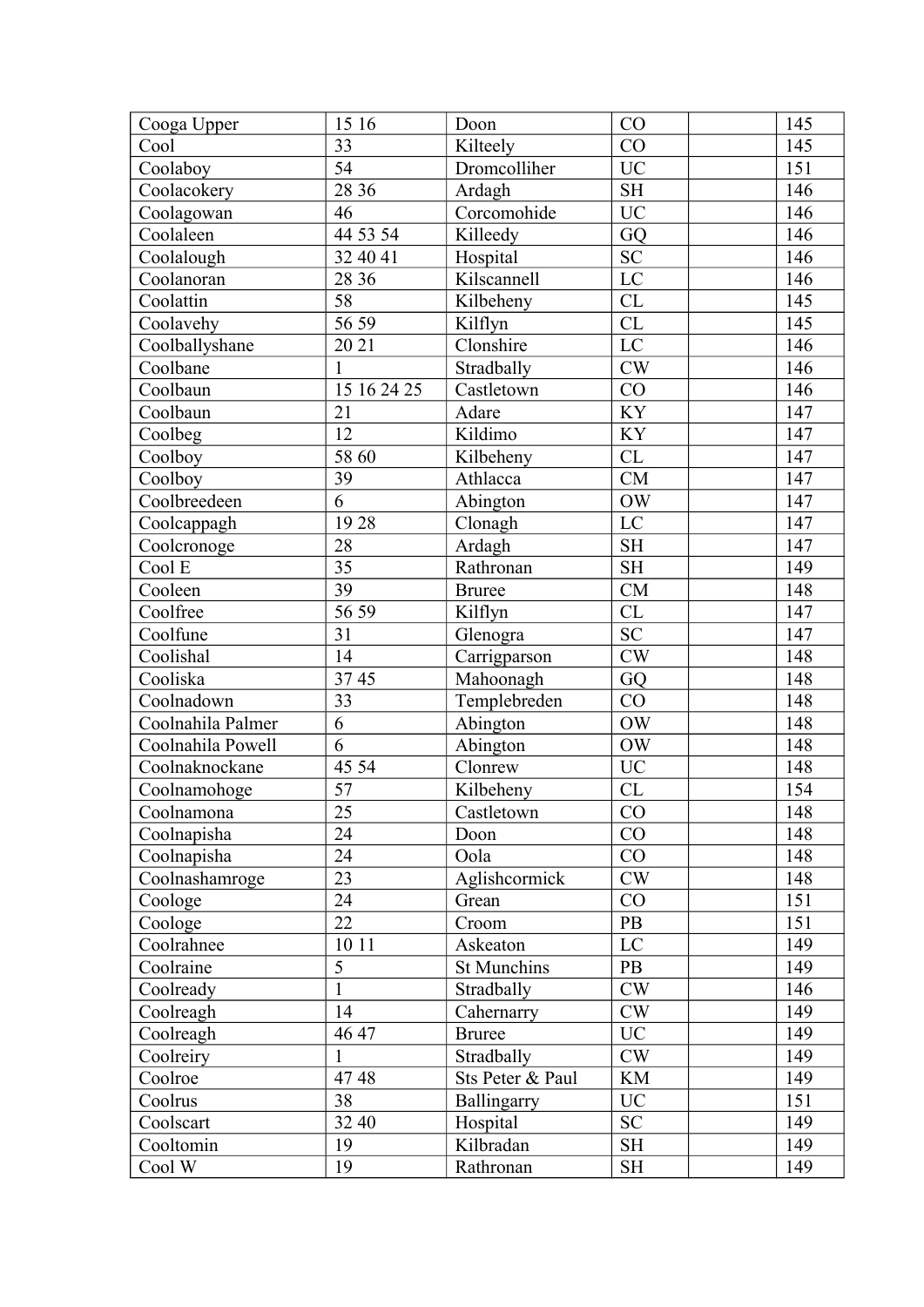| Coolybrown        | 28              | Kilscannell        | LC              | 145              |
|-------------------|-----------------|--------------------|-----------------|------------------|
| Coolygorman       | 44 45           | Mahoonagh          | GQ              | 150              |
| Coolyhenan        | 13 14           | Derrygalvin        | CW              | 150              |
| Coolyroe          | 45              | Mahoonagh          | GQ              | 146              |
| Coombs            | 55 56           | Ballingaddy        | CL              | 150              |
| Coonagh E         | 45              | Killeely           | PB              | 145              |
| Coonagh W         | $\overline{45}$ | Killeely           | PB              | 145              |
| Cooperhill        | $\overline{4}$  | Kilkeedy           | $\mathbf{PB}$   | 223              |
| Copay             | 21              | Adare              | KY              | 121              |
| Corbally          | 41              | Galbally           | CL              | 141              |
| Corbally          | $\overline{5}$  | <b>St Patricks</b> | LB              | 141              |
| Corbally          | 12              | Kilkeedy           | PB              | 141              |
| Corbally          | 19              | Shanagolden        | <b>SH</b>       | 141              |
| Corcamore         | 4 1 2           | Kilkeedy           | PB              | 140              |
| <b>Corelish E</b> | 24              | Grean              | CO              | 141              |
| Corelish W        | 24              | Grean              | CW              | 141              |
| Corgrig           | $10\,$          | Robertstown        | <b>SH</b>       | 141              |
| Corkanree         | $\overline{5}$  | <b>St Michaels</b> | PB              | 140              |
| Corrabul          | 21 30 31        | Croom              | PB              | 14               |
| Corrabulbeg       | 21 22 30 31     | Croom              | PB              | 14               |
| Correenfeerradda  | 32              | Knockainy          | <b>SC</b>       | 138              |
| Cottage           | 39 40           | Uregare            | <b>SC</b>       | 180              |
| Court             | 12              | Kildimo            | KY              | 150              |
| Court             | 17              | Kilfergus          | <b>SH</b>       | 150              |
| Courtbrack        | $\overline{5}$  | <b>St Michaels</b> | PB              | 151              |
| Courtbrown        | 2 3 10 11       | Askeaton           | $\mathbf{LC}$   | 150              |
| Courtmatrix       | 29              | Rathkeale          | LC              | 151              |
| Cowpark           | 11              | Kilcornan          | KY              | 230              |
| Crabbsland        | $\overline{5}$  | <b>St Nicholas</b> | $\mathrm{CW}$   | 175              |
| Crag              | 52              | Abbeyfeale         | GQ              | 141              |
| Cragbeg           | 12              | Kilkeedy           | PB              | 142              |
| Cragganacree      | $\overline{12}$ | Kildimo            | $\overline{KY}$ | $\overline{143}$ |
| Craggard          | 19              | Kilmoylan          | <b>SH</b>       | 143              |
| Craggs            | 10 19           | Kilmoylan          | <b>SH</b>       | 142              |
| Craggs            | 10              | Robertstown        | <b>SH</b>       | 142              |
| Cragmore          | 1120            | Askeaton           | $\rm LC$        | 142              |
| Cragreagh         | 11              | Kilcornan          | KY              | 142              |
| Crataloe E        | 35              | Rathronan          | <b>SH</b>       | 143              |
| Crataloe W        | 34 35           | Rathronan          | <b>SH</b>       | 143              |
| Crean             | 36              | Monagay            | GQ              | 143              |
| Crean             | 31              | Glenogra           | ${\rm SC}$      | 143              |
| Crean             | 31              | Tullabracky        | $\overline{SC}$ | 143              |
| Creevebeg         | 38              | Croom              | CM              | 142              |
| Creeves           | 19              | Lismakeery         | LC              | 142              |
| Creeves           | 19              | Dunmoylan          | <b>SH</b>       | 142              |
| Creggane          | 46 47           | Hackmys            | CM              | 143              |
| Crehaun           | 7815            | Doon               | CO              | 143              |
| Croagh            | 20              | Croagh             | LC              | 143              |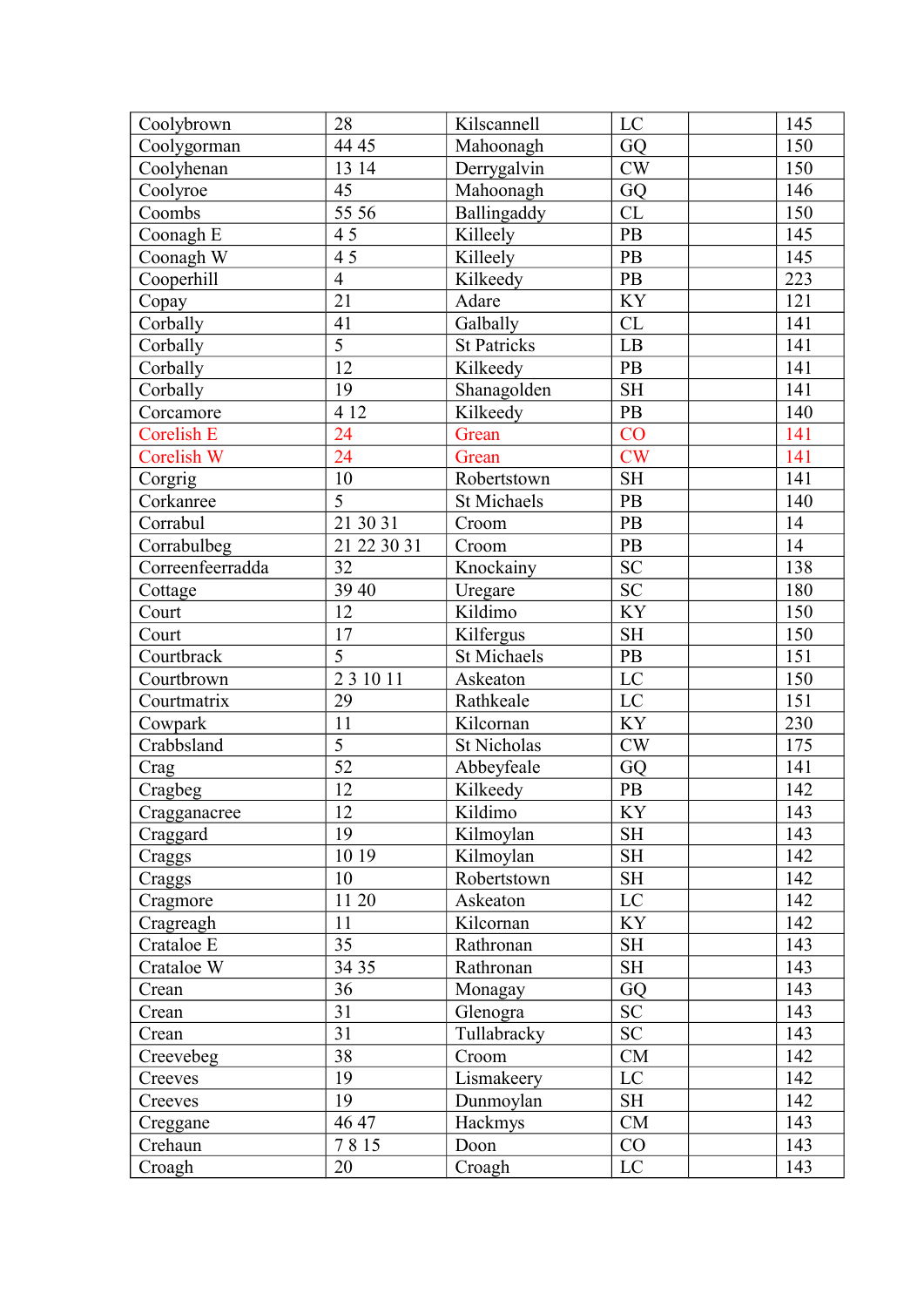| <b>SH</b><br>145<br>10 19<br>Shanagolden<br>Croaghane<br>LC<br>20 29<br>137<br><b>Croagh Commons</b><br>Croagh<br>Corcomohide<br>Croghteen<br><b>UC</b><br>38 46<br>144<br>KY<br>52<br>11<br>Crokerspark<br>Kilcornan<br>33<br>${\rm SC}$<br>127<br>Cromwell<br>Ballinlough<br>30<br><b>CM</b><br>144<br>Croom<br>Croom<br>Tuoghcluggin<br>24<br>CO<br>144<br>Cross<br>28<br>Cross<br>Ardagh<br><b>SH</b><br>144<br>$\overline{513}$<br>St Nicholas<br>CW<br>145<br>Crossagalla<br>28<br>$\operatorname{SH}$<br>144<br>Crusheenkeenoge<br>Ardagh<br>39<br>Sts Peter & Paul<br>$\mathbf{KM}$<br>Cullamus<br>138<br>$\overline{57}$<br>Cullane Middle<br>CL<br>138<br>Ballylanders<br>$\overline{57}$<br>CL<br>Cullane N<br><b>Ballylanders</b><br>139<br>57<br>Ballylanders<br>CL<br>Cullane S<br>139<br>36<br>GQ<br>147<br>Cullenagh<br>Monagay<br>15<br><b>OW</b><br>Cullenagh<br>Doon<br>147<br>21<br>Adare<br><b>CM</b><br>137<br>Cummeen<br>15 24<br><b>OW</b><br>Cunnagavale<br>Tuogh<br>139<br>Cunnihee<br>$\mathrm{CW}$<br>14<br>150<br>Carrigparson<br>18<br><b>SH</b><br>140<br>Loghill<br>Curra Beg<br>8<br>Curraghafoil<br>Doon<br>CO<br>152<br>8 1 6<br>CO<br>152<br>Curraghakimikeen<br>Doon<br>CW<br>Curraghaveara<br>23<br>152<br>Grean<br>21<br>KY<br>Curraghbeg<br>152<br>Adare<br>21<br>KY<br>159<br>Curraghbridge<br>Adare<br>Curraghkilbran<br>49<br><b>CL</b><br>Galbally<br>152<br>781516<br>CO<br>152<br>Curraghlahan<br>Doon<br>CW<br>Curraghnaboul<br>14 15 23 24<br>Drumkeen<br>153<br>Curraghnadeely<br>Nantinan<br>20<br>LC<br>153<br>49<br>CL<br>152<br>Curraghroche<br>Galbally<br>$\overline{153}$<br>49 57<br><b>Ballylanders</b><br>CL<br>Curraghturk<br><b>KY</b><br>140<br>Currahchase<br>11 20<br>Adare<br>KY<br>11 20<br>Currahchase<br>Kilcornan<br>140<br><b>KY</b><br>Currahchase N<br>11<br>Kilcornan<br>63<br>11 12<br>KY<br>153<br>Kildimo<br>Curraheen<br>$\rm LC$<br>Nantinan<br>153<br>Curraheen N<br>20<br>Curraheen S<br>20<br>Nantinan<br>LC<br>153<br>18<br><b>SH</b><br>140<br>Curra More<br>Loghill<br>48<br>Emlygrennan<br>CL<br>138<br>Cush<br>GQ<br>154<br>36 44<br>Danganbeg<br>Mahoonagh<br>Dark-island<br>CO<br>226<br>15<br>Doon<br>154<br>57 59A<br>CO<br>Darragh Beg<br>Darragh<br>Darragh More<br>56 57 58 59A<br>Darragh<br>CO<br>154<br>CL<br>40 48<br>16<br>Darranstown<br>Emlygrennan<br>154<br>44 53<br>Killeedy<br>GQ<br>Darrery<br>$\overline{5}$<br>St Nicholas<br>Deaneryland<br>LB<br>250 | Croaghane | 10 | Roberetstown | <b>SH</b> | 145 |
|-------------------------------------------------------------------------------------------------------------------------------------------------------------------------------------------------------------------------------------------------------------------------------------------------------------------------------------------------------------------------------------------------------------------------------------------------------------------------------------------------------------------------------------------------------------------------------------------------------------------------------------------------------------------------------------------------------------------------------------------------------------------------------------------------------------------------------------------------------------------------------------------------------------------------------------------------------------------------------------------------------------------------------------------------------------------------------------------------------------------------------------------------------------------------------------------------------------------------------------------------------------------------------------------------------------------------------------------------------------------------------------------------------------------------------------------------------------------------------------------------------------------------------------------------------------------------------------------------------------------------------------------------------------------------------------------------------------------------------------------------------------------------------------------------------------------------------------------------------------------------------------------------------------------------------------------------------------------------------------------------------------------------------------------------------------------------------------------------------------------------------------------------------------------------------------------------------------------------------------------------------------------------------------------------------------------------------------------------------------------------------------------------------------------------------------------------------------------|-----------|----|--------------|-----------|-----|
|                                                                                                                                                                                                                                                                                                                                                                                                                                                                                                                                                                                                                                                                                                                                                                                                                                                                                                                                                                                                                                                                                                                                                                                                                                                                                                                                                                                                                                                                                                                                                                                                                                                                                                                                                                                                                                                                                                                                                                                                                                                                                                                                                                                                                                                                                                                                                                                                                                                                   |           |    |              |           |     |
|                                                                                                                                                                                                                                                                                                                                                                                                                                                                                                                                                                                                                                                                                                                                                                                                                                                                                                                                                                                                                                                                                                                                                                                                                                                                                                                                                                                                                                                                                                                                                                                                                                                                                                                                                                                                                                                                                                                                                                                                                                                                                                                                                                                                                                                                                                                                                                                                                                                                   |           |    |              |           |     |
|                                                                                                                                                                                                                                                                                                                                                                                                                                                                                                                                                                                                                                                                                                                                                                                                                                                                                                                                                                                                                                                                                                                                                                                                                                                                                                                                                                                                                                                                                                                                                                                                                                                                                                                                                                                                                                                                                                                                                                                                                                                                                                                                                                                                                                                                                                                                                                                                                                                                   |           |    |              |           |     |
|                                                                                                                                                                                                                                                                                                                                                                                                                                                                                                                                                                                                                                                                                                                                                                                                                                                                                                                                                                                                                                                                                                                                                                                                                                                                                                                                                                                                                                                                                                                                                                                                                                                                                                                                                                                                                                                                                                                                                                                                                                                                                                                                                                                                                                                                                                                                                                                                                                                                   |           |    |              |           |     |
|                                                                                                                                                                                                                                                                                                                                                                                                                                                                                                                                                                                                                                                                                                                                                                                                                                                                                                                                                                                                                                                                                                                                                                                                                                                                                                                                                                                                                                                                                                                                                                                                                                                                                                                                                                                                                                                                                                                                                                                                                                                                                                                                                                                                                                                                                                                                                                                                                                                                   |           |    |              |           |     |
|                                                                                                                                                                                                                                                                                                                                                                                                                                                                                                                                                                                                                                                                                                                                                                                                                                                                                                                                                                                                                                                                                                                                                                                                                                                                                                                                                                                                                                                                                                                                                                                                                                                                                                                                                                                                                                                                                                                                                                                                                                                                                                                                                                                                                                                                                                                                                                                                                                                                   |           |    |              |           |     |
|                                                                                                                                                                                                                                                                                                                                                                                                                                                                                                                                                                                                                                                                                                                                                                                                                                                                                                                                                                                                                                                                                                                                                                                                                                                                                                                                                                                                                                                                                                                                                                                                                                                                                                                                                                                                                                                                                                                                                                                                                                                                                                                                                                                                                                                                                                                                                                                                                                                                   |           |    |              |           |     |
|                                                                                                                                                                                                                                                                                                                                                                                                                                                                                                                                                                                                                                                                                                                                                                                                                                                                                                                                                                                                                                                                                                                                                                                                                                                                                                                                                                                                                                                                                                                                                                                                                                                                                                                                                                                                                                                                                                                                                                                                                                                                                                                                                                                                                                                                                                                                                                                                                                                                   |           |    |              |           |     |
|                                                                                                                                                                                                                                                                                                                                                                                                                                                                                                                                                                                                                                                                                                                                                                                                                                                                                                                                                                                                                                                                                                                                                                                                                                                                                                                                                                                                                                                                                                                                                                                                                                                                                                                                                                                                                                                                                                                                                                                                                                                                                                                                                                                                                                                                                                                                                                                                                                                                   |           |    |              |           |     |
|                                                                                                                                                                                                                                                                                                                                                                                                                                                                                                                                                                                                                                                                                                                                                                                                                                                                                                                                                                                                                                                                                                                                                                                                                                                                                                                                                                                                                                                                                                                                                                                                                                                                                                                                                                                                                                                                                                                                                                                                                                                                                                                                                                                                                                                                                                                                                                                                                                                                   |           |    |              |           |     |
|                                                                                                                                                                                                                                                                                                                                                                                                                                                                                                                                                                                                                                                                                                                                                                                                                                                                                                                                                                                                                                                                                                                                                                                                                                                                                                                                                                                                                                                                                                                                                                                                                                                                                                                                                                                                                                                                                                                                                                                                                                                                                                                                                                                                                                                                                                                                                                                                                                                                   |           |    |              |           |     |
|                                                                                                                                                                                                                                                                                                                                                                                                                                                                                                                                                                                                                                                                                                                                                                                                                                                                                                                                                                                                                                                                                                                                                                                                                                                                                                                                                                                                                                                                                                                                                                                                                                                                                                                                                                                                                                                                                                                                                                                                                                                                                                                                                                                                                                                                                                                                                                                                                                                                   |           |    |              |           |     |
|                                                                                                                                                                                                                                                                                                                                                                                                                                                                                                                                                                                                                                                                                                                                                                                                                                                                                                                                                                                                                                                                                                                                                                                                                                                                                                                                                                                                                                                                                                                                                                                                                                                                                                                                                                                                                                                                                                                                                                                                                                                                                                                                                                                                                                                                                                                                                                                                                                                                   |           |    |              |           |     |
|                                                                                                                                                                                                                                                                                                                                                                                                                                                                                                                                                                                                                                                                                                                                                                                                                                                                                                                                                                                                                                                                                                                                                                                                                                                                                                                                                                                                                                                                                                                                                                                                                                                                                                                                                                                                                                                                                                                                                                                                                                                                                                                                                                                                                                                                                                                                                                                                                                                                   |           |    |              |           |     |
|                                                                                                                                                                                                                                                                                                                                                                                                                                                                                                                                                                                                                                                                                                                                                                                                                                                                                                                                                                                                                                                                                                                                                                                                                                                                                                                                                                                                                                                                                                                                                                                                                                                                                                                                                                                                                                                                                                                                                                                                                                                                                                                                                                                                                                                                                                                                                                                                                                                                   |           |    |              |           |     |
|                                                                                                                                                                                                                                                                                                                                                                                                                                                                                                                                                                                                                                                                                                                                                                                                                                                                                                                                                                                                                                                                                                                                                                                                                                                                                                                                                                                                                                                                                                                                                                                                                                                                                                                                                                                                                                                                                                                                                                                                                                                                                                                                                                                                                                                                                                                                                                                                                                                                   |           |    |              |           |     |
|                                                                                                                                                                                                                                                                                                                                                                                                                                                                                                                                                                                                                                                                                                                                                                                                                                                                                                                                                                                                                                                                                                                                                                                                                                                                                                                                                                                                                                                                                                                                                                                                                                                                                                                                                                                                                                                                                                                                                                                                                                                                                                                                                                                                                                                                                                                                                                                                                                                                   |           |    |              |           |     |
|                                                                                                                                                                                                                                                                                                                                                                                                                                                                                                                                                                                                                                                                                                                                                                                                                                                                                                                                                                                                                                                                                                                                                                                                                                                                                                                                                                                                                                                                                                                                                                                                                                                                                                                                                                                                                                                                                                                                                                                                                                                                                                                                                                                                                                                                                                                                                                                                                                                                   |           |    |              |           |     |
|                                                                                                                                                                                                                                                                                                                                                                                                                                                                                                                                                                                                                                                                                                                                                                                                                                                                                                                                                                                                                                                                                                                                                                                                                                                                                                                                                                                                                                                                                                                                                                                                                                                                                                                                                                                                                                                                                                                                                                                                                                                                                                                                                                                                                                                                                                                                                                                                                                                                   |           |    |              |           |     |
|                                                                                                                                                                                                                                                                                                                                                                                                                                                                                                                                                                                                                                                                                                                                                                                                                                                                                                                                                                                                                                                                                                                                                                                                                                                                                                                                                                                                                                                                                                                                                                                                                                                                                                                                                                                                                                                                                                                                                                                                                                                                                                                                                                                                                                                                                                                                                                                                                                                                   |           |    |              |           |     |
|                                                                                                                                                                                                                                                                                                                                                                                                                                                                                                                                                                                                                                                                                                                                                                                                                                                                                                                                                                                                                                                                                                                                                                                                                                                                                                                                                                                                                                                                                                                                                                                                                                                                                                                                                                                                                                                                                                                                                                                                                                                                                                                                                                                                                                                                                                                                                                                                                                                                   |           |    |              |           |     |
|                                                                                                                                                                                                                                                                                                                                                                                                                                                                                                                                                                                                                                                                                                                                                                                                                                                                                                                                                                                                                                                                                                                                                                                                                                                                                                                                                                                                                                                                                                                                                                                                                                                                                                                                                                                                                                                                                                                                                                                                                                                                                                                                                                                                                                                                                                                                                                                                                                                                   |           |    |              |           |     |
|                                                                                                                                                                                                                                                                                                                                                                                                                                                                                                                                                                                                                                                                                                                                                                                                                                                                                                                                                                                                                                                                                                                                                                                                                                                                                                                                                                                                                                                                                                                                                                                                                                                                                                                                                                                                                                                                                                                                                                                                                                                                                                                                                                                                                                                                                                                                                                                                                                                                   |           |    |              |           |     |
|                                                                                                                                                                                                                                                                                                                                                                                                                                                                                                                                                                                                                                                                                                                                                                                                                                                                                                                                                                                                                                                                                                                                                                                                                                                                                                                                                                                                                                                                                                                                                                                                                                                                                                                                                                                                                                                                                                                                                                                                                                                                                                                                                                                                                                                                                                                                                                                                                                                                   |           |    |              |           |     |
|                                                                                                                                                                                                                                                                                                                                                                                                                                                                                                                                                                                                                                                                                                                                                                                                                                                                                                                                                                                                                                                                                                                                                                                                                                                                                                                                                                                                                                                                                                                                                                                                                                                                                                                                                                                                                                                                                                                                                                                                                                                                                                                                                                                                                                                                                                                                                                                                                                                                   |           |    |              |           |     |
|                                                                                                                                                                                                                                                                                                                                                                                                                                                                                                                                                                                                                                                                                                                                                                                                                                                                                                                                                                                                                                                                                                                                                                                                                                                                                                                                                                                                                                                                                                                                                                                                                                                                                                                                                                                                                                                                                                                                                                                                                                                                                                                                                                                                                                                                                                                                                                                                                                                                   |           |    |              |           |     |
|                                                                                                                                                                                                                                                                                                                                                                                                                                                                                                                                                                                                                                                                                                                                                                                                                                                                                                                                                                                                                                                                                                                                                                                                                                                                                                                                                                                                                                                                                                                                                                                                                                                                                                                                                                                                                                                                                                                                                                                                                                                                                                                                                                                                                                                                                                                                                                                                                                                                   |           |    |              |           |     |
|                                                                                                                                                                                                                                                                                                                                                                                                                                                                                                                                                                                                                                                                                                                                                                                                                                                                                                                                                                                                                                                                                                                                                                                                                                                                                                                                                                                                                                                                                                                                                                                                                                                                                                                                                                                                                                                                                                                                                                                                                                                                                                                                                                                                                                                                                                                                                                                                                                                                   |           |    |              |           |     |
|                                                                                                                                                                                                                                                                                                                                                                                                                                                                                                                                                                                                                                                                                                                                                                                                                                                                                                                                                                                                                                                                                                                                                                                                                                                                                                                                                                                                                                                                                                                                                                                                                                                                                                                                                                                                                                                                                                                                                                                                                                                                                                                                                                                                                                                                                                                                                                                                                                                                   |           |    |              |           |     |
|                                                                                                                                                                                                                                                                                                                                                                                                                                                                                                                                                                                                                                                                                                                                                                                                                                                                                                                                                                                                                                                                                                                                                                                                                                                                                                                                                                                                                                                                                                                                                                                                                                                                                                                                                                                                                                                                                                                                                                                                                                                                                                                                                                                                                                                                                                                                                                                                                                                                   |           |    |              |           |     |
|                                                                                                                                                                                                                                                                                                                                                                                                                                                                                                                                                                                                                                                                                                                                                                                                                                                                                                                                                                                                                                                                                                                                                                                                                                                                                                                                                                                                                                                                                                                                                                                                                                                                                                                                                                                                                                                                                                                                                                                                                                                                                                                                                                                                                                                                                                                                                                                                                                                                   |           |    |              |           |     |
|                                                                                                                                                                                                                                                                                                                                                                                                                                                                                                                                                                                                                                                                                                                                                                                                                                                                                                                                                                                                                                                                                                                                                                                                                                                                                                                                                                                                                                                                                                                                                                                                                                                                                                                                                                                                                                                                                                                                                                                                                                                                                                                                                                                                                                                                                                                                                                                                                                                                   |           |    |              |           |     |
|                                                                                                                                                                                                                                                                                                                                                                                                                                                                                                                                                                                                                                                                                                                                                                                                                                                                                                                                                                                                                                                                                                                                                                                                                                                                                                                                                                                                                                                                                                                                                                                                                                                                                                                                                                                                                                                                                                                                                                                                                                                                                                                                                                                                                                                                                                                                                                                                                                                                   |           |    |              |           |     |
|                                                                                                                                                                                                                                                                                                                                                                                                                                                                                                                                                                                                                                                                                                                                                                                                                                                                                                                                                                                                                                                                                                                                                                                                                                                                                                                                                                                                                                                                                                                                                                                                                                                                                                                                                                                                                                                                                                                                                                                                                                                                                                                                                                                                                                                                                                                                                                                                                                                                   |           |    |              |           |     |
|                                                                                                                                                                                                                                                                                                                                                                                                                                                                                                                                                                                                                                                                                                                                                                                                                                                                                                                                                                                                                                                                                                                                                                                                                                                                                                                                                                                                                                                                                                                                                                                                                                                                                                                                                                                                                                                                                                                                                                                                                                                                                                                                                                                                                                                                                                                                                                                                                                                                   |           |    |              |           |     |
|                                                                                                                                                                                                                                                                                                                                                                                                                                                                                                                                                                                                                                                                                                                                                                                                                                                                                                                                                                                                                                                                                                                                                                                                                                                                                                                                                                                                                                                                                                                                                                                                                                                                                                                                                                                                                                                                                                                                                                                                                                                                                                                                                                                                                                                                                                                                                                                                                                                                   |           |    |              |           |     |
|                                                                                                                                                                                                                                                                                                                                                                                                                                                                                                                                                                                                                                                                                                                                                                                                                                                                                                                                                                                                                                                                                                                                                                                                                                                                                                                                                                                                                                                                                                                                                                                                                                                                                                                                                                                                                                                                                                                                                                                                                                                                                                                                                                                                                                                                                                                                                                                                                                                                   |           |    |              |           |     |
|                                                                                                                                                                                                                                                                                                                                                                                                                                                                                                                                                                                                                                                                                                                                                                                                                                                                                                                                                                                                                                                                                                                                                                                                                                                                                                                                                                                                                                                                                                                                                                                                                                                                                                                                                                                                                                                                                                                                                                                                                                                                                                                                                                                                                                                                                                                                                                                                                                                                   |           |    |              |           |     |
|                                                                                                                                                                                                                                                                                                                                                                                                                                                                                                                                                                                                                                                                                                                                                                                                                                                                                                                                                                                                                                                                                                                                                                                                                                                                                                                                                                                                                                                                                                                                                                                                                                                                                                                                                                                                                                                                                                                                                                                                                                                                                                                                                                                                                                                                                                                                                                                                                                                                   |           |    |              |           |     |
|                                                                                                                                                                                                                                                                                                                                                                                                                                                                                                                                                                                                                                                                                                                                                                                                                                                                                                                                                                                                                                                                                                                                                                                                                                                                                                                                                                                                                                                                                                                                                                                                                                                                                                                                                                                                                                                                                                                                                                                                                                                                                                                                                                                                                                                                                                                                                                                                                                                                   |           |    |              |           |     |
|                                                                                                                                                                                                                                                                                                                                                                                                                                                                                                                                                                                                                                                                                                                                                                                                                                                                                                                                                                                                                                                                                                                                                                                                                                                                                                                                                                                                                                                                                                                                                                                                                                                                                                                                                                                                                                                                                                                                                                                                                                                                                                                                                                                                                                                                                                                                                                                                                                                                   |           |    |              |           |     |
|                                                                                                                                                                                                                                                                                                                                                                                                                                                                                                                                                                                                                                                                                                                                                                                                                                                                                                                                                                                                                                                                                                                                                                                                                                                                                                                                                                                                                                                                                                                                                                                                                                                                                                                                                                                                                                                                                                                                                                                                                                                                                                                                                                                                                                                                                                                                                                                                                                                                   |           |    |              |           |     |
|                                                                                                                                                                                                                                                                                                                                                                                                                                                                                                                                                                                                                                                                                                                                                                                                                                                                                                                                                                                                                                                                                                                                                                                                                                                                                                                                                                                                                                                                                                                                                                                                                                                                                                                                                                                                                                                                                                                                                                                                                                                                                                                                                                                                                                                                                                                                                                                                                                                                   |           |    |              |           |     |
|                                                                                                                                                                                                                                                                                                                                                                                                                                                                                                                                                                                                                                                                                                                                                                                                                                                                                                                                                                                                                                                                                                                                                                                                                                                                                                                                                                                                                                                                                                                                                                                                                                                                                                                                                                                                                                                                                                                                                                                                                                                                                                                                                                                                                                                                                                                                                                                                                                                                   |           |    |              |           |     |
|                                                                                                                                                                                                                                                                                                                                                                                                                                                                                                                                                                                                                                                                                                                                                                                                                                                                                                                                                                                                                                                                                                                                                                                                                                                                                                                                                                                                                                                                                                                                                                                                                                                                                                                                                                                                                                                                                                                                                                                                                                                                                                                                                                                                                                                                                                                                                                                                                                                                   |           |    |              |           |     |
|                                                                                                                                                                                                                                                                                                                                                                                                                                                                                                                                                                                                                                                                                                                                                                                                                                                                                                                                                                                                                                                                                                                                                                                                                                                                                                                                                                                                                                                                                                                                                                                                                                                                                                                                                                                                                                                                                                                                                                                                                                                                                                                                                                                                                                                                                                                                                                                                                                                                   |           |    |              |           |     |
|                                                                                                                                                                                                                                                                                                                                                                                                                                                                                                                                                                                                                                                                                                                                                                                                                                                                                                                                                                                                                                                                                                                                                                                                                                                                                                                                                                                                                                                                                                                                                                                                                                                                                                                                                                                                                                                                                                                                                                                                                                                                                                                                                                                                                                                                                                                                                                                                                                                                   |           |    |              |           |     |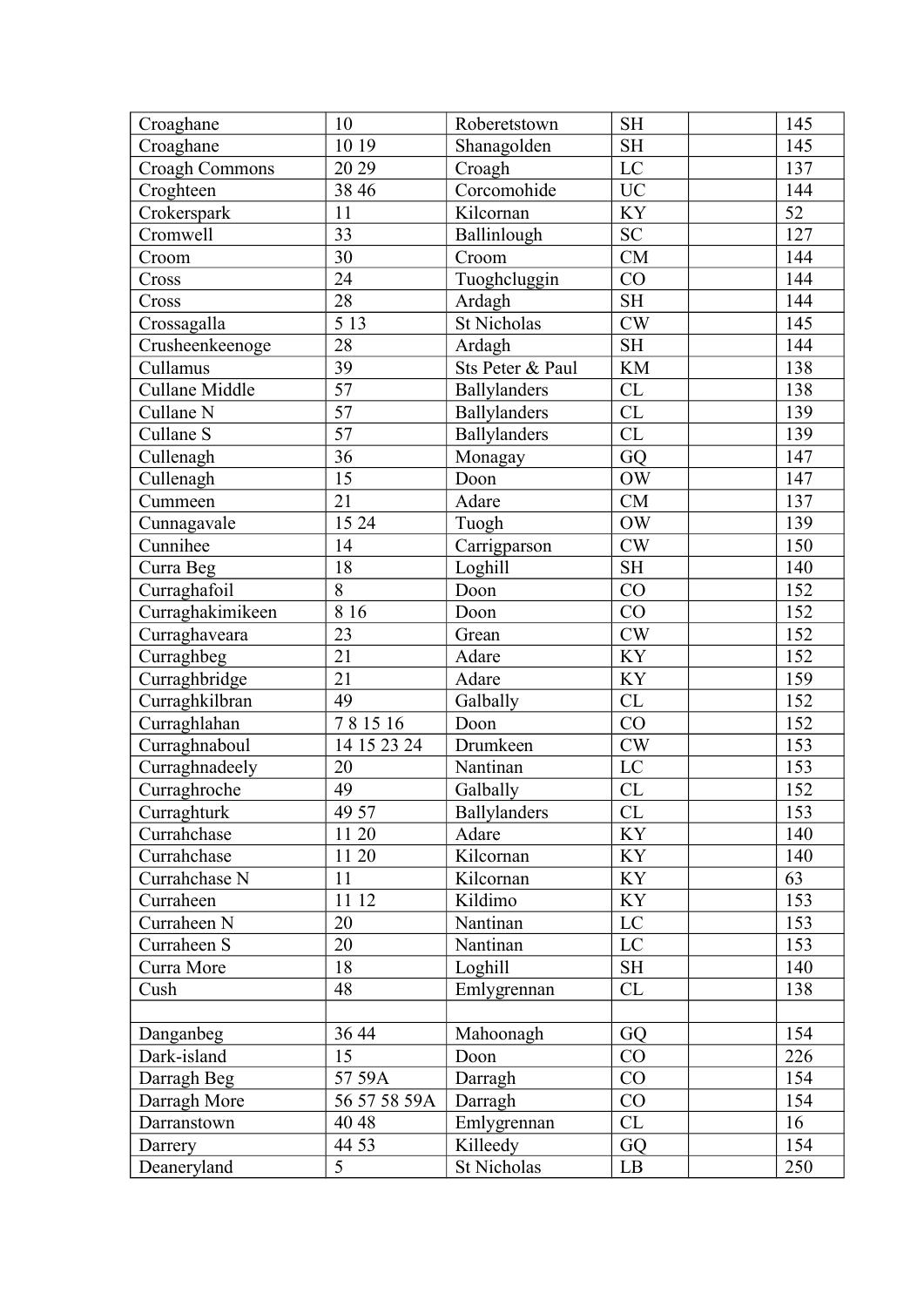| Deanstown        | 20           | Cappagh          | LC                     | 16  |
|------------------|--------------|------------------|------------------------|-----|
| Deebert          | 4748         | St Peter & Pauls | <b>KM</b>              | 188 |
| Deegerty         | 11           | Kilcornan        | KY                     | 256 |
| Deelish          | 28           | Clonagh          | LC                     | 165 |
| Deelish          | 19           | Kilmoylan        | <b>SH</b>              | 165 |
| Deerpark         | 24           | Dromkeen         | CW                     | 229 |
| Deerpark         | 24           | Grean            | CW                     | 229 |
| Deerpark         | 49           | Galbally         | CL                     | 119 |
| Derk             | 24 33        | Grean            | CO                     | 155 |
| Derraulin        | 38           | Corcomohide      | <b>UC</b>              | 156 |
| Derreen          | $\mathbf{1}$ | Stradbally       | CW                     | 157 |
| Derreen          | 11 12        | Kilcornan        | KY                     | 157 |
| Derreen          | 26 34        | Nantinan         | $\operatorname{SH}$    | 157 |
| Derry            | 20           | Nantinan         | LC                     | 156 |
| Derrybeg         | 13           | Knocknagaul      | PB                     | 157 |
| Derryhasna       | $\mathbf{1}$ | Stradbally       | $\mathrm{CW}$          | 157 |
| Derryknockane    | 13           | Knocknagaul      | PB                     | 157 |
| Derrylusk        | $\mathbf{1}$ | Stradbally       | CW                     | 157 |
| Derryvinnane     | 21           | Adare            | CM                     | 157 |
| Dohora           | 30           | Anhid            | CM                     |     |
| Dohora           | 30 38        | Croom            | CM                     | 166 |
| Dollas           | 30           | Ballingarry      | <b>UC</b>              | 158 |
| Dollas Lower     | 30           | Croom            | CM                     | 158 |
| Dollas Upper     | 30           | Croom            | CM                     | 158 |
| Dooally          | 36           | Newcastle        | GQ                     | 165 |
| Doocatteen       | 28 36        | Newcastle        | GQ                     | 166 |
| Doohyle Beg      | 20           | Nantinan         | LC                     | 165 |
| Doohyle More     | 20           | Nantinan         | LC                     | 165 |
| Doon             | 12           | Kilkeedy         | PB                     | 166 |
| Doonakenna       | 35 43        | Monagay          | GQ                     | 168 |
| Doonbeirne       | 29 37        | Rathkeale        | LC                     | 167 |
| Dooncaha         | 19           | Dunmoylan        | $\overline{\text{SH}}$ | 167 |
| Dooneen          | 13 22        | Crecora          | PB                     | 165 |
| Dooneen Upper    | 13 22        | Creccora         | PB                     | 165 |
| Doonmoon         | 40           | Knocklong        | CL                     | 168 |
| Doon N           | 16           | Doon             | CO                     | 166 |
| Doonskerdeen     | 9 10 18      | Robertstown      | <b>SH</b>              | 169 |
| Doon S           | 16           | Doon             | CO                     | 166 |
| Doonvullen Lower | 23           | Ballybrood       | CW                     | 168 |
| Doonvullen Upper | 23           | Ballybrood       | CW                     | 168 |
| Dooradoyle       | 13           | Mungret          | PB                     | 257 |
| Doorlus          | 30 38        | Ballingarry      | UC                     | 169 |
| Downs            | 37           | Ballingarry      | <b>UC</b>              | 166 |
| Dreenaan         | 38 46        | Corcomohide      | <b>UC</b>              | 159 |
| Drehidtarsna     | 21           | Drehidtarsna     | CM                     | 159 |
| Drewscourt E     | 46           | Corcomohide      | <b>UC</b>              | 223 |
| Drewscourt W     | 46           | Corcomohide      | UC                     | 223 |
| Dromacummer E    | 39           | <b>Bruree</b>    | CM                     | 161 |
|                  |              |                  |                        |     |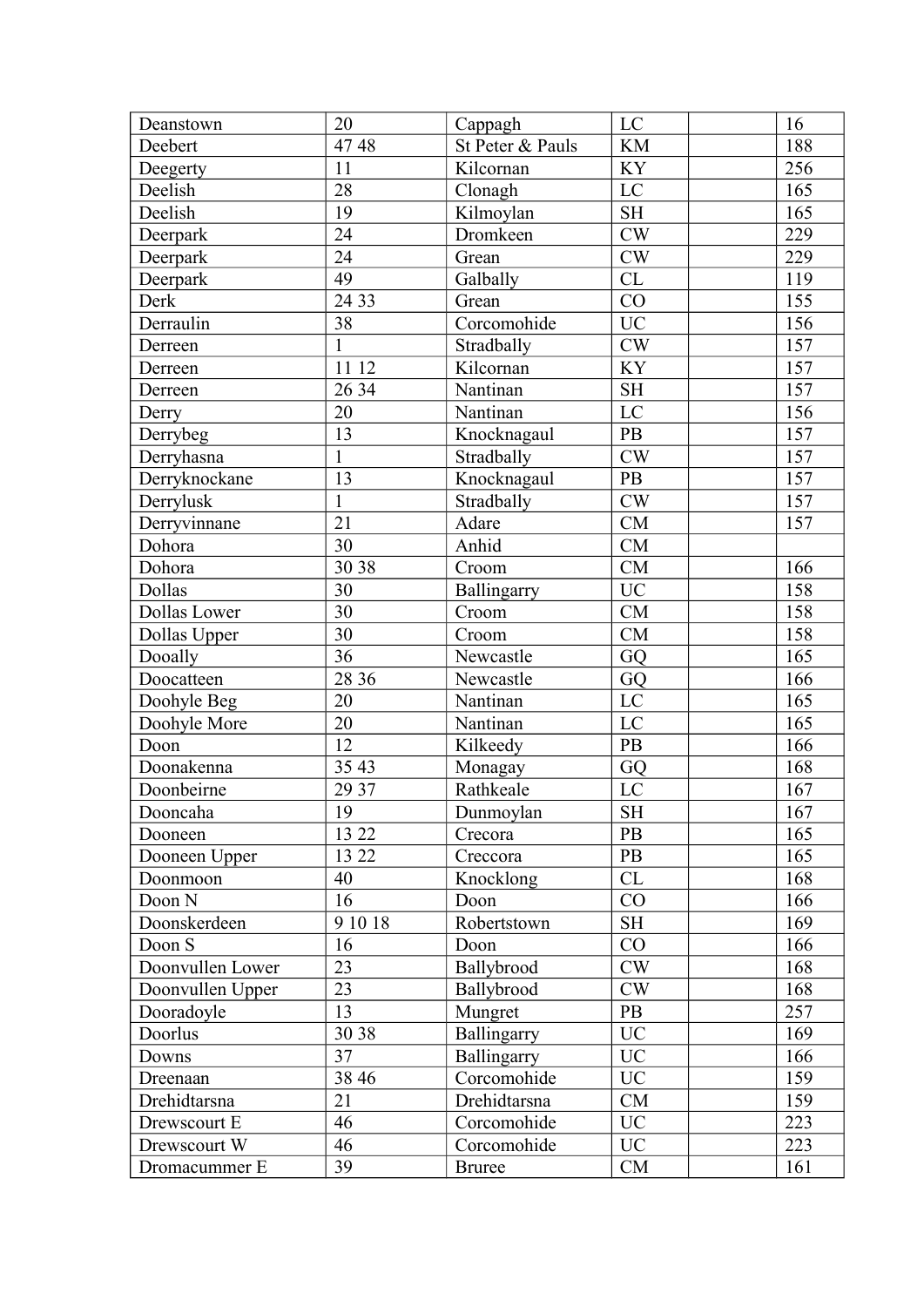| Dromacummer W          | 39              | <b>Bruree</b>   | CM                  | 161            |
|------------------------|-----------------|-----------------|---------------------|----------------|
| Dromada                | 35              | Rathronan       | <b>SH</b>           | 163            |
| Dromagarraun           | 18              | Kilmoylan       | <b>SH</b>           | 161            |
| Dromalta               | 15 24           | Tuogh           | <b>OW</b>           | 162            |
| <b>Dromard Demesne</b> | $\overline{29}$ | Rathkeale       | LC                  | 161            |
| Drombane               | 15 24           | Grean           | CW                  | 161            |
| Drombanny              | 13              | Caheravally     | CW                  | 161            |
| Drombanny              | 13              | Cahernarry      | $\mathrm{CW}$       | 161            |
| Drombanny              | 13              | Donaghmore      | CW                  | 161            |
| Drombeg                | 31 39           | Glenogra        | $\overline{SC}$     | 161            |
| Dromcluher             | 15              | Tuogh           | OW                  | 162            |
| Dromdarrig             | 13              | Mungret         | PB                  | 162            |
| Dromdeeveen            | $\overline{53}$ | Monagay         | GQ                  | 162            |
| Dromeenboy             | 24              | Grean           | CO                  | 163            |
| Dromeliagh             | 14 15           | Abington        | <b>OW</b>           | 163            |
| Dromin                 | 36              | Grange          | GQ                  | 160            |
| Drominaclara           | 11              | Kilcornan       | <b>KY</b>           | 160            |
| Drominacreen           | 45              | KIlmeedy        | <b>UC</b>           | 160            |
| Dromin Beesom          | 36              | Newcastle       | GQ                  | 160            |
| Drominboy              | $\overline{6}$  | Stradbally      | $\mathrm{CW}$       | 160            |
| Drominboy Lower        | $\overline{6}$  | Killeenagarriff | CW                  | 160            |
| Drominboy Upper        | 6               | Killeenagarriff | $\mathrm{CW}$       | 160            |
| Dromin Macturlough     | 36              | Newcastle       | GQ                  | 160            |
| Dromin N               | 39              | Dromin          | ${\rm CM}$          | 159            |
| Drominoona             | 11              | Iveruss         | KY                  | 161            |
| Dromin S               | 39              | Dromin          | CM                  | 159            |
| Drominycarra           | 22              | Fedamore        | <b>SC</b>           | 160            |
| Drominycullane         | 11              | Iveeruss        | <b>KY</b>           | 161            |
| Dromkeen               | 23 24           | Grean           | CW                  | <sup>161</sup> |
| Dromkeen N             | 23 24           | Dromkeen        | $\mathrm{CW}$       | 162            |
| Dromkeen S             | 23 24           | Dromkeen        | CW                  | 162            |
| Dromlara               | 24              | Grean           | CO                  | 163            |
| Dromlohan              | 11              | Kilcornan       | <b>KY</b>           | 163            |
| Dromloughan N          | 22              | Killeenoghty    | PB                  | 163            |
| Dromloughan S          | 22              | Killeenoghty    | PB                  | 163            |
| Drommoher              | $\overline{3}$  | Kilcornan       | <b>KY</b>           | 159            |
| Dromore                | 12              | Kildimo         | <b>KY</b>           | 164            |
| Dromrahnee             | 28              | Ardagh          | <b>SH</b>           | 164            |
| Dromreask              | 26              | Kilfergus       | $\operatorname{SH}$ | 164            |
| Dromroe                | $\overline{5}$  | Kilmurry        | CW                  | 164            |
| Dromroe                | 44              | Monagay         | GQ                  | 164            |
| Dromsallagh            | 15              | Tuogh           | OW                  | 164            |
| Dromtrasna Collins     | 42 43 52        | Abbeyfeale      | GQ                  | 164            |
| Dromtrasna Hartnett    | 43              | Abbeyfeale      | GQ                  | 164            |
| Dromtrasna N           | 43              | Abbeyfeale      | GQ                  | 164            |
| Dromtrasna S           | 43 52           | Abbeyfeale      | GQ                  | 164            |
| Dromturk               | 28              | Kilbradan       | $\rm LC$            | 164            |
| Duckstown              | 29 37           | Rathkeale       | LC                  | 42             |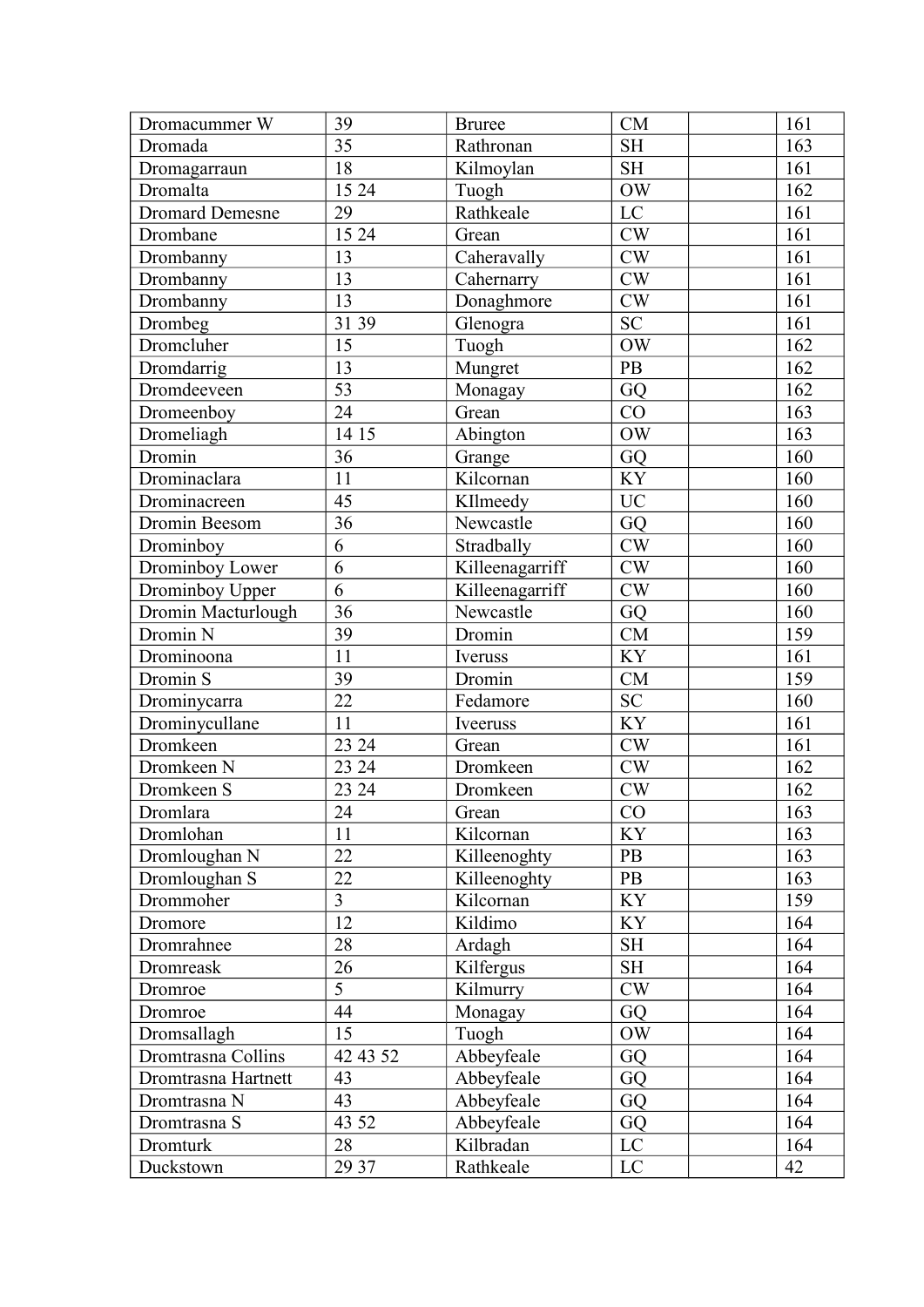| Dunganville Lower      | 28              | Newcastle           | GQ                         | 168              |
|------------------------|-----------------|---------------------|----------------------------|------------------|
| Dunganville Upper      | 28              | Newcastle           | GQ                         | 168              |
| Dungeeha               | 36              | Grange              | GQ                         | 167              |
| Dungeeha               | 36              | Newcastle           | GQ                         | 167              |
| Dunkip                 | $\overline{31}$ | Croom               | <b>CM</b>                  | 167              |
| Dunmoylan              | 19              | Dunmoylan           | <b>SH</b>                  | 168              |
| Dunmoylan              | 19              | Kilmoylan           | <b>SH</b>                  |                  |
| Dunnaman               | 21 30           | Croom               | CM                         | 169              |
| Duntryleague           | 41 49           | Galbally            | CL                         | 169              |
| Durnish                | 10              | Robertstown         | <b>SH</b>                  | 154              |
| Durraclogh             | 3738            | Ballingarry         | <b>UC</b>                  | 158              |
| <b>Dysert</b>          | 10              | Robertstown         | <b>SH</b>                  | 156              |
|                        |                 |                     |                            |                  |
| Edwardstown            | 13              | Cahernarry          | CW                         | 209              |
| Effin                  | 47 55           | Effin               | <b>CM</b>                  | 171              |
| Ellaha                 | 19              | Robertstown         | <b>SH</b>                  | 226              |
| <b>Elmpark Demesne</b> | 12              | Kilkeedy            | <b>PB</b>                  | 105              |
| Elton                  | 40              | Knockainy           | <b>SC</b>                  | 172              |
| Enaghgare              | 28              | Ardagh              | <b>SH</b>                  | 171              |
| Enaghroe               | 22              | Fedamore            | ${\rm SC}$                 | $\overline{2}$   |
| Englishtenements       | 29              | Rathkeale           | $\overline{LC}$            | $\overline{253}$ |
| Englishtown            | $\overline{5}$  | St Marys            | LB                         | 32               |
| Enniscoush             | 29              | Nantinan            | $\mathbf{LC}$              | 201              |
| Enniscoush             | 29              | Rathkeale           | LC                         |                  |
| Evegallahoo            | 28 36           | Grange              | GQ                         | 261              |
| Eyon                   | 14 15           | Abington            | CW                         | 171              |
|                        |                 |                     |                            |                  |
| Faha                   | 12              | Kildimo             | <b>KY</b>                  | 172              |
| Faha Demesne           | 12              | Kilkeedy            | <b>PB</b>                  | 172              |
| Fahanasoodry           | 57              | <b>Ballylanders</b> | ${\rm CL}$                 | 172              |
| Fairyfield Glebe       | 48              | St Peter & Paul     | $\mathop{\rm KM}\nolimits$ | 193              |
| Fairyhall              | $\overline{1}$  | Stradbally          | CW                         | 200              |
| Falleenadatha          | 78              | Doon                | <b>OW</b>                  | 172              |
| Fanningstown           | 21              | Adare               | CM                         | 16               |
| Fanningstown           | 56              | Particles           | CL                         | 16               |
| Fanningstown           | 13 22           | Fedamore            | SC                         | 17               |
| Fantstown              | 48              | Kilbreedy Major     | CL                         | 16               |
| Farnane                | 671415          | Abington            | <b>OW</b>                  | 175              |
| Farnanefranklin        | 15              | Doon                | <b>OW</b>                  | 175              |
| Farranfina             | 24 33           | Oola                | CO                         | 174              |
| Farranatlaba           | 28              | Ardagh              | <b>SH</b>                  | 174              |
| Farranmiller           | 17              | Kilfergus           | $\operatorname{SH}$        | 174              |
| Farranshone Beg        | $\overline{5}$  | St Nicholas         | LB/PB                      | 175              |
| Farranshone More       | $\overline{5}$  | St Nicholas         | LB/PB                      | 175              |
| Farrihy                | 54              | Killagholehan       | GQ                         | 173              |
| Fawnamore              | 10              | Robertstown         | <b>SH</b>                  | 173              |
| Fawnlehane             | 36 44           | Mahoonagh           | GQ                         | 173              |
| Fearoe                 | 22              | Killeenoghty        | PB                         | 176              |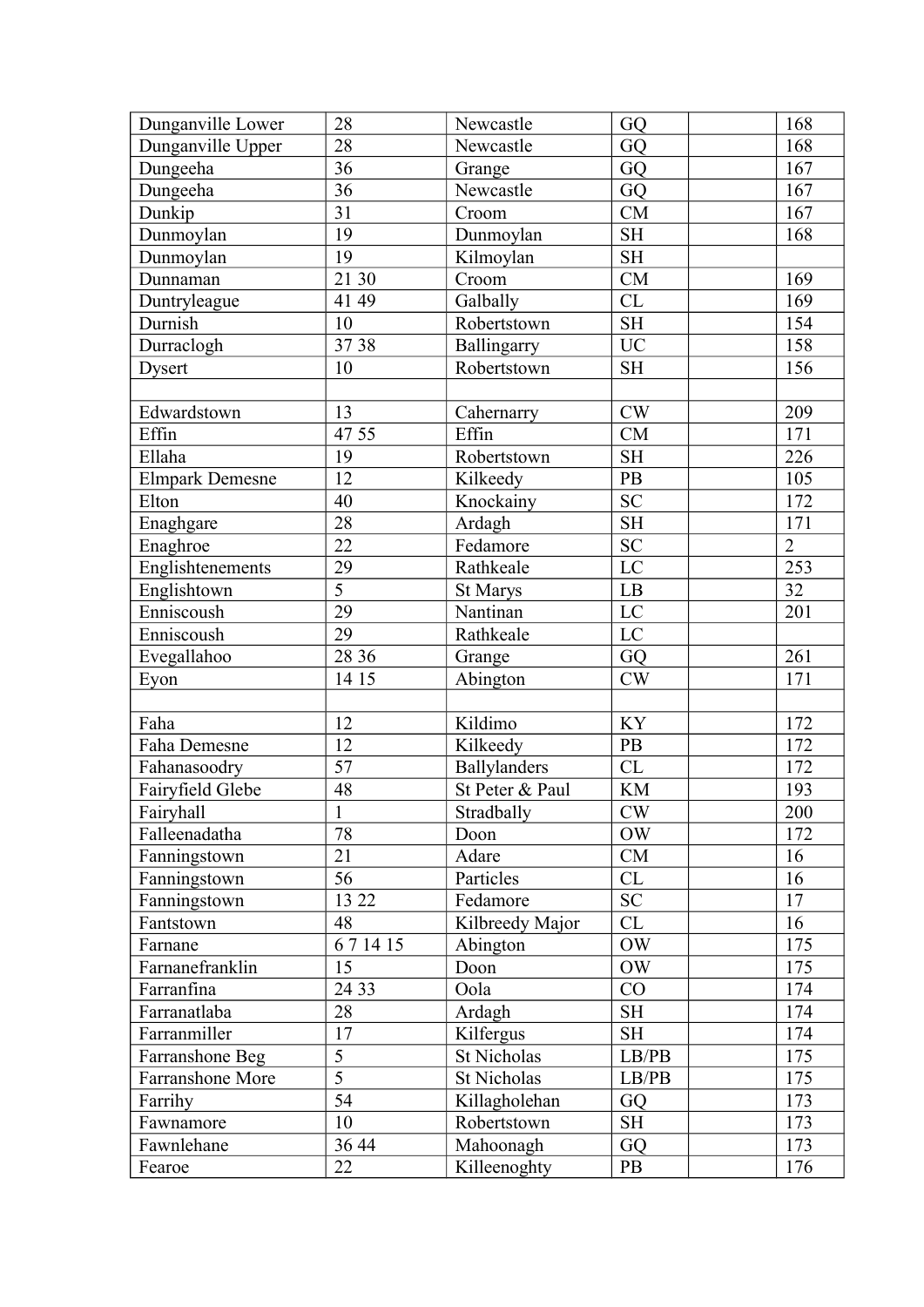| Fedamore        | 22              | Fedamore        | <b>SC</b>     |         | 173             |
|-----------------|-----------------|-----------------|---------------|---------|-----------------|
| Feeagh          | 20              | Nantinan        | LC            |         | 177             |
| Feenagh         | 45              | Kilmeedy        | <b>UC</b>     |         | 177             |
| Feloree         | 23 24           | Aglishcormick   | CW            |         | 175             |
| Feohanagh       | 45              | Mahoonagh       | GQ            |         | 176             |
| Fihidy          | 29 30           | Croagh          | LC            |         | 176             |
| Finniterstown   | 21 30           | Adare           | <b>UC</b>     |         | $17$            |
| Finniterstown   | 21 30           | Drehidtarsna    | <b>UC</b>     |         | $17\,$          |
| Finoo           | 18              | Kilmoylan       | <b>SH</b>     |         | 177             |
| Flankerhouse    | $\overline{5}$  | St Nicholas     | CW            |         | 195             |
| Flean Beg       | 18              | Kilfergus       | <b>SH</b>     |         | 177             |
| Flean More      | 18              | Kilfergus       | <b>SH</b>     |         | 177             |
| Flemingstown    | 48              | Ballingaddy     | CL            |         | 38              |
| Foilycleara     | 8 1 6           | Doon            | CO            | cf Tipp | 172             |
| Forkeala        | $\overline{7}$  | Abington        | <b>OW</b>     |         | 177             |
| Fort E          | 46              | Colmanswell     | <b>UC</b>     |         | 154             |
| Fortetna        | 12 21           | Killonahan      | PB            |         | 88              |
| Fort Middle     | 46              | Colmanswell     | $\rm UC$      |         | 154             |
| Fort West       | $\overline{46}$ | Colmanswell     | UC            |         | 154             |
| Fortyacres      | 39              | <b>Bruree</b>   | <b>UC</b>     |         | 154             |
| Foxhall E       | 46 47           | Colmanswell     | $\rm UC$      |         | 152             |
| Foxhall W       | 46              | Colmanswell     | <b>UC</b>     |         | 152             |
| Foyle           | 6               | Killeenagarriff | $\mathrm{CW}$ |         | 172             |
| Foynes Island   | 10              | Robertstown     | <b>SH</b>     |         | 226             |
| Frankfort       | 37              | Ballingarry     | $\rm UC$      |         | 40              |
| Friarstown      | 13              | Caheravally     | $\mathrm{CW}$ |         | 43              |
| Friarstown      | 23              | Caherelly       | CW            |         | 43              |
| Friarstown      | 23              | Fedamore        | CW            |         | $\overline{43}$ |
| Friarstown      | 23              | Rochestown      | $\mathrm{CW}$ |         | 43              |
| Friarstown N    | 13 22           | Fedamore        | SC            |         | 43              |
| Friarstown S    | 23              | Fedamore        | SC            |         | 43              |
|                 |                 |                 |               |         |                 |
| Galbally        | 49              | Galbally        | CL            |         | 178             |
| Galboola        | 23              | Rathjordan      | $\mathrm{CW}$ |         | 178             |
| Galvone         | $\overline{5}$  | St Nicholas     | <b>CW</b>     |         | 179             |
| Galway          | 11              | Askeaton        | $\rm LC$      |         | 178             |
| Gannavane       | 78              | Doon            | CO            |         | 178             |
| Gannavane Upper | 78              | Doon            | $\rm{OW}$     |         | 178             |
| Garbally        | 3745            | Kilmeedy        | <b>UC</b>     |         | 185             |
| Garbally        | 31              | <b>Bruff</b>    | ${\rm CM}$    |         | 185             |
| Garbally        | 31 39           | Dromin          | CM            |         | 185             |
| Garbally        | 45              | Mahoonagh       | GQ            |         | 185             |
| Gardenfield     | 36 44           | Monagay         | GQ            |         | 191             |
| Gardenfield E   | 45 54           | Dromcolliher    | <b>UC</b>     |         | 225             |
| Gardenfield S   | 45 54           | Dromcolliher    | $\rm UC$      |         | 225             |
| Gardenfield W   | 45 54           | Dromcolliher    | <b>UC</b>     |         | 225             |
| Gardenhill      | 6               | Killeenagarriff | CW            |         | 124             |
| Gardenhill      | 16              | Stradbally      | CW            |         | 124             |
|                 |                 |                 |               |         |                 |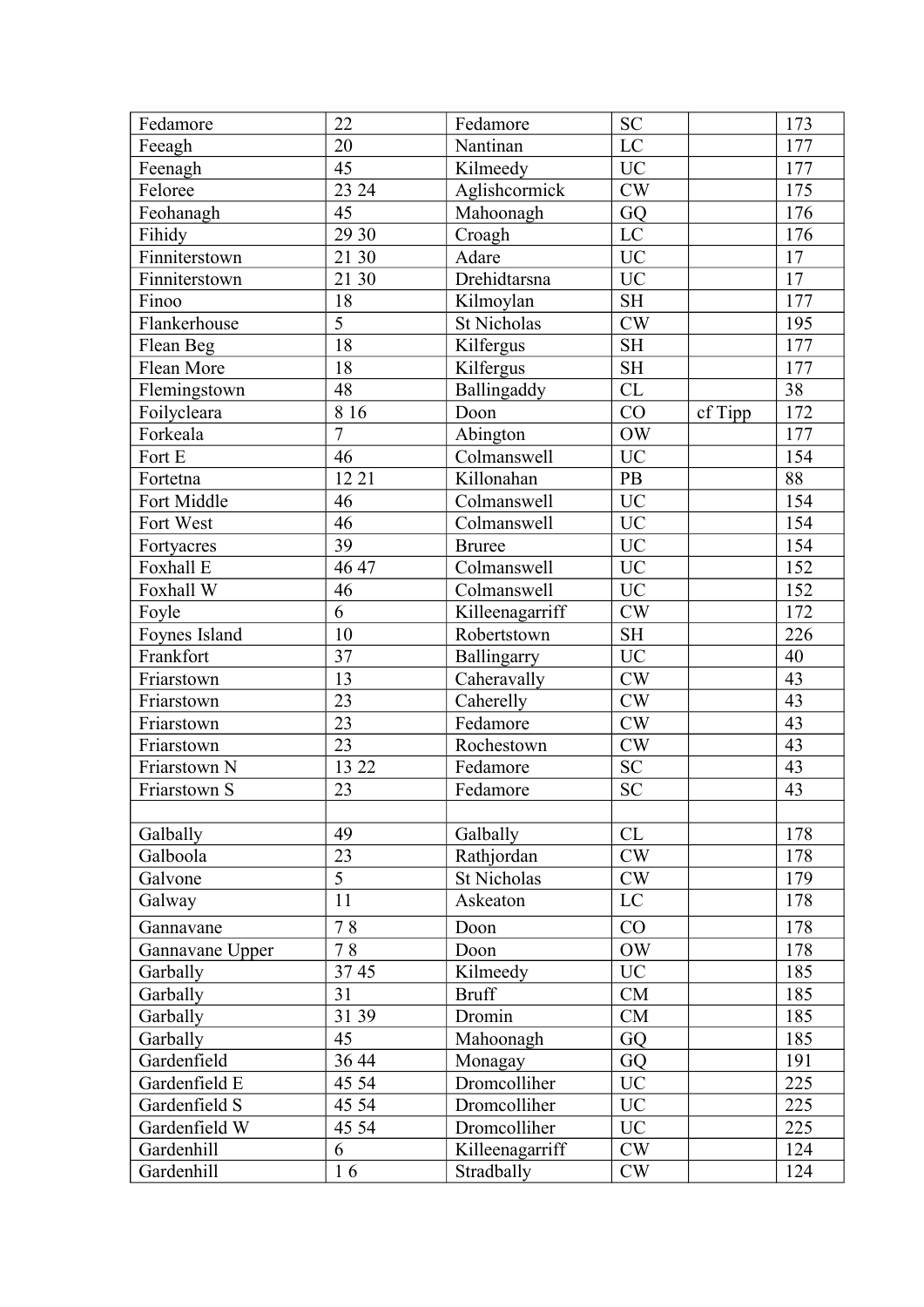| <b>OW</b><br>Garranbane<br>$\overline{7}$<br>Abington<br>183<br>47<br><b>UC</b><br>183<br><b>Bruree</b><br>Garrane<br>3745<br>Mahoonagh<br>GQ<br>183<br>Garrane<br>22 31<br>PB<br>183<br>Monasternenagh<br>Garrane<br>CO<br>24<br>183<br>Garrane Beg<br>Grean<br>47 55<br>Effin<br>CM<br>184<br>Garranekeagh<br>28 36<br>GQ<br>184<br>Garranekeevan<br>Newcastle<br>Garrane More<br>24<br>CO<br>184<br>Grean<br>21<br>Killonahan<br><b>CM</b><br>184<br>Garranroe<br>6<br>Killeenagarriff<br>CW<br>182<br>Garraun<br>21<br>Clonshire<br>LC<br>184<br>Garraunboy<br>Killeenagarriff<br>CW<br>6<br>184<br>Garraunykee<br>6<br>Stradbally<br>Garraunykee<br>CW<br>184<br>24<br>Tuoghcluggin<br>CO<br>185<br>Garravin<br>Garrison<br>24<br>CO<br>179<br>Grean<br><b>UC</b><br>39 47<br>179<br><b>Bruree</b><br>Garroose<br>56 59<br>CO<br>180<br>Garryarthur<br>Kilflyn<br>Garrydoolis<br>33<br>Templebredon<br>CO<br>180<br>23<br>CW<br>Garryduff<br>Caherconlish<br>180<br>24 25<br>CO<br>Garryduff<br>180<br>Oola<br>Garryduff<br>Mahoonagh<br>GQ<br>180<br>36 44<br>35 36<br>180<br>Garryduff<br>GQ<br>Monagay<br><b>SC</b><br>Garryellen<br>22<br>Fedamore<br>181<br><b>UC</b><br>Garryfine<br>38 46<br>182<br><b>Bruree</b><br>24<br>CO<br>182<br>Garryfrask<br>Tuoghcluggin<br>$\overline{5}$ 13<br>Garryglass<br>Derrygalvin<br>CW<br>181<br>$\overline{33}$<br>CO<br>Garryheakin<br>181<br>Oola<br>614<br>CW<br>Killeenagarrif<br>181<br>Garrymore<br>23 24<br>Aglishcormick<br>$\mathrm{CW}$<br>181<br>Garrynagoord<br>49<br>$\ensuremath{\text{CL}}\xspace$<br>Galbally<br>183<br>Garrynalyna<br>$\overline{33}$<br>Ballinlough<br>$\overline{SC}$<br>179<br>Garryncahera<br>47 55<br>Effin<br>CL<br>179<br>Garryncoonagh N<br>55<br>CL<br>Effin<br>179<br>Garryncoonagh S<br>Garrynderk N<br>47 55<br>Effin<br>${\rm CM}$<br>181<br>55<br>Garrynderk S<br>Effin<br>CM<br>181<br>Garrynlease<br>48<br>Kilfinnane<br>180<br>CL<br>39 47<br>KM<br>182<br>St Peter & Paul<br>Garrynoe<br>58 60<br>CL<br>182<br>Garryvurragha<br>Kilbeheny<br>Kilbeheny<br>CL<br>57 58 60<br>179<br>Geeragh<br>32<br>40 48<br>CL<br>Gibbonstown<br>Athneasy<br>32<br>CL<br>40 48<br>Kilbreedy Major<br>Gibbonstown<br>Glasscurram<br>12<br>Kilkeedy<br>PB<br>185<br>$\operatorname{SH}$<br>185<br>26 27<br>Glashapullagh<br>Kilmoylan<br>Glebe<br>CO<br>Oola<br>190<br>24 25 33 33A<br>Drehitarsna<br>CM<br>190<br>Glebe<br>21<br>44<br>Killeedy<br>GQ<br>190<br>Glebe<br>36<br>Glebe<br>GQ<br>190<br>Monagay | Garranard | 11 20 | Kilcornan | <b>KY</b> | 183 |
|--------------------------------------------------------------------------------------------------------------------------------------------------------------------------------------------------------------------------------------------------------------------------------------------------------------------------------------------------------------------------------------------------------------------------------------------------------------------------------------------------------------------------------------------------------------------------------------------------------------------------------------------------------------------------------------------------------------------------------------------------------------------------------------------------------------------------------------------------------------------------------------------------------------------------------------------------------------------------------------------------------------------------------------------------------------------------------------------------------------------------------------------------------------------------------------------------------------------------------------------------------------------------------------------------------------------------------------------------------------------------------------------------------------------------------------------------------------------------------------------------------------------------------------------------------------------------------------------------------------------------------------------------------------------------------------------------------------------------------------------------------------------------------------------------------------------------------------------------------------------------------------------------------------------------------------------------------------------------------------------------------------------------------------------------------------------------------------------------------------------------------------------------------------------------------------------------------------------------------------------------------------------------------------------------------------------------------------------------------------------------------------------------------------------------------------------------------------------------------------------------|-----------|-------|-----------|-----------|-----|
|                                                                                                                                                                                                                                                                                                                                                                                                                                                                                                                                                                                                                                                                                                                                                                                                                                                                                                                                                                                                                                                                                                                                                                                                                                                                                                                                                                                                                                                                                                                                                                                                                                                                                                                                                                                                                                                                                                                                                                                                                                                                                                                                                                                                                                                                                                                                                                                                                                                                                                  |           |       |           |           |     |
|                                                                                                                                                                                                                                                                                                                                                                                                                                                                                                                                                                                                                                                                                                                                                                                                                                                                                                                                                                                                                                                                                                                                                                                                                                                                                                                                                                                                                                                                                                                                                                                                                                                                                                                                                                                                                                                                                                                                                                                                                                                                                                                                                                                                                                                                                                                                                                                                                                                                                                  |           |       |           |           |     |
|                                                                                                                                                                                                                                                                                                                                                                                                                                                                                                                                                                                                                                                                                                                                                                                                                                                                                                                                                                                                                                                                                                                                                                                                                                                                                                                                                                                                                                                                                                                                                                                                                                                                                                                                                                                                                                                                                                                                                                                                                                                                                                                                                                                                                                                                                                                                                                                                                                                                                                  |           |       |           |           |     |
|                                                                                                                                                                                                                                                                                                                                                                                                                                                                                                                                                                                                                                                                                                                                                                                                                                                                                                                                                                                                                                                                                                                                                                                                                                                                                                                                                                                                                                                                                                                                                                                                                                                                                                                                                                                                                                                                                                                                                                                                                                                                                                                                                                                                                                                                                                                                                                                                                                                                                                  |           |       |           |           |     |
|                                                                                                                                                                                                                                                                                                                                                                                                                                                                                                                                                                                                                                                                                                                                                                                                                                                                                                                                                                                                                                                                                                                                                                                                                                                                                                                                                                                                                                                                                                                                                                                                                                                                                                                                                                                                                                                                                                                                                                                                                                                                                                                                                                                                                                                                                                                                                                                                                                                                                                  |           |       |           |           |     |
|                                                                                                                                                                                                                                                                                                                                                                                                                                                                                                                                                                                                                                                                                                                                                                                                                                                                                                                                                                                                                                                                                                                                                                                                                                                                                                                                                                                                                                                                                                                                                                                                                                                                                                                                                                                                                                                                                                                                                                                                                                                                                                                                                                                                                                                                                                                                                                                                                                                                                                  |           |       |           |           |     |
|                                                                                                                                                                                                                                                                                                                                                                                                                                                                                                                                                                                                                                                                                                                                                                                                                                                                                                                                                                                                                                                                                                                                                                                                                                                                                                                                                                                                                                                                                                                                                                                                                                                                                                                                                                                                                                                                                                                                                                                                                                                                                                                                                                                                                                                                                                                                                                                                                                                                                                  |           |       |           |           |     |
|                                                                                                                                                                                                                                                                                                                                                                                                                                                                                                                                                                                                                                                                                                                                                                                                                                                                                                                                                                                                                                                                                                                                                                                                                                                                                                                                                                                                                                                                                                                                                                                                                                                                                                                                                                                                                                                                                                                                                                                                                                                                                                                                                                                                                                                                                                                                                                                                                                                                                                  |           |       |           |           |     |
|                                                                                                                                                                                                                                                                                                                                                                                                                                                                                                                                                                                                                                                                                                                                                                                                                                                                                                                                                                                                                                                                                                                                                                                                                                                                                                                                                                                                                                                                                                                                                                                                                                                                                                                                                                                                                                                                                                                                                                                                                                                                                                                                                                                                                                                                                                                                                                                                                                                                                                  |           |       |           |           |     |
|                                                                                                                                                                                                                                                                                                                                                                                                                                                                                                                                                                                                                                                                                                                                                                                                                                                                                                                                                                                                                                                                                                                                                                                                                                                                                                                                                                                                                                                                                                                                                                                                                                                                                                                                                                                                                                                                                                                                                                                                                                                                                                                                                                                                                                                                                                                                                                                                                                                                                                  |           |       |           |           |     |
|                                                                                                                                                                                                                                                                                                                                                                                                                                                                                                                                                                                                                                                                                                                                                                                                                                                                                                                                                                                                                                                                                                                                                                                                                                                                                                                                                                                                                                                                                                                                                                                                                                                                                                                                                                                                                                                                                                                                                                                                                                                                                                                                                                                                                                                                                                                                                                                                                                                                                                  |           |       |           |           |     |
|                                                                                                                                                                                                                                                                                                                                                                                                                                                                                                                                                                                                                                                                                                                                                                                                                                                                                                                                                                                                                                                                                                                                                                                                                                                                                                                                                                                                                                                                                                                                                                                                                                                                                                                                                                                                                                                                                                                                                                                                                                                                                                                                                                                                                                                                                                                                                                                                                                                                                                  |           |       |           |           |     |
|                                                                                                                                                                                                                                                                                                                                                                                                                                                                                                                                                                                                                                                                                                                                                                                                                                                                                                                                                                                                                                                                                                                                                                                                                                                                                                                                                                                                                                                                                                                                                                                                                                                                                                                                                                                                                                                                                                                                                                                                                                                                                                                                                                                                                                                                                                                                                                                                                                                                                                  |           |       |           |           |     |
|                                                                                                                                                                                                                                                                                                                                                                                                                                                                                                                                                                                                                                                                                                                                                                                                                                                                                                                                                                                                                                                                                                                                                                                                                                                                                                                                                                                                                                                                                                                                                                                                                                                                                                                                                                                                                                                                                                                                                                                                                                                                                                                                                                                                                                                                                                                                                                                                                                                                                                  |           |       |           |           |     |
|                                                                                                                                                                                                                                                                                                                                                                                                                                                                                                                                                                                                                                                                                                                                                                                                                                                                                                                                                                                                                                                                                                                                                                                                                                                                                                                                                                                                                                                                                                                                                                                                                                                                                                                                                                                                                                                                                                                                                                                                                                                                                                                                                                                                                                                                                                                                                                                                                                                                                                  |           |       |           |           |     |
|                                                                                                                                                                                                                                                                                                                                                                                                                                                                                                                                                                                                                                                                                                                                                                                                                                                                                                                                                                                                                                                                                                                                                                                                                                                                                                                                                                                                                                                                                                                                                                                                                                                                                                                                                                                                                                                                                                                                                                                                                                                                                                                                                                                                                                                                                                                                                                                                                                                                                                  |           |       |           |           |     |
|                                                                                                                                                                                                                                                                                                                                                                                                                                                                                                                                                                                                                                                                                                                                                                                                                                                                                                                                                                                                                                                                                                                                                                                                                                                                                                                                                                                                                                                                                                                                                                                                                                                                                                                                                                                                                                                                                                                                                                                                                                                                                                                                                                                                                                                                                                                                                                                                                                                                                                  |           |       |           |           |     |
|                                                                                                                                                                                                                                                                                                                                                                                                                                                                                                                                                                                                                                                                                                                                                                                                                                                                                                                                                                                                                                                                                                                                                                                                                                                                                                                                                                                                                                                                                                                                                                                                                                                                                                                                                                                                                                                                                                                                                                                                                                                                                                                                                                                                                                                                                                                                                                                                                                                                                                  |           |       |           |           |     |
|                                                                                                                                                                                                                                                                                                                                                                                                                                                                                                                                                                                                                                                                                                                                                                                                                                                                                                                                                                                                                                                                                                                                                                                                                                                                                                                                                                                                                                                                                                                                                                                                                                                                                                                                                                                                                                                                                                                                                                                                                                                                                                                                                                                                                                                                                                                                                                                                                                                                                                  |           |       |           |           |     |
|                                                                                                                                                                                                                                                                                                                                                                                                                                                                                                                                                                                                                                                                                                                                                                                                                                                                                                                                                                                                                                                                                                                                                                                                                                                                                                                                                                                                                                                                                                                                                                                                                                                                                                                                                                                                                                                                                                                                                                                                                                                                                                                                                                                                                                                                                                                                                                                                                                                                                                  |           |       |           |           |     |
|                                                                                                                                                                                                                                                                                                                                                                                                                                                                                                                                                                                                                                                                                                                                                                                                                                                                                                                                                                                                                                                                                                                                                                                                                                                                                                                                                                                                                                                                                                                                                                                                                                                                                                                                                                                                                                                                                                                                                                                                                                                                                                                                                                                                                                                                                                                                                                                                                                                                                                  |           |       |           |           |     |
|                                                                                                                                                                                                                                                                                                                                                                                                                                                                                                                                                                                                                                                                                                                                                                                                                                                                                                                                                                                                                                                                                                                                                                                                                                                                                                                                                                                                                                                                                                                                                                                                                                                                                                                                                                                                                                                                                                                                                                                                                                                                                                                                                                                                                                                                                                                                                                                                                                                                                                  |           |       |           |           |     |
|                                                                                                                                                                                                                                                                                                                                                                                                                                                                                                                                                                                                                                                                                                                                                                                                                                                                                                                                                                                                                                                                                                                                                                                                                                                                                                                                                                                                                                                                                                                                                                                                                                                                                                                                                                                                                                                                                                                                                                                                                                                                                                                                                                                                                                                                                                                                                                                                                                                                                                  |           |       |           |           |     |
|                                                                                                                                                                                                                                                                                                                                                                                                                                                                                                                                                                                                                                                                                                                                                                                                                                                                                                                                                                                                                                                                                                                                                                                                                                                                                                                                                                                                                                                                                                                                                                                                                                                                                                                                                                                                                                                                                                                                                                                                                                                                                                                                                                                                                                                                                                                                                                                                                                                                                                  |           |       |           |           |     |
|                                                                                                                                                                                                                                                                                                                                                                                                                                                                                                                                                                                                                                                                                                                                                                                                                                                                                                                                                                                                                                                                                                                                                                                                                                                                                                                                                                                                                                                                                                                                                                                                                                                                                                                                                                                                                                                                                                                                                                                                                                                                                                                                                                                                                                                                                                                                                                                                                                                                                                  |           |       |           |           |     |
|                                                                                                                                                                                                                                                                                                                                                                                                                                                                                                                                                                                                                                                                                                                                                                                                                                                                                                                                                                                                                                                                                                                                                                                                                                                                                                                                                                                                                                                                                                                                                                                                                                                                                                                                                                                                                                                                                                                                                                                                                                                                                                                                                                                                                                                                                                                                                                                                                                                                                                  |           |       |           |           |     |
|                                                                                                                                                                                                                                                                                                                                                                                                                                                                                                                                                                                                                                                                                                                                                                                                                                                                                                                                                                                                                                                                                                                                                                                                                                                                                                                                                                                                                                                                                                                                                                                                                                                                                                                                                                                                                                                                                                                                                                                                                                                                                                                                                                                                                                                                                                                                                                                                                                                                                                  |           |       |           |           |     |
|                                                                                                                                                                                                                                                                                                                                                                                                                                                                                                                                                                                                                                                                                                                                                                                                                                                                                                                                                                                                                                                                                                                                                                                                                                                                                                                                                                                                                                                                                                                                                                                                                                                                                                                                                                                                                                                                                                                                                                                                                                                                                                                                                                                                                                                                                                                                                                                                                                                                                                  |           |       |           |           |     |
|                                                                                                                                                                                                                                                                                                                                                                                                                                                                                                                                                                                                                                                                                                                                                                                                                                                                                                                                                                                                                                                                                                                                                                                                                                                                                                                                                                                                                                                                                                                                                                                                                                                                                                                                                                                                                                                                                                                                                                                                                                                                                                                                                                                                                                                                                                                                                                                                                                                                                                  |           |       |           |           |     |
|                                                                                                                                                                                                                                                                                                                                                                                                                                                                                                                                                                                                                                                                                                                                                                                                                                                                                                                                                                                                                                                                                                                                                                                                                                                                                                                                                                                                                                                                                                                                                                                                                                                                                                                                                                                                                                                                                                                                                                                                                                                                                                                                                                                                                                                                                                                                                                                                                                                                                                  |           |       |           |           |     |
|                                                                                                                                                                                                                                                                                                                                                                                                                                                                                                                                                                                                                                                                                                                                                                                                                                                                                                                                                                                                                                                                                                                                                                                                                                                                                                                                                                                                                                                                                                                                                                                                                                                                                                                                                                                                                                                                                                                                                                                                                                                                                                                                                                                                                                                                                                                                                                                                                                                                                                  |           |       |           |           |     |
|                                                                                                                                                                                                                                                                                                                                                                                                                                                                                                                                                                                                                                                                                                                                                                                                                                                                                                                                                                                                                                                                                                                                                                                                                                                                                                                                                                                                                                                                                                                                                                                                                                                                                                                                                                                                                                                                                                                                                                                                                                                                                                                                                                                                                                                                                                                                                                                                                                                                                                  |           |       |           |           |     |
|                                                                                                                                                                                                                                                                                                                                                                                                                                                                                                                                                                                                                                                                                                                                                                                                                                                                                                                                                                                                                                                                                                                                                                                                                                                                                                                                                                                                                                                                                                                                                                                                                                                                                                                                                                                                                                                                                                                                                                                                                                                                                                                                                                                                                                                                                                                                                                                                                                                                                                  |           |       |           |           |     |
|                                                                                                                                                                                                                                                                                                                                                                                                                                                                                                                                                                                                                                                                                                                                                                                                                                                                                                                                                                                                                                                                                                                                                                                                                                                                                                                                                                                                                                                                                                                                                                                                                                                                                                                                                                                                                                                                                                                                                                                                                                                                                                                                                                                                                                                                                                                                                                                                                                                                                                  |           |       |           |           |     |
|                                                                                                                                                                                                                                                                                                                                                                                                                                                                                                                                                                                                                                                                                                                                                                                                                                                                                                                                                                                                                                                                                                                                                                                                                                                                                                                                                                                                                                                                                                                                                                                                                                                                                                                                                                                                                                                                                                                                                                                                                                                                                                                                                                                                                                                                                                                                                                                                                                                                                                  |           |       |           |           |     |
|                                                                                                                                                                                                                                                                                                                                                                                                                                                                                                                                                                                                                                                                                                                                                                                                                                                                                                                                                                                                                                                                                                                                                                                                                                                                                                                                                                                                                                                                                                                                                                                                                                                                                                                                                                                                                                                                                                                                                                                                                                                                                                                                                                                                                                                                                                                                                                                                                                                                                                  |           |       |           |           |     |
|                                                                                                                                                                                                                                                                                                                                                                                                                                                                                                                                                                                                                                                                                                                                                                                                                                                                                                                                                                                                                                                                                                                                                                                                                                                                                                                                                                                                                                                                                                                                                                                                                                                                                                                                                                                                                                                                                                                                                                                                                                                                                                                                                                                                                                                                                                                                                                                                                                                                                                  |           |       |           |           |     |
|                                                                                                                                                                                                                                                                                                                                                                                                                                                                                                                                                                                                                                                                                                                                                                                                                                                                                                                                                                                                                                                                                                                                                                                                                                                                                                                                                                                                                                                                                                                                                                                                                                                                                                                                                                                                                                                                                                                                                                                                                                                                                                                                                                                                                                                                                                                                                                                                                                                                                                  |           |       |           |           |     |
|                                                                                                                                                                                                                                                                                                                                                                                                                                                                                                                                                                                                                                                                                                                                                                                                                                                                                                                                                                                                                                                                                                                                                                                                                                                                                                                                                                                                                                                                                                                                                                                                                                                                                                                                                                                                                                                                                                                                                                                                                                                                                                                                                                                                                                                                                                                                                                                                                                                                                                  |           |       |           |           |     |
|                                                                                                                                                                                                                                                                                                                                                                                                                                                                                                                                                                                                                                                                                                                                                                                                                                                                                                                                                                                                                                                                                                                                                                                                                                                                                                                                                                                                                                                                                                                                                                                                                                                                                                                                                                                                                                                                                                                                                                                                                                                                                                                                                                                                                                                                                                                                                                                                                                                                                                  |           |       |           |           |     |
|                                                                                                                                                                                                                                                                                                                                                                                                                                                                                                                                                                                                                                                                                                                                                                                                                                                                                                                                                                                                                                                                                                                                                                                                                                                                                                                                                                                                                                                                                                                                                                                                                                                                                                                                                                                                                                                                                                                                                                                                                                                                                                                                                                                                                                                                                                                                                                                                                                                                                                  |           |       |           |           |     |
|                                                                                                                                                                                                                                                                                                                                                                                                                                                                                                                                                                                                                                                                                                                                                                                                                                                                                                                                                                                                                                                                                                                                                                                                                                                                                                                                                                                                                                                                                                                                                                                                                                                                                                                                                                                                                                                                                                                                                                                                                                                                                                                                                                                                                                                                                                                                                                                                                                                                                                  |           |       |           |           |     |
|                                                                                                                                                                                                                                                                                                                                                                                                                                                                                                                                                                                                                                                                                                                                                                                                                                                                                                                                                                                                                                                                                                                                                                                                                                                                                                                                                                                                                                                                                                                                                                                                                                                                                                                                                                                                                                                                                                                                                                                                                                                                                                                                                                                                                                                                                                                                                                                                                                                                                                  |           |       |           |           |     |
|                                                                                                                                                                                                                                                                                                                                                                                                                                                                                                                                                                                                                                                                                                                                                                                                                                                                                                                                                                                                                                                                                                                                                                                                                                                                                                                                                                                                                                                                                                                                                                                                                                                                                                                                                                                                                                                                                                                                                                                                                                                                                                                                                                                                                                                                                                                                                                                                                                                                                                  |           |       |           |           |     |
|                                                                                                                                                                                                                                                                                                                                                                                                                                                                                                                                                                                                                                                                                                                                                                                                                                                                                                                                                                                                                                                                                                                                                                                                                                                                                                                                                                                                                                                                                                                                                                                                                                                                                                                                                                                                                                                                                                                                                                                                                                                                                                                                                                                                                                                                                                                                                                                                                                                                                                  |           |       |           |           |     |
|                                                                                                                                                                                                                                                                                                                                                                                                                                                                                                                                                                                                                                                                                                                                                                                                                                                                                                                                                                                                                                                                                                                                                                                                                                                                                                                                                                                                                                                                                                                                                                                                                                                                                                                                                                                                                                                                                                                                                                                                                                                                                                                                                                                                                                                                                                                                                                                                                                                                                                  |           |       |           |           |     |
|                                                                                                                                                                                                                                                                                                                                                                                                                                                                                                                                                                                                                                                                                                                                                                                                                                                                                                                                                                                                                                                                                                                                                                                                                                                                                                                                                                                                                                                                                                                                                                                                                                                                                                                                                                                                                                                                                                                                                                                                                                                                                                                                                                                                                                                                                                                                                                                                                                                                                                  |           |       |           |           |     |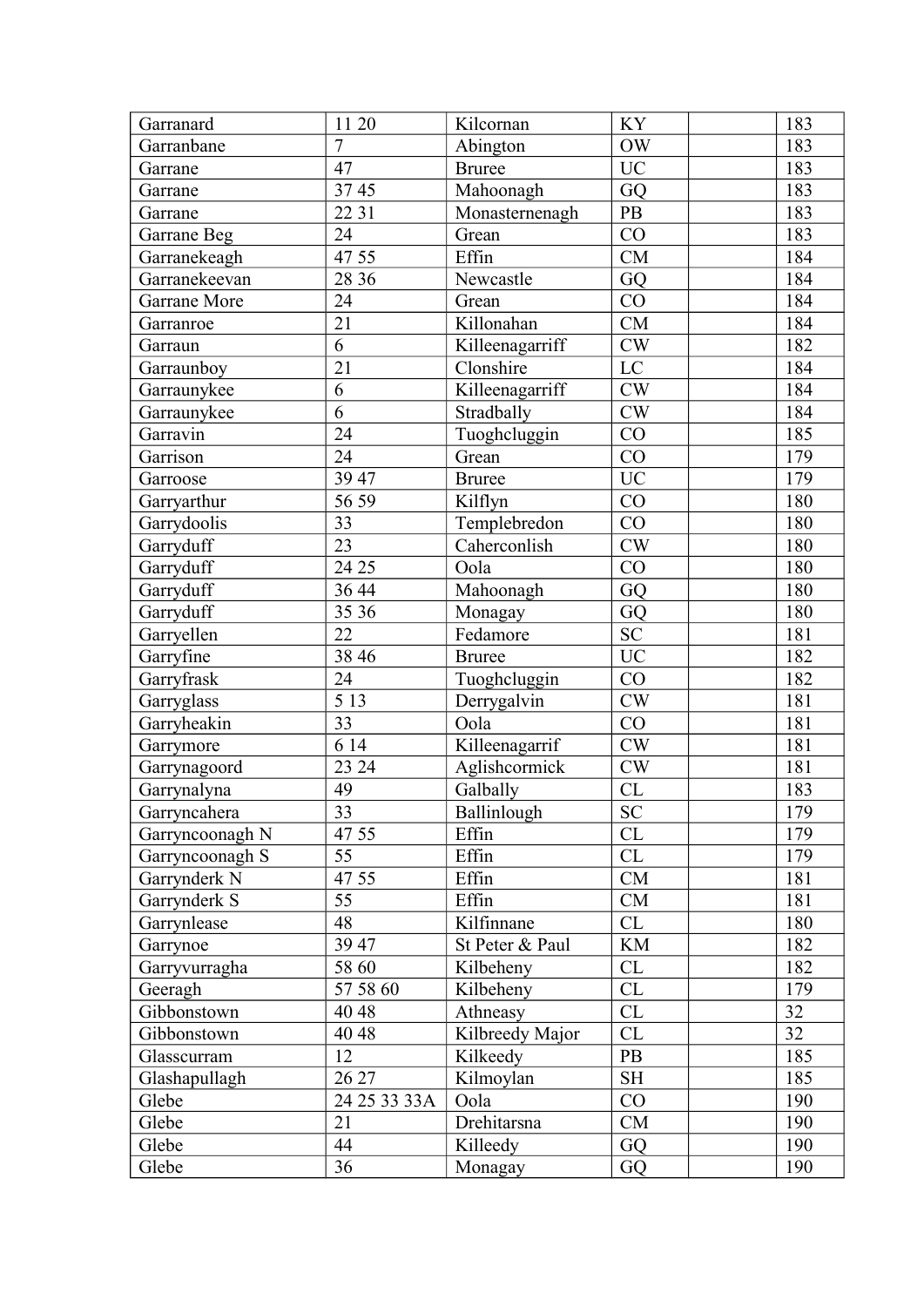| Glebe                | 5                          | Killeely        | LB                     | 191            |
|----------------------|----------------------------|-----------------|------------------------|----------------|
| Glebe                | 22                         | Crecora         | PB                     | 191            |
| Glebe                | 12                         | Kilkeedy        | $\mathbf{PB}$          | 191            |
| Glen                 | 13 14 22 23                | Cahernarry      | CW                     | 185            |
| Glen                 | 24                         | Grean           | CO                     | 186            |
| Glenacurrane         | 57 58 60                   | Kilbeheny       | CL                     | 187            |
| Glenagower           | 27 35                      | Rathronan       | <b>SH</b>              | 187            |
| Glenagragara         | 26 27                      | Kilfergus       | $\operatorname{SH}$    | 187            |
| Glenanair E          | 56 59                      | Particles       | CL                     | 186            |
| Glenanair W          | $\frac{1}{555659}$         | Particles       | CL                     | 186            |
| Glenaree             | 49                         | Ballingarry     | CL                     | 186            |
| Glenastar            | 27 28                      | Newcastle       | GQ                     | 188            |
| Glenbane E           | 10                         | Shanagolden     | <b>SH</b>              | 187            |
| Glenbane W           | 10                         | Shanagolden     | <b>SH</b>              | 187            |
| Glenbaun             | $\overline{27}$            | Kilmoylan       | SH                     | 187            |
| Glenbevan            | 31                         | Croom           | CM                     | 186            |
| Glenbrohane          | 49                         | Ballingarry     | CL                     | 188            |
| Glendarragh          | 35 36                      | Monagay         | GQ                     | 188            |
| Glendiheen           | 28                         | Rathronan       | <b>SH</b>              | 188            |
| Glenduff             | 53                         | Monagay         | GQ                     | 188            |
| Glenfield            | 47                         | St Peter & Paul | <b>KM</b>              | 186            |
| Glengort N           | 43                         | Killeedy        | GQ                     | 187            |
| Glengort S           | 43 52                      | Killeedy        | GQ                     | 187            |
| Glenlary             | 48 49                      | Ballingarry     | CL                     | 188            |
| Glenma               | 39                         | Athlacca        | CM                     | 188            |
| Glenmore             | 44                         | Monagay         | GQ                     | 189            |
| Glenmore E           | 43 44                      | Killeedy        | GQ                     | 189            |
| Glenmore W           | 43 44                      | Killeedy        | GQ                     | 189            |
| Glennagowan          | 35 36                      | Newcastle       | $\overline{G}Q$        | <sup>189</sup> |
| Glennahaglish        | 49 57                      | Ballylanders    | CL                     | 189            |
| Glennameade          | 11 12                      | Kildimo         | KY                     | 189            |
| Gleno                | $\overline{ }$<br>$\prime$ | Abington        | $\overline{\text{OW}}$ | 190            |
| Gleno Knocklatteragh | $\overline{7}$             | Abington        | <b>OW</b>              | 190            |
| Gleno Newtown        | $\overline{7}$             | Abington        | <b>OW</b>              | 47             |
| Glenogra             | 22 31                      | Glenogra        | <b>SC</b>              | 188            |
| Glenosheen           | 56 59                      | Particles       | CL                     | 190            |
| Glenquin             | 43 44                      | Killeedy        | GQ                     | 186            |
| Glenquin             | 44                         | Monagay         | GQ                     | 186            |
| Glenquin S           | 43 44                      | Monagay         | GQ                     | 186            |
| Glensharrold         | 18 27 28                   | Kilcolman       | <b>SH</b>              | 190            |
| Glensharrold         | 27 28                      | Rathronan       | $\operatorname{SH}$    | 190            |
| Glenstal             | $\overline{7}$             | Abington        | <b>OW</b>              | 190            |
| Glenville            | 28                         | Rathronan       | <b>SH</b>              | 239            |
| Glenwilliam          | 37                         | Ballingarry     | <b>UC</b>              | 190            |
| Glin Demesne         | 17                         | Kilfergus       | <b>SH</b>              | 186            |
| Goatisland           | 40                         | Uregare         | CM                     | 226            |
| Gooig                | $\mathbf{1}$               | Stradbally      | CW                     | 200            |
| Gormanstown          | 40                         | Knockainy       | <b>SC</b>              | 63             |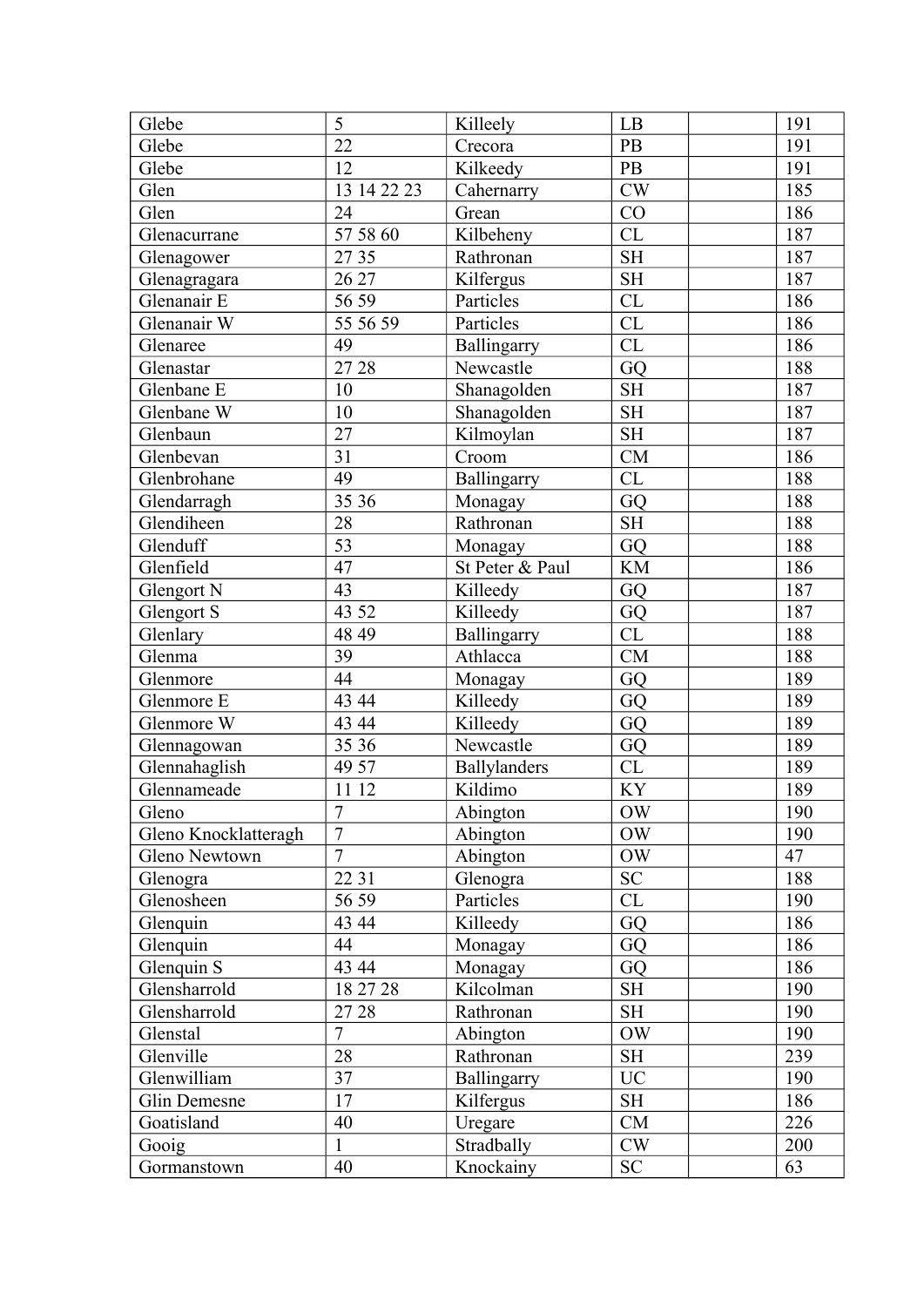| Gormanstown                 | 40              | Uregare         | <b>SC</b>                  |         | 63  |
|-----------------------------|-----------------|-----------------|----------------------------|---------|-----|
| Gormanstown Grady           | 40              | Athneasy        | ${\rm SC}$                 |         | 63  |
| <b>Gormanstown Phillips</b> | 40              | Athneasy        | <b>SC</b>                  |         | 63  |
| Gortaclareen                | 24 33           | Oola            | CO                         |         | 193 |
| Gortacloona                 | 32              | Knockainy       | $\overline{SC}$            |         | 194 |
| Gortacrank                  | 47              | Effin           | ${\rm CM}$                 |         | 193 |
| Gortadroma                  | 18              | Dunmoylan       | <b>SH</b>                  |         | 193 |
| Gortaganniff                | 21              | Adare           | CM                         |         | 193 |
| Gortakilleen                | 25 33           | Oola            | CO                         | Cf Tipp | 192 |
| Gortalassa                  | 45              | Kilmeedy        | <b>UC</b>                  |         | 193 |
| Gortavacoosh                | 7 1 5           | Abington        | $\rm{OW}$                  |         | 192 |
| Gortavalla E                | 15 16 24        | Doon            | CO                         |         | 192 |
| Gortavalla N                | 15              | Doon            | CO                         |         | 192 |
| Gortavalla S                | 15 24           | Doon            | CO                         |         | 192 |
| Gortboy                     | 23              | Caherelly       | CW                         |         | 193 |
| Gortboy                     | 36              | Grange          | GQ                         |         | 193 |
| Gortboy                     | 36              | Newcastle       | GQ                         |         | 193 |
| Gortboy                     | 47              | St Peter & Paul | $\mathop{\rm KM}\nolimits$ |         | 193 |
| Gortbrien                   | 23              | Caherconlish    | CW                         |         | 193 |
| Gorteen                     | 37              | Ballingarry     | $\rm UC$                   |         | 191 |
| Gorteen                     | 45 46           | Kilmeedy        | $\overline{UC}$            |         | 191 |
| Gorteen                     | 44              | Killeedy        | GQ                         |         | 191 |
| Gorteen                     | 44              | Mahoonagh       | GQ                         |         | 191 |
| Gorteen                     | 21              | Croom           | PB                         |         | 191 |
| Gorteen E                   | 37              | Cloncagh        | <b>UC</b>                  |         | 192 |
| Gorteennacreeagh            | 32 40           | Knockainy       | ${\rm SC}$                 |         | 191 |
| Gorteennamrock              | 20              | Nantinan        | LC                         |         | 192 |
| Gorteenreynard              | 36 44           | Monagay         | GQ                         |         | 192 |
| Gorteens                    | $\overline{54}$ | Kilbolane       | $\overline{UC}$            |         | 192 |
| Gorteen W                   | 37              | Cloncagh        | $\rm UC$                   |         | 192 |
| Gortfadda                   | 30              | Kilfinny        | <b>UC</b>                  |         | 193 |
| Gortgarralt                 | $\overline{22}$ | Fedamore        | SC                         |         | 194 |
| Gortmanna                   | 15              | Doon            | CO                         |         | 194 |
| Gortmore                    | 45              | Kilmeedy        | $\rm UC$                   |         | 194 |
| Gortmore                    | 44 45           | Mahoonagh       | GQ                         |         | 194 |
| Gortnaboola                 | 33              | Oola            | CO                         |         | 194 |
| Gortnaboola                 | 33              | Tuoghcluggin    | CO                         |         | 194 |
| Gortnaclohy                 | 44 53           | Killeedy        | GQ                         |         | 194 |
| Gortnacoolagh               | 24              | Grean           | CO                         |         | 194 |
| Gortnacreha Lower           | 37              | Cloncagh        | <b>UC</b>                  |         | 194 |
| Gortnacreha Upper           | 37              | Cloncagh        | <b>UC</b>                  |         | 194 |
| Gortnadromin                | 1524            | Dromkeen        | $\mathrm{CW}$              |         | 194 |
| Gortnagarde                 | 15              | Doon            | CO                         |         | 194 |
| Gortnaglogh                 | 28              | Newcastle       | $\operatorname{SH}$        |         | 195 |
| Gortnagluggin               | 45              | Kilmeedy        | <b>UC</b>                  |         | 195 |
| Gortnagross                 | 34 35           | Rathronan       | <b>SH</b>                  |         | 195 |
| Gortnagrour                 | 20 21           | Clonshire       | $\rm LC$                   |         | 195 |
| Gortnakistin                | 24 25           | Doon            | CO                         |         | 194 |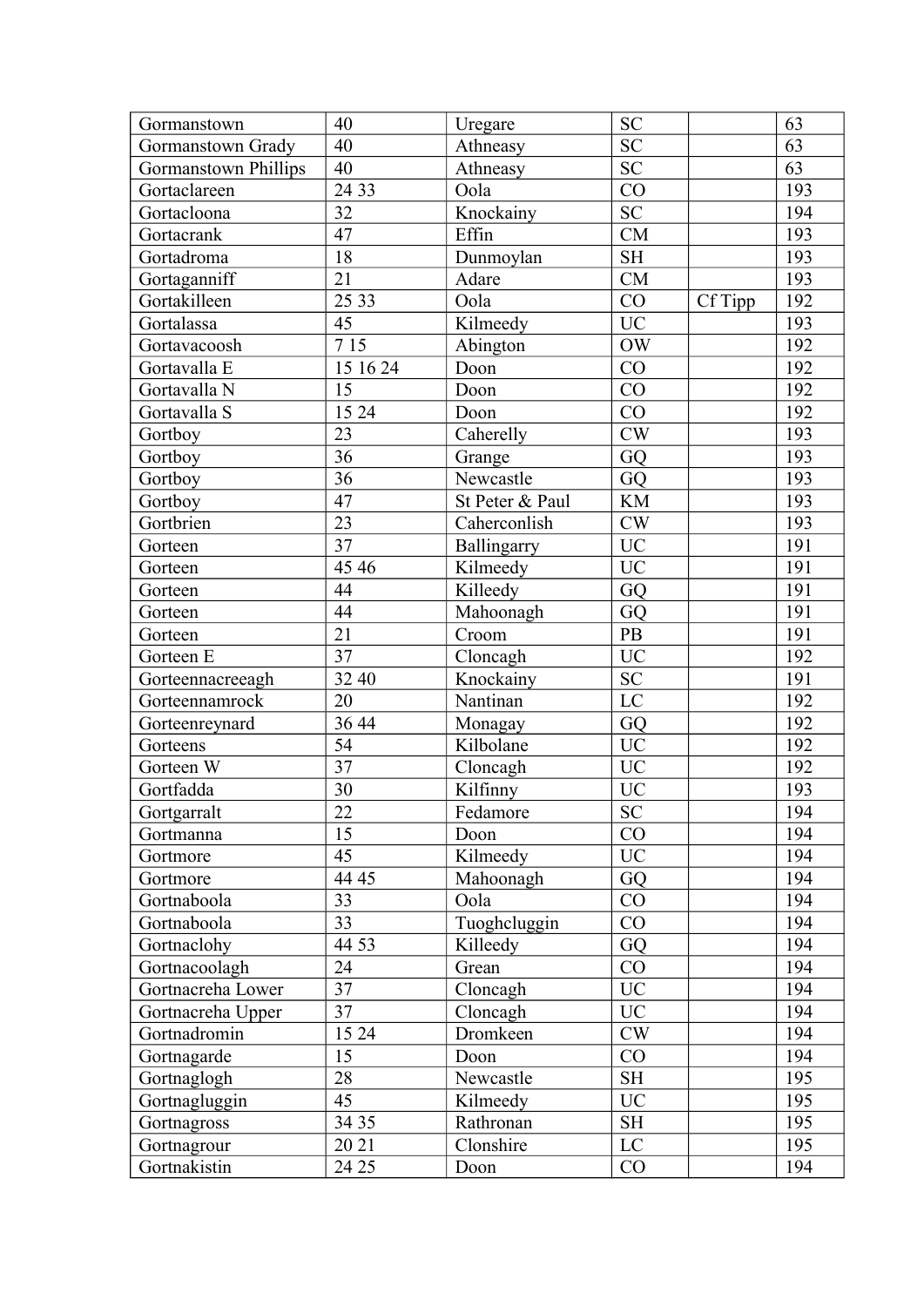| Gortnalahagh        | 6               | Stradbally       | CW                  | 195 |
|---------------------|-----------------|------------------|---------------------|-----|
| Gortnanuv           | 24              | Ballynaclogh     | CO                  | 195 |
| Gortnascarry        | 15              | Doon             | CO                  | 195 |
| Gortnaskagh         | 32              | Kilcullane       | <b>SC</b>           | 195 |
| Gortnaskehy         | 43 44           | Killeedy         | GQ                  | 195 |
| Gortreagh           | 20 29           | Croagh           | LC                  | 196 |
| Gortroe             | 19              | Clonagh          | LC                  | 196 |
| Gortroe             | 46              | Colmanswell      | <b>UC</b>           | 196 |
| Gortroe             | 37 38 45        | Corcomohide      | <b>UC</b>           | 196 |
| Gortroe             | 36              | Grange           | GQ                  | 196 |
| Gortskagh           | 20 29           | Mahoonagh        | GQ                  | 196 |
| Gortyknaveen        | 36              | Monagay          | GQ                  | 196 |
| Gortyvahane         | $\overline{25}$ | Oola             | CO                  | 196 |
| Gotoon              | 47              | Ballingaddy      | CL                  | 185 |
| Gotoon              | 40              | Hospital         | $S\overline{C}$     | 185 |
| Gouldavoher         | 13              | Mungret          | $\rm{PB}$           | 177 |
| Gragane             | 14 23           | Caherconlish     | $\mathrm{CW}$       | 197 |
| Graig               | 38              | Corcomohide      | UC                  | 197 |
| Graigacurragh       | 30 38           | Ballingarry      | <b>UC</b>           | 197 |
| Graiganster         | 47              | Effin            | CM                  | 197 |
| Graiganster         | 47              | Sts Peter & Paul | <b>KM</b>           | 197 |
| Graigbeg            | 38              | Ballingarry      | <b>UC</b>           | 198 |
| Graigeen            | 20              | Nantinan         | $\rm LC$            | 198 |
| Graigoor            | 19              | Kilbradan        | $\operatorname{SH}$ | 198 |
| Graigue             | 20              | Cappagh          | $\rm LC$            | 197 |
| Graigue             | 20              | Clonshire        | LC                  | 197 |
| Graigue             | 29              | Rathkeale        | LC                  | 197 |
| Graigue             | 21              | Adare            | ${\rm CM}$          | 197 |
| Graigues            | 20              | Nantinan         | $\rm LC$            | 196 |
| Graigues            | 11              | Kilcornan        | KY                  | 197 |
| Graiguesparling     | 21              | Adare            | CM                  | 197 |
| Granagh             | $\overline{38}$ | Ballingarry      | $\overline{UC}$     | 199 |
| Granard             | 21 30           | Croom            | <b>UC</b>           | 183 |
| Grange              | 22 23           | Fedamore         | CW                  | 199 |
| Grange              | 41              | Knocklong        | CL                  |     |
| Grange              | 22 23 31 32     | Monasternenagh   | SC                  | 198 |
| Grange              | 31 32           | Tullabracky      | <b>SC</b>           | 198 |
| Grange E            | 14              | Caherconlish     | CW                  | 199 |
| Grange Lower        | 6               | Killeenagarriff  | CW                  | 198 |
| <b>Grange Lower</b> | 28 36           | Grange           | GQ                  | 198 |
| Grange Upper        | 6               | Killeenagarriff  | CW                  | 198 |
| Grange Upper        | 36              | Grange           | GQ                  | 198 |
| Grange W            | 14              | Caherconlish     | CW                  | 199 |
| Greenane            | 14 23           | Caherconlish     | CW                  | 200 |
| Greenmount          | 12 13           | Crecora          | PB                  | 197 |
| Grillagh            | 32              | Tullabracky      | CM                  | 199 |
| Griston E           | 49              | Ballingarry      | CL                  | 41  |
| Griston W           | 49 57           | Ballingarry      | CL                  | 41  |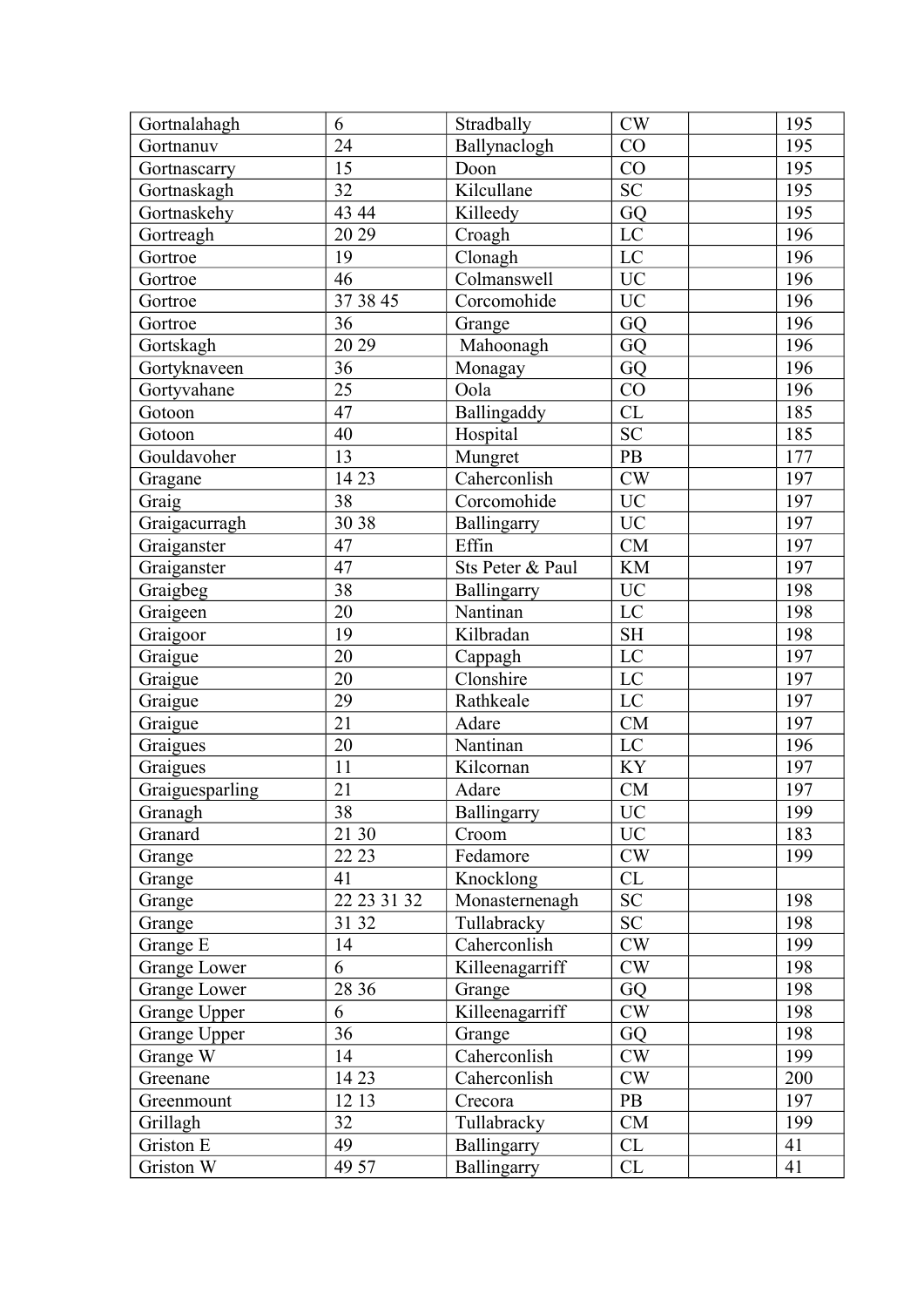| Grouselodge           | 1928            | Kilcolman          | <b>SH</b>       | 211             |
|-----------------------|-----------------|--------------------|-----------------|-----------------|
| Grove Island          | 5               | <b>St Patrick</b>  | LB              | 226             |
|                       |                 |                    |                 |                 |
| Hammondstown          | 40              | Knocklong          | CL              | 10              |
| <b>Harding Grove</b>  | 38 39           | <b>Bruree</b>      | <b>CM</b>       | 250             |
| Hazelfield            | 10              | Robertstown        | <b>SH</b>       | 229             |
| Herbertstown O'Grady  | 32              | Kilcullane         | ${\rm SC}$      | 33              |
| Herbertstown Powell   | $\overline{32}$ | Kilcullane         | $\overline{SC}$ | $\overline{33}$ |
| Hermitage             | 16              | Stradbally         | CW              | 172             |
| Hernsbrook            | 44 53           | Killeedy           | GQ              | 120             |
| Highmount             | 45 54           | Cloncrew           | $\rm UC$        | 224             |
| Highmount             | 45              | Kilmeedy           | <b>UC</b>       | 224             |
| Highpark              | 14              | Caherconlish       | $\mathrm{CW}$   | $\overline{3}$  |
| Honeypound            | 21 30           | Croom              | <b>PB</b>       | 233             |
| Houndscourt           | 56 59           | Kilflyn            | CO              | 151             |
| Howardstown N         | 39              | <b>Bruree</b>      | CM              | 53              |
| Howardstown S         | 39              | <b>Bruree</b>      | <b>CM</b>       | $\overline{53}$ |
| Hundredacres E        | 14              | Caherconlish       | $\mathrm{CW}$   | 88              |
| Hundredacres W        | 14              | Caherconlish       | CW              | $\overline{88}$ |
| Huntingstown          | 16              | Stradbally         | CW              | 33              |
|                       |                 |                    |                 |                 |
| Inch St Lawrence      | 14              | Ludden             | CW              | 202             |
| Inch St Lawrence N    | 14 23           | Inch St Lawrence   | CW              | 202             |
| Inch St Lawrence S    | 14 23           | Inch St Lawrence   | CW              | 202             |
| Incha                 | 46              | Corcomohide        | <b>UC</b>       | 201             |
| Inchacoomb            | 49 57 58        | Galbally           | CL              | 201             |
| Inchagreenoge         | 10 19           | Robertstown        | <b>SH</b>       | 202             |
| Inchinclare           | 39              | Athlacca           | CM              | 201             |
| Inchinclare           | 31 39           | Croom              | CM              | 201             |
| Inchmore              | 13              | <b>St Nicholas</b> | CW              | 202             |
| Inishkeen             | 44              | Mahoonagh          | GQ              | 201             |
| Irishtown             | $\overline{5}$  | St Johns           | $\rm LB$        | $\overline{32}$ |
| Islandboy             | 28 29           | Rathkeale          | LC              | 226             |
| <b>Island Dromagh</b> | 40 49           | Knocklong          | CL              | 226             |
| Islandduane           | 12 13           | Mungret            | <b>PB</b>       | 227             |
| Islandea              | 21              | Adare              | CM              | 227             |
| Island Mac Teige      | 10              | Robertstown        | <b>SH</b>       | 227             |
| Issane                | 3 1 1           | Iveruss            | <b>KY</b>       | 171             |
|                       |                 |                    |                 |                 |
| Jamestown             | 55              | Kilquane           | CL              | 51              |
| Jockeyhall            | 21 22           | Crecora            | PB              | 203             |
|                       |                 |                    |                 |                 |
| Keale                 | 56              | Kilflyn            | CL              | 82              |
| Keale                 | 35              | Rathronan          | <b>SH</b>       | 82              |
| Keeloges              | 25              | Oola               | CO              | 82              |
| Keeloges              | 49 50           | Galbally           | CL              | 82              |
| Kells                 | 54              | Dromcolliher       | <b>UC</b>       | 88              |
| Kerrikyle             | 28              | Rathronan          | <b>SH</b>       | 92              |
|                       |                 |                    |                 |                 |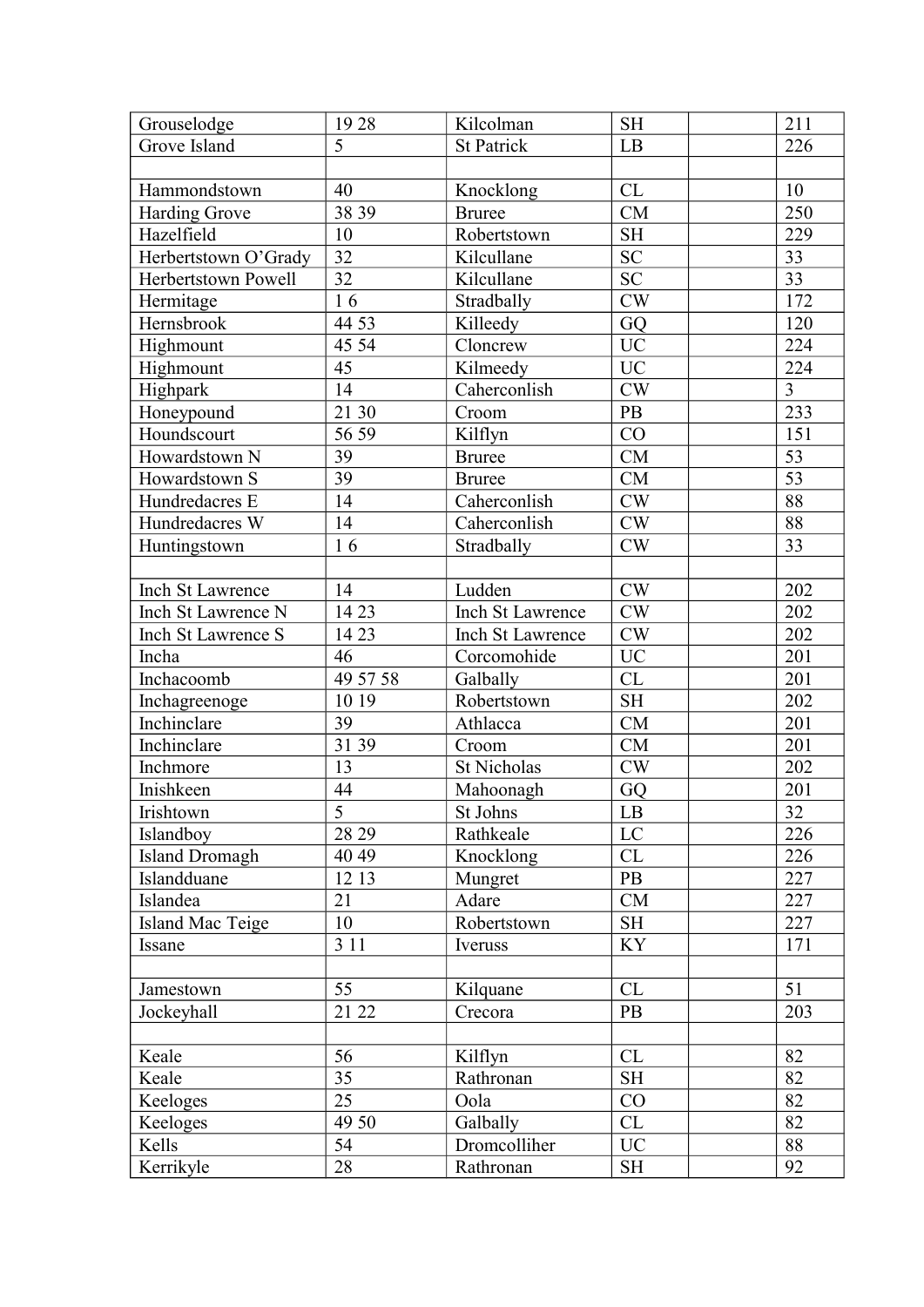| Keyanna         | 6 14        | Derrygalvin     | CW                  | 82              |
|-----------------|-------------|-----------------|---------------------|-----------------|
| Kilballyowen    | 32 40       | Knockainy       | ${\rm SC}$          | 134             |
| Kilbane         | 56          | Kilmurry        | $\mathrm{CW}$       | 93              |
| Kilbeg E        | 30          | Ballingarry     | <b>UC</b>           | 135             |
| Kilbeg W        | 30          | Ballingarry     | <b>UC</b>           | 134             |
| Kilbehy         | 11 20       | Nantinan        | LC                  | 135             |
| Kilbradan       | 9           | Kilbradan       | <b>SH</b>           | 93              |
| Kilbreedy       | 38 39       | <b>Bruree</b>   | ${\rm CM}$          | 94              |
| Kilbreedy       | 11 12 20 21 | Kilcornan       | <b>KY</b>           | 94              |
| Kilbreedy       | 47          | Kilbreedy Minor | CM                  | 94              |
| Kilbreedy E     | 48          | Kilbreedy Major | CL                  | 94              |
| Kilbreedy W     | 48          | Kilbreedy Major | CL                  | 94              |
| Kilcaskin       | 22          | Fedamore        | <b>SC</b>           | 94              |
| Kilcolman       | 45 46       | Kilmeedy        | <b>UC</b>           | $\overline{95}$ |
| Kilcolman       | 12          | Kilkeedy        | PB                  | 95              |
| Kilcolman       | 19          | Kilcolman       | <b>SH</b>           | 96              |
| Kilcolman E     | 29 37       | Rathkeale       | LC                  | 96              |
| Kilcolman W     | 29 37       | Rathkeale       | LC                  | 96              |
| Kilcool         | 20          | Doondonnell     | LC                  | 135             |
| Kilcoorha       | 44          | Killeedy        | GQ                  | 96              |
| Kilcosgrave     | 19          | Kilmoylan       | <b>SH</b>           | $\overline{96}$ |
| Kilcosgrave     | 19          | Shanagolden     | <b>SH</b>           | 96              |
| Kilcruaig       | 56 59       | Kilflyn         | CL                  | 135             |
| Kilcullane      | 32          | Kilcullane      | <b>SC</b>           | 95              |
| Kilculleen      | 14          | Ludden          | CW                  | 97              |
| Kilcurly        | 12 21       | Adare           | <b>KY</b>           | 95              |
| Kilcurly        | 22          | Monasternenagh  | PB                  | $\overline{95}$ |
| Kilderry        | 22          | Monasternenagh  | PB                  | 98              |
| Kilderry        | 22          | Ballycahane     | <b>SC</b>           | 98              |
| Kildimo         | 12          | Kildimo         | KY                  | 98              |
| Kildonnell      | 22          | Ballycahane     | PB                  | 98              |
| Kildromin       | 23 24 32 33 | Kilteely        | <b>SC</b>           | 98              |
| Kilduff         | 24          | Ballynaclogh    | CO                  | 98              |
| Kilduff         | 24          | Grean           | CO                  |                 |
| Kilduffahoo     | 7 15        | Doon            | <b>OW</b>           | 98              |
| Kilfergus       | 1718        | Loghill         | $\operatorname{SH}$ | 99              |
| Kilfinnane      | 48 56       | Kilfinnane      | CL                  | 99              |
| Kilfinny        | 30          | Kilfinny        | <b>UC</b>           | 105             |
| Kilfrush        | 40 41       | Kilfrush        | ${\rm SC}$          | 100             |
| Kilgarriff      | 57          | Ballingarry     | CL                  | 135             |
| Kilglass        | 5760        | Kilbeheny       | CL                  | 136             |
| Kilgobbin       | 12 21       | Adare           | CM                  | 102             |
| Kilgolban       | 37          | Clonelty        | GQ                  | 101             |
| Kilgreana       | 49          | Galbally        | CL                  | 100             |
| Kilgrogan       | 20 21       | Adare           | KY                  | 100             |
| Kilkinlea Lower | 42 51       | Abbeyfeale      | GQ                  | 96              |
| Kilkinlea Upper | 42 51       | Abbeyfeale      | GQ                  | 96              |
| Kilknockan      | 21          | Adare           | KY                  | 134             |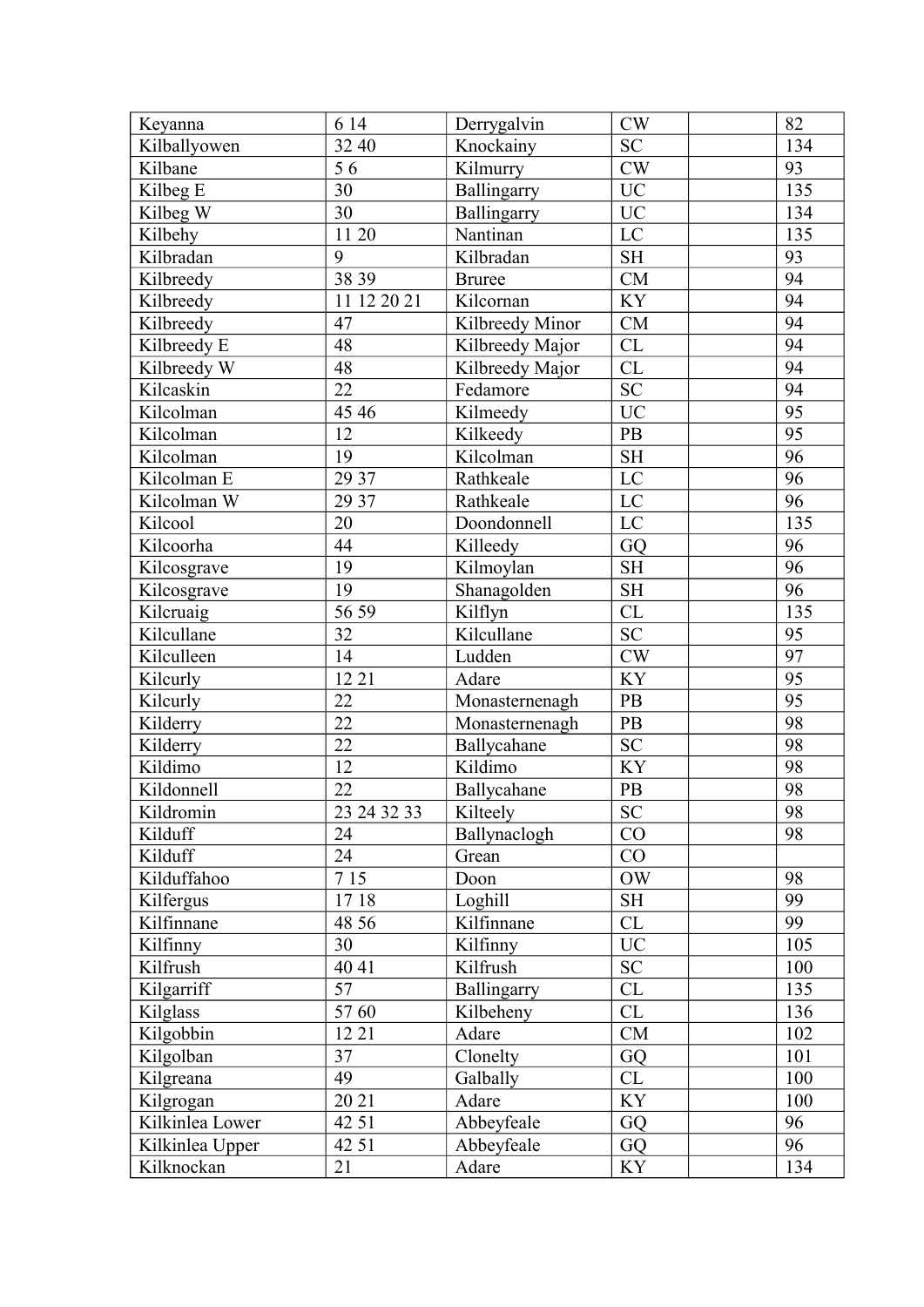| Killacolla        | 46                  | Corcomohide     | <b>UC</b>       | 134 |
|-------------------|---------------------|-----------------|-----------------|-----|
| Killacolla        | 918                 | Kilfergus       | <b>SH</b>       | 133 |
| Killacolla Barker | 17                  | Kilfergus       | <b>SH</b>       | 134 |
| Killaculleen      | 43                  | Killeedy        | GQ              | 93  |
| Killaghteen       | 36                  | Ardagh          | GQ              | 102 |
| Killalee          | $\overline{5}$      | St Johns        | CW/LB           | 99  |
| Killanahan        | $\overline{2}1\ 22$ | Killeenoghty    | PB              | 106 |
| Killard           | 28                  | Ardagh          | <b>SH</b>       | 93  |
| Killaready        | 36                  | Mahoonagh       | GQ              | 93  |
| Killea            | 20 29               | Croagh          | LC              | 102 |
| Killeagh          | 23                  | Ballybrood      | CW              | 102 |
| Killeany Beg      | 18                  | Kilfergus       | <b>SH</b>       | 135 |
| Killeany More     | 18                  | Kilfergus       | SH              | 135 |
| Killeedy N        | 44                  | Killeedy        | GQ              | 101 |
| Killeedy S        | 44                  | Killeedy        | GQ              | 101 |
| Killeen           | 49                  | Ballylanders    | CL              | 101 |
| Killeen           | 48                  | Kilfinnane      | CL              | 101 |
| Killeen           | 21                  | Adare           | CM              | 101 |
| Killeen           | 45 54               | Killeedy        | GQ              | 101 |
| Killeen           | 11                  | Kilcornan       | <b>KY</b>       | 101 |
| Killeenagarriff   | 6                   | Killeenagarriff | $\mathrm{CW}$   | 103 |
| Killeenavera      | 24                  | Dromkeen        | $\mathrm{CW}$   | 136 |
| Killeenavera      | 24                  | Grean           | CW              | 136 |
| Killeenoghty      | 22                  | Killeenoghty    | PB              | 100 |
| Killeheen         | 28 29               | Kilscannell     | LC              | 99  |
| Killeline         | 36                  | Monagay         | GQ              | 99  |
| Killinane         | 49                  | Galbally        | <b>CL</b>       | 100 |
| Killinure         | 14                  | Caherconlish    | CW              | 93  |
| Killonahan        | 21 22               | Killonahan      | PB              | 106 |
| Killonan          | 6 14                | Derrygalvin     | CW              | 102 |
| Killorath         | 31                  | Glenogra        | <b>SC</b>       | 106 |
| Killoughty        | $\frac{1}{30}$ 38   | Ballingarry     | $\overline{UC}$ | 106 |
| Killuragh         | 15 24               | Tuogh           | OW              | 102 |
| Kilmacanearla N   | 30                  | Ballingarry     | <b>UC</b>       | 103 |
| Kilmacanearla S   | 30 38               | Ballingarry     | <b>UC</b>       | 103 |
| Kilmacat          | 4 1 2               | Ardcanny        | KY              | 136 |
| Kilmacogue        | 24 33               | Doon            | CO              | 105 |
| Kilmacow          | 30                  | Ballingarry     | <b>UC</b>       | 105 |
| Kilmallock        | 47                  | St Peter & Paul | <b>KM</b>       | 104 |
| Kilmallock Hill   | 47                  | St Peter & Paul | <b>KM</b>       | 126 |
| Kilmeedy          | 3745                | Kilmeedy        | <b>UC</b>       | 104 |
| Kilmihil          | 3738                | Ballingarry     | <b>UC</b>       | 103 |
| Kilmihil          | 47 48 55            | Ballingaddy     | CL              | 103 |
| Kilmore           | 38                  | Ballingarry     | <b>UC</b>       | 136 |
| Kilmore Demesne   | 38                  | Ballingarry     | <b>UC</b>       | 136 |
| Kilmoreen         | 12                  | Kildimo         | <b>KY</b>       | 105 |
| Kilmoylan         | 19                  | Kilmoylan       | <b>SH</b>       | 103 |
| Kilmoylan Lower   | 15 16               | Doon            | CO              | 102 |
|                   |                     |                 |                 |     |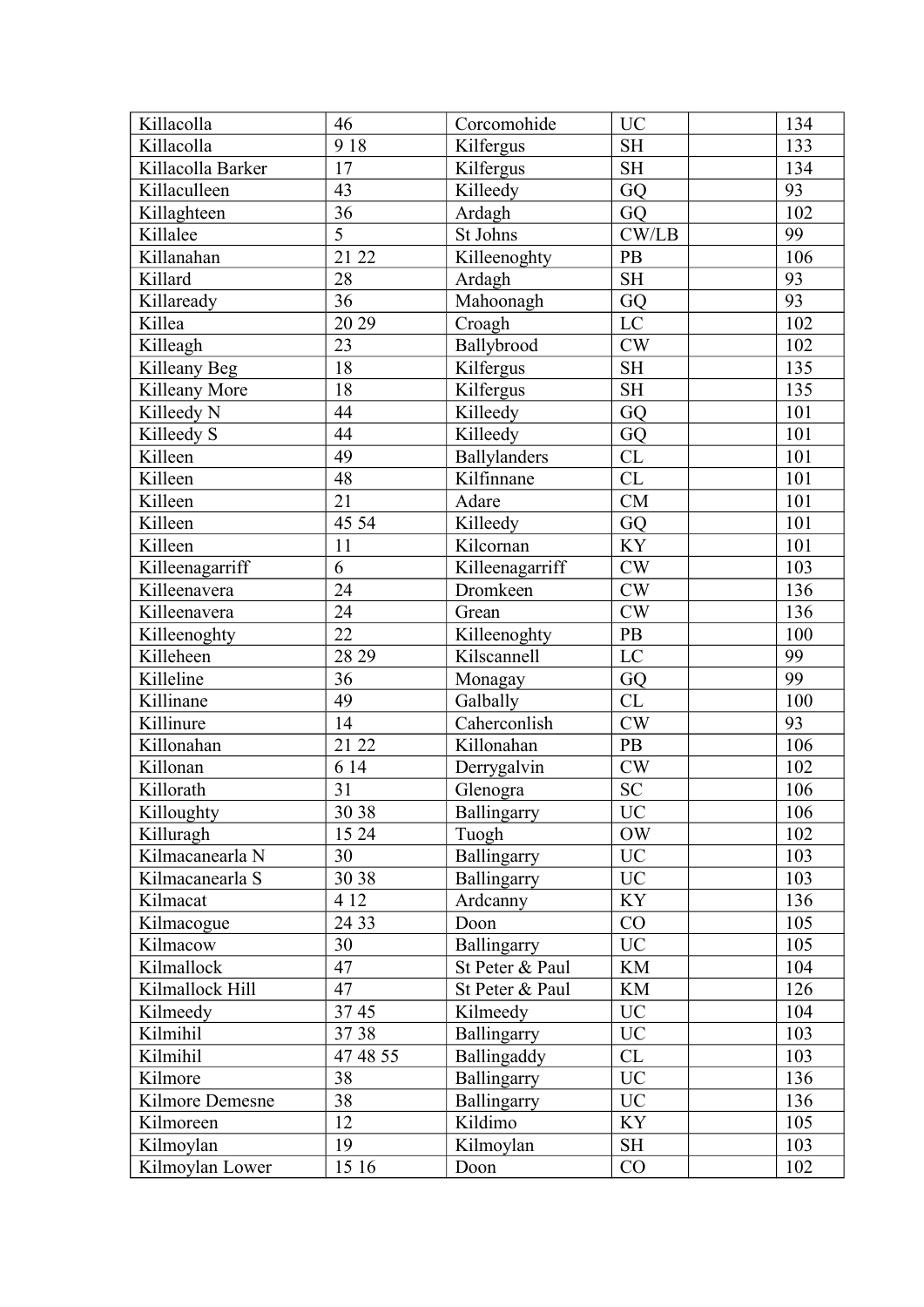| Kilmoylan Upper   | 15 16           | Doon               | CO                     | 103 |
|-------------------|-----------------|--------------------|------------------------|-----|
| Kilmurry          | 48              | Emlygrennan        | CL                     | 104 |
| Kilmurry Archer   | 45              | Kilmeedy           | <b>UC</b>              | 104 |
| Kilmurrybog       | 45              | Kilmeedy           | <b>UC</b>              | 220 |
| Kilmurry Lane     | 45 46           | Kilmeedy           | <b>UC</b>              | 104 |
| Kilnamona         | 29 37           | Cloncagh           | <b>UC</b>              | 105 |
| Kilpeacon         | 22              | Kilpeacon          | SC                     | 106 |
| Kilquane          | 19              | Clonagh            | $\overline{\text{LC}}$ | 96  |
| Kilreash          | 28              | Ardagh             | <b>SH</b>              | 107 |
| Kilrodane         | 28              | Ardagh             | <b>SH</b>              | 107 |
| Kilrodane         | 28              | Newcastle          | <b>SH</b>              |     |
| Kilrush           | $\overline{5}$  | St Munchins        | PB/LB                  | 107 |
| Kilscanlan        | $\overline{50}$ | Galbally           | CL                     | 107 |
| Kilscannell       | 28              | Kilscannell        | $\mathbf{LC}$          | 107 |
| Kilshane          | 29 37           | Ballingarry        | <b>UC</b>              | 108 |
| Kiltanna          | 37              | Clonelty           | GQ                     | 108 |
| Kilteely          | 33              | Kilteely           | CO                     | 108 |
| Kiltemplan        | 12              | Kilkeedy           | $\rm{PB}$              | 108 |
| Kiltenan N        | 20 21 29 30     | Croagh             | LC                     | 108 |
| Kiltenan S        | 21 30           | Croagh             | LC                     | 108 |
| Kimeheer          | 19              | Robertstown        | $\operatorname{SH}$    | 78  |
| Kinard            | 17              | Kilfergus          | <b>SH</b>              | 92  |
| King's Island     | $\overline{5}$  | <b>St Munchins</b> | $\mathbf{L}\mathbf{B}$ | 226 |
| Kishyquirk        | 14              | Abington           | CW                     | 92  |
| Knightstreet      | 29 37           | Ballingarry        | <b>UC</b>              | 249 |
| Knock             | 5               | <b>St Munchins</b> | PB                     | 122 |
| Knockaclugga      | $\overline{27}$ | Kilmoylan          | <b>SH</b>              | 123 |
| Knockacraig       | 54              | Dromcolliher       | <b>UC</b>              | 123 |
| Knockadea         | $\overline{57}$ | Ballylanders       | CL                     | 133 |
| Knockaderry       | 28 29 36 37     | Clonelty           | GQ                     | 123 |
| Knockainy E       | 32              | Knockainy          | <b>SC</b>              | 122 |
| Knockainy W       | 32 40           | Knockainy          | <b>SC</b>              | 122 |
| Knockananty       | 13              | Derrygalvin        | CW                     | 124 |
| Knockanbaun       | 6               | Killeenagarrif     | CW                     | 123 |
| Knockane          | 36              | Monagay            | GQ                     | 122 |
| Knockanea         | 14              | Caherconlish       | CW                     | 124 |
| Knockanebrack     | 50              | Galbally           | CL                     | 123 |
| Knockanerry       | 7 14 15         | Abington           | <b>OW</b>              | 124 |
| Knockanes         | 21              | Adare              | <b>CM</b>              | 122 |
| Knockannacreeva   | 38              | <b>Bruree</b>      | CM                     | 124 |
| Knockardnacorlan  | 10 19           | Robertstown        | <b>SH</b>              | 125 |
| Knockatancashlane | 14              | Caherconlish       | CW                     | 125 |
| Knockaunavad      | 20 29           | Rathkeale          | LC                     | 126 |
| Knockaunavoddig   | 39 47           | <b>Bruree</b>      | <b>UC</b>              | 123 |
| Knockaundoolis    | 33              | Templebredon       | CO                     | 123 |
| Knockaunnacurraha | 49              | Gallbally          | CL                     | 124 |
| Knockaunagun      | 27              | Rathronan          | SH                     | 124 |
| Knockaunroe       | 24 33           | Grean              | CO                     | 125 |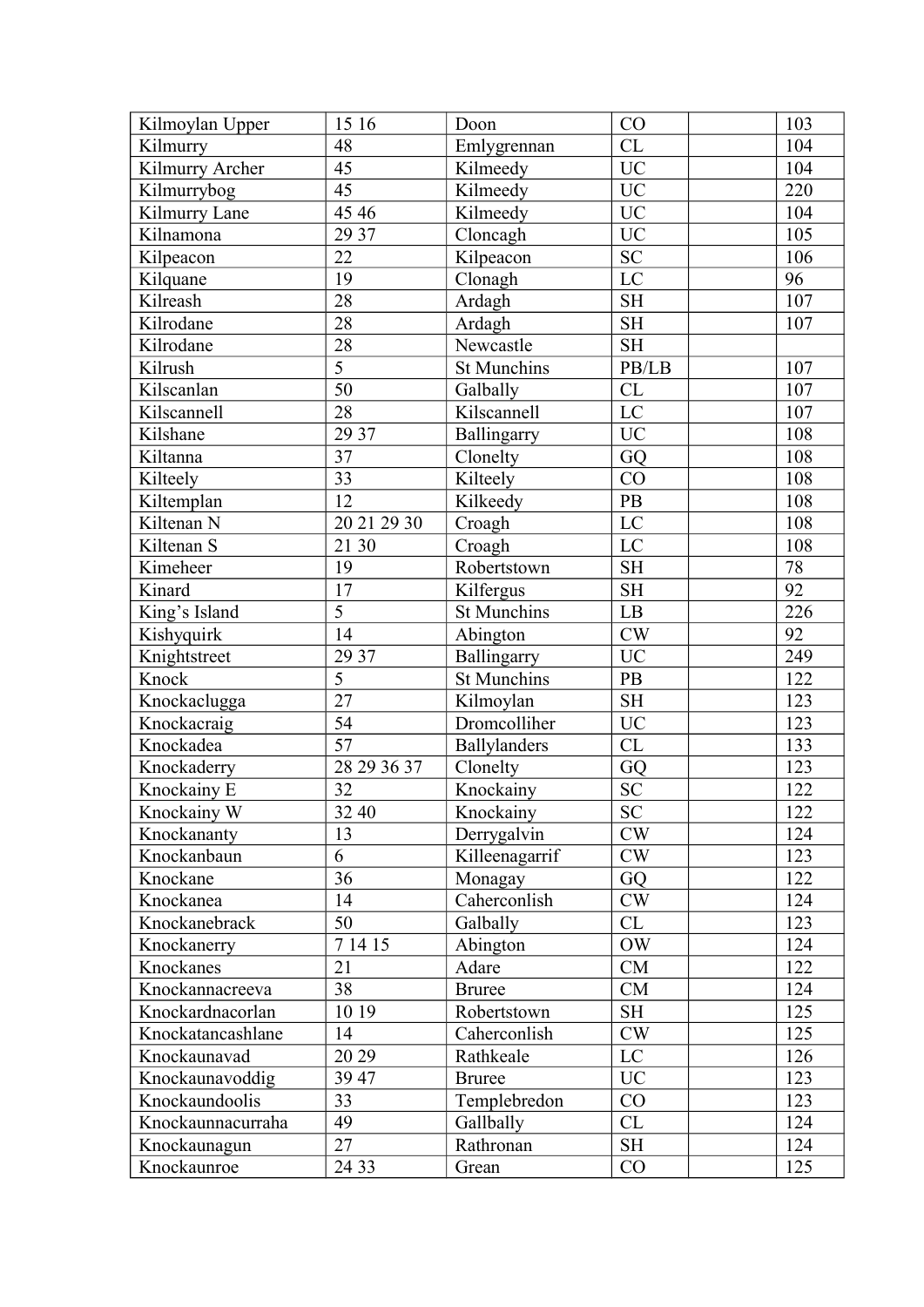| Knockballyfookeen   | 24    | Oola             | CO                  | 125 |
|---------------------|-------|------------------|---------------------|-----|
| Knockbrack          | 42 42 | Abbeyfeale       | GQ                  | 126 |
| Knockbrack E        | 6     | Killeenagarriff  | CW                  | 126 |
| Knockbrack E        | 6     | Stradbally       | CW                  | 126 |
| Knockbrack W        | 6     | Killeenagarriff  | CW                  | 126 |
| Knockbrack W        | 6     | Stradbally       | CW                  | 126 |
| Knockbrien          | 13 14 | Cahernarry       | CW                  | 126 |
| Knockbweeheen       | 1928  | Kilcolman        | SH                  | 125 |
| Knockcommane        | 58 60 | Kilbeheny        | <b>CL</b>           | 127 |
| Knockcoolkeare      | 52    | Killeedy         | GQ                  | 127 |
| Knockcorragh        | 23    | Caherelly        | $\mathrm{CW}$       | 127 |
| Knockderk           | 23 33 | Grean            | CO                  | 127 |
| Kockdown            | 27    | Kilmoylan        | $\operatorname{SH}$ | 127 |
| Knockdromin         | 20    | Cappagh          | LC                  | 128 |
| Knockdromin         | 20    | Clonshire        | LC                  |     |
| Knockea             | 13    | Cahernarry       | $\mathrm{CW}$       | 125 |
| Knockeen            | 14    | Caherconlish     | CW                  | 128 |
| Knockeravella       | 33    | Templebredon     | CO                  | 125 |
| Knockfennell        | 23 32 | Monasternenagh   | <b>SC</b>           | 128 |
| Knockfenora         | 39    | <b>Bruree</b>    | <b>UC</b>           | 128 |
| Knockfinnisk        | 27    | Dunmoylan        | <b>SH</b>           | 128 |
| Knockglass          | 53 54 | Killagholehane   | GQ                  | 128 |
| Knockgrean          | 24    | Grean            | CO                  | 128 |
| Knocklary           | 49    | Ballingarry      | CL                  | 129 |
| Knocklong           | 40 41 | Kilfrush         | <b>SC</b>           | 129 |
| Knocklong E         | 40 41 | Knocklong        | CL                  | 129 |
| Knocklong W         | 40 41 | Knocklong        | CL                  | 129 |
| Knockmore           | 39    | <b>Bruree</b>    | <b>UC</b>           | 129 |
| Knocknaboha         | 27 28 | Ardagh           | <b>SH</b>           | 129 |
| Knocknabooly E      | 918   | Loghill          | <b>SH</b>           | 130 |
| Knocknabooly Middle | 918   | Loghill          | <b>SH</b>           | 130 |
| Knocknabooly W      | 9 1 8 | Loghill          | <b>SH</b>           | 130 |
| Knocknacarriga      | 15    | Doon             | CO                  | 130 |
| Knocknacrohy        | 24    | Grean            | CO                  | 130 |
| Knocknadiha         | 43 52 | Killeedy         | GQ                  | 130 |
| Knocknagalty        | 50 58 | Kilbeheny        | CL                  | 131 |
| Knocknagornagh      | 26 27 | Kilmoylan        | <b>SH</b>           | 130 |
| Knocknagorteeny     | 6     | Abington         | <b>OW</b>           | 131 |
| Knocknagranshy      | 22 31 | Monasternenagh   | PB                  | 130 |
| Knocknascrow        | 58    | Kilbeheny        | CL                  | 131 |
| Knocknasnaa         | 34 42 | Abbeyfeale       | GQ                  | 131 |
| Knockpatrick        | 10    | Robertstown      | <b>SH</b>           | 131 |
| Knockroe            | 23    | Caherconlish     | CW                  | 132 |
| Knockroe            | 24 33 | Kilteely         | CO                  | 132 |
| Knockroe            | 12    | Kildimo          | <b>KY</b>           | 132 |
| Knockroe Mason      | 23    | Inch St Lawrence | CW                  | 132 |
| Knockroe Wilson     | 23    | Inch St Lawrence | CW                  | 132 |
| Knockrour           | 58 60 | Kilbeheny        | CL                  | 132 |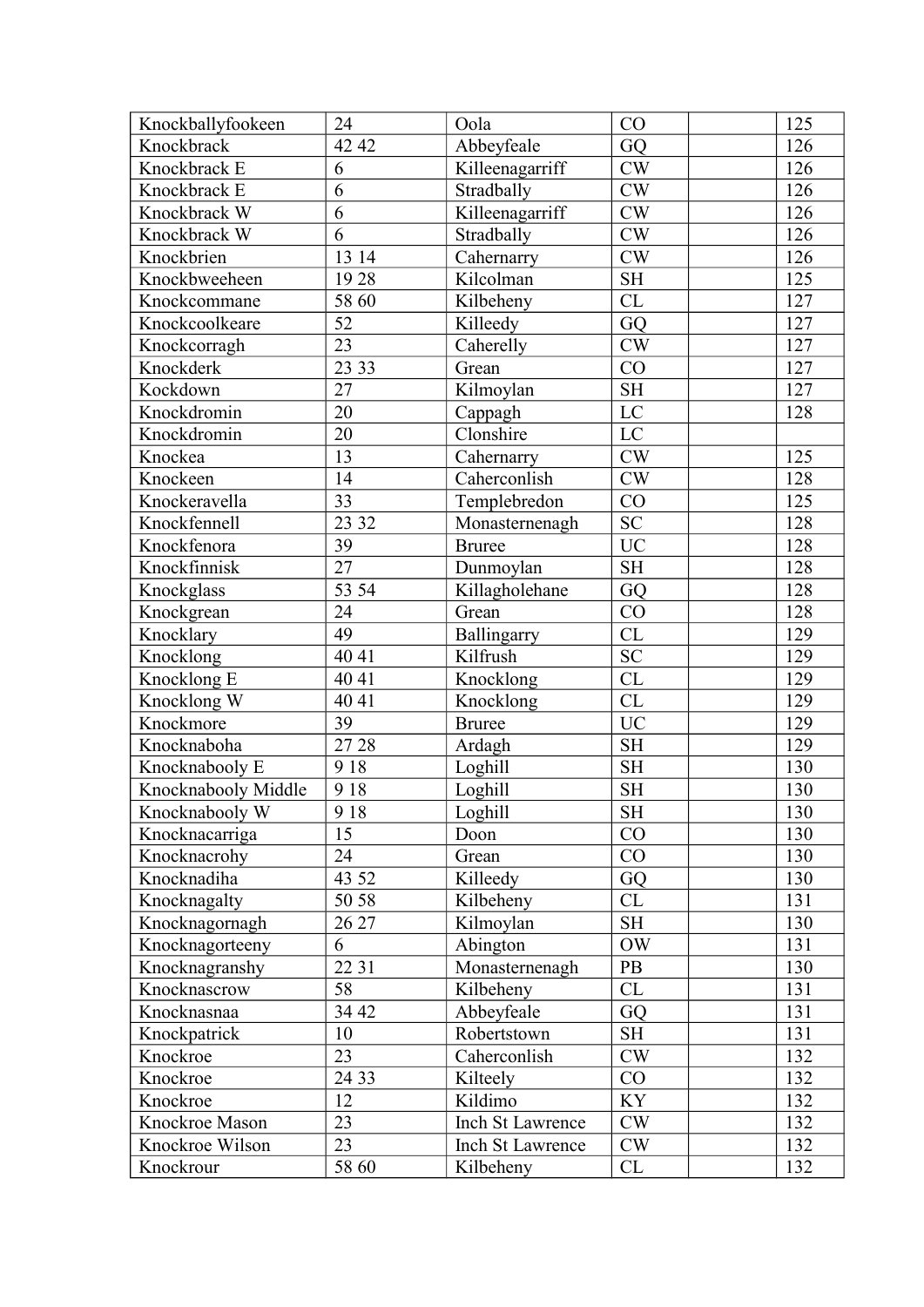| Knocksentry         | 6              | Killeenagarriff | CW                  | 133 |
|---------------------|----------------|-----------------|---------------------|-----|
| Knocksouna          | 47             | Tankardstown    | CM                  | 132 |
| Knocktoosh          | 53 54          | Killagholehane  | GQ                  | 133 |
| Knocktoran          | 40 48          | Knocklong       | CL                  | 133 |
| Knockuregare        | 39             | Uregare         | <b>CM</b>           | 130 |
| Kyle                | 40             | Knockainy       | ${\rm SC}$          | 133 |
| Kyleavarraga Middle | 20             | Adare           | KY                  | 134 |
| Kyleavarraga N      | 11             | Adare           | KY                  | 134 |
| Kyleavarraga S      | 20             | Adare           | <b>KY</b>           | 134 |
| Kylegarve           | 15 16          | Doon            | CO                  | 135 |
| Kylenagoneeny       | 25 33          | Oola            | CO                  | 136 |
| Kyletaun            | 20 29          | Rathkeale       | $\rm LC$            | 137 |
|                     |                |                 |                     |     |
| Lacka               | 1              | Stradbally      | CW                  | 203 |
| Lacka               | 22 31          | Monasternenagh  | PB                  | 203 |
| Lacka Beg           | 16             | Doon            | CO                  | 203 |
| Lacka Lower         | 54             | Killagholehane  | GQ                  | 203 |
| Lacka More          | 8 1 6          | Doon            | CO                  | 203 |
| Lackanagoneeny      | 16             | Doon            | CO                  | 203 |
| Lackanagrout        | 39             | <b>Bruree</b>   | CM                  | 203 |
| Lackanascarry       | 24             | Ballynaclogh    | CO                  | 204 |
| Lacka Upper         | 54             | Killagholehane  | GQ                  | 203 |
| Lackelly E          | 41             | Galbally        | CL                  | 204 |
| Lackelly W          | 41             | Galbally        | CL                  | 204 |
| Lackendarragh       | 57 58          | Kilbeheny       | CL                  | 203 |
| Laghtane E          | 6              | Killeenagarriff | CW                  | 204 |
| Laghtane W          | $\overline{6}$ | Killeenagarriff | CW                  | 204 |
| Laskiltagh          | 21             | Croom           | CM                  | 207 |
| Laurencetown N      | 48             | Particles       | CL                  | 20  |
| Laurencetown S      | 48 56          | Particles       | CL                  | 20  |
| Leagane             | 47 55          | Effin           | CM                  | 205 |
| Leahys              | 9 10           | Robertstown     | SH                  | 205 |
| Lemonfield          | 13             | Knocknagaul     | PB                  | 205 |
| Lickadoon           | 13             | Caheravally     | CW                  | 205 |
| Liffane             | 19             | Lismakeery      | LC                  | 204 |
| Linfield            | 24             | Grean           | CO                  | 191 |
| Lisbane             | 19             | Dunmoylan       | <b>SH</b>           | 207 |
| Liscreagh           | $\overline{7}$ | Abington        | <b>OW</b>           | 208 |
| Lisduane            | 38             | Ballingarry     | UC <sup>1</sup>     | 208 |
| Lissduff            | 30             | Ballingarry     | <b>UC</b>           | 208 |
| Lisgaugh            | 16             | Doon            | CO                  | 208 |
| Lisgordan           | 28             | Rathronan       | <b>SH</b>           | 207 |
| Lisheen             | 24             | Ballynaclogh    | CO                  | 210 |
| Lisheensheela       | 45             | Kilmeedy        | <b>UC</b>           | 210 |
| Liskennet E         | 30 38          | Ballingarry     | <b>UC</b>           | 207 |
| Liskennet W         | 30 38          | Ballingarry     | <b>UC</b>           | 207 |
| Liskilleen Dickson  | 28             | Ardagh          | $\operatorname{SH}$ | 207 |
| Liskilleen O'Brien  | 28             | Ardagh          | <b>SH</b>           | 207 |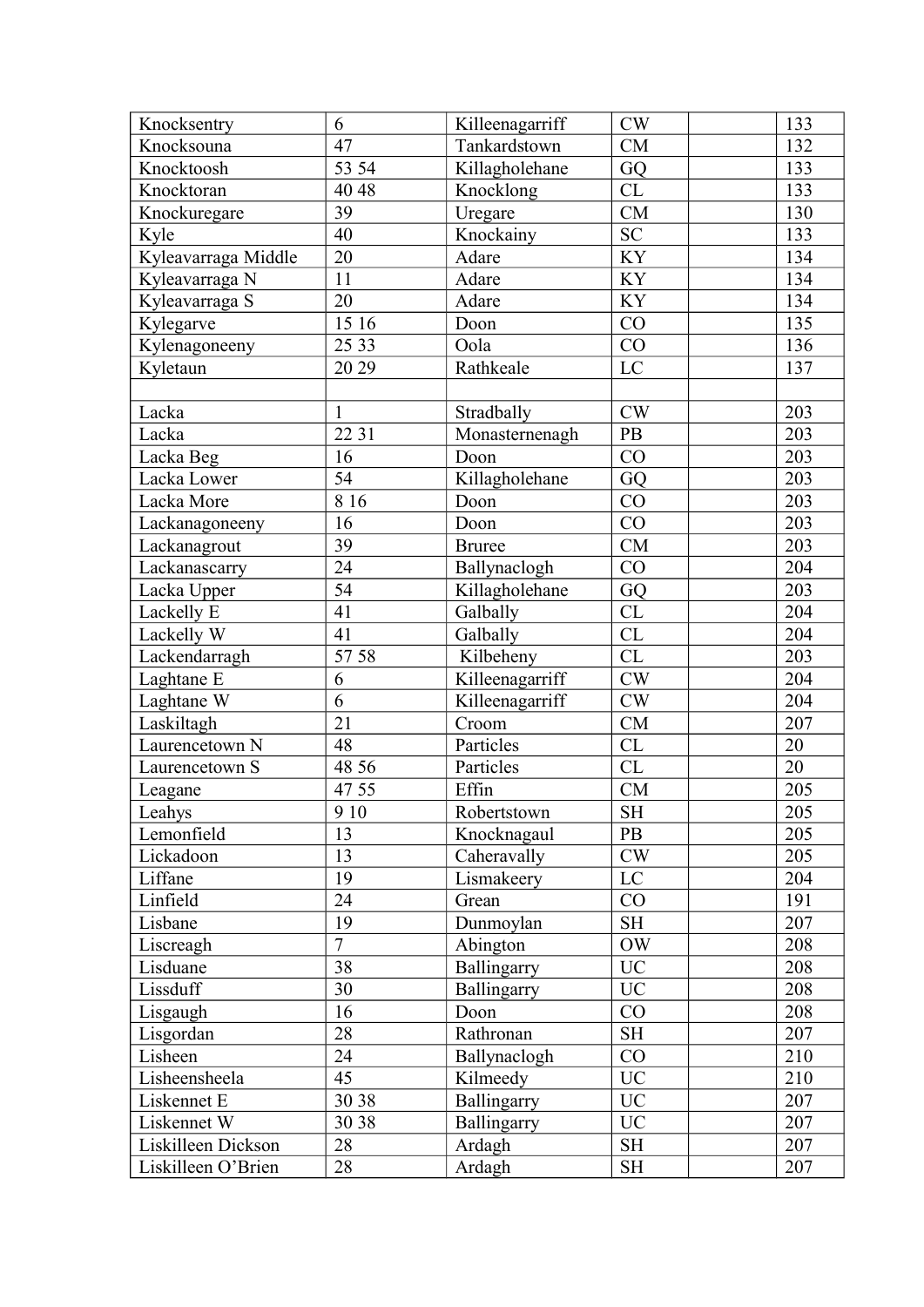| Liskilly          | 21              | Adare         | <b>CM</b>                         | 207              |
|-------------------|-----------------|---------------|-----------------------------------|------------------|
| Lismakeery        | 19 20           | Lismakeery    | LC                                | 208              |
| Lismullane        | 14              | Abington      | $\mathrm{CW}$                     | 208              |
| Lisnacullia       | 1928            | Clonagh       | LC                                | 209              |
| Lisnacullia       | $\overline{25}$ | Doon          | CO                                | 209              |
| Lisnacullia       | 25              | Oola          | CO                                | 209              |
| Lisnafulla        | 44 53           | Killeedy      | GQ                                | 209              |
| Lisnagry          | 6               | Stradbally    | $\mathrm{CW}$                     | 209              |
| Lisnalanniv       | 57              | Kilbeheny     | CL                                | 209              |
| Lisnamuck         | 20              | Croagh        | LC                                | 209              |
| Lisready Clare    | 18              | Loghill       | <b>SH</b>                         | 206              |
| Lisready Cripps   | 18              | Loghill       | <b>SH</b>                         | 206              |
| Lissaleen         | 12 21           | Croom         | $\rm{PB}$                         | 206              |
| Lissamota         | 29 30           | Ballingarry   | <b>UC</b>                         | 206              |
| Lissaniska E      | 36 37           | Clonelty      | GQ                                | 206              |
| Lissaniska W      | 36              | Clonelty      | GQ                                | 206              |
| Lissard           | 41 49           | Galbally      | CL                                | 207              |
| Lissatotan        | 19              | Kilbradan     | $\ensuremath{\mathrm{SH}}\xspace$ | 206              |
| Lissavarra        | 29 30           | Ballingarry   | <b>UC</b>                         | 205              |
| Lissowen          | 16              | Doon          | CO                                | 208              |
| Lissurland        | 43 44           | Monagay       | GQ                                | 210              |
| Lodge             | 32 33           | Hospital      | $\ensuremath{\mathbf{SC}}$        | 18               |
| Logavinshire      | 13 22           | Crecora       | $\mathbf{PB}$                     | 211              |
| Loghill           | 28 29           | Rathkeale     | LC                                | 204              |
| Loghill           | 9 1 8           | Loghill       | <b>SH</b>                         | 204              |
| Lombardstown      | 14 23           | Caherconlish  | $\mathrm{CW}$                     | 22               |
| Longford          | 25              | Doon          | CO                                | 211              |
| Longford E        | 25              | Oola          | CO                                | 211              |
|                   | 25              | Oola          | CO                                | $\overline{2}11$ |
| Longford W        |                 | Grean         |                                   |                  |
| Longstone         | 23 24           |               | CW                                | 113              |
| Lotteragh Lower   | 39              | <b>Bruree</b> | <b>UC</b>                         | 202              |
| Lotteragh Upper   | $\overline{39}$ | Bruree        | $\overline{UC}$                   | 202              |
| Loughananna       | 58 60           | Kilbeheny     | CL                                | 210              |
| Loughanleagh      | 12              | Mungret       | PB                                | 210              |
| Loughanstown      | 22              | Caheravally   | CW                                | 21               |
| Loughanstown      | 22              | Fedamore      | $\mathrm{CW}$                     | 21               |
| Loughaun          | 20              | Nantinan      | LC                                | 210              |
| Loughgur          | 32              | Knockainy     | <b>SC</b>                         | 210              |
| Loughmore Commons | 13              | Mungret       | PB                                | 210              |
| Luddenbeg         | 14 23           | Ludden        | CW                                | 211              |
| Luddenmore        | 14 23           | Ludden        | CW                                | 211              |
| Lurraga           | 20              | Nantinan      | $\rm LC$                          | 211              |
| Lurraga           | 12              | Croom         | <b>PB</b>                         | 211              |
| Lurraga           | 13              | Mungret       | PB                                | 211              |
| Lyre              | 49              | Galbally      | CL                                | 202              |
|                   |                 |               |                                   |                  |
| Maddyboy          | 6               | Abington      | CW                                |                  |
| Maddyboy          | 6 14            | Clonkeen      | CW                                | 213              |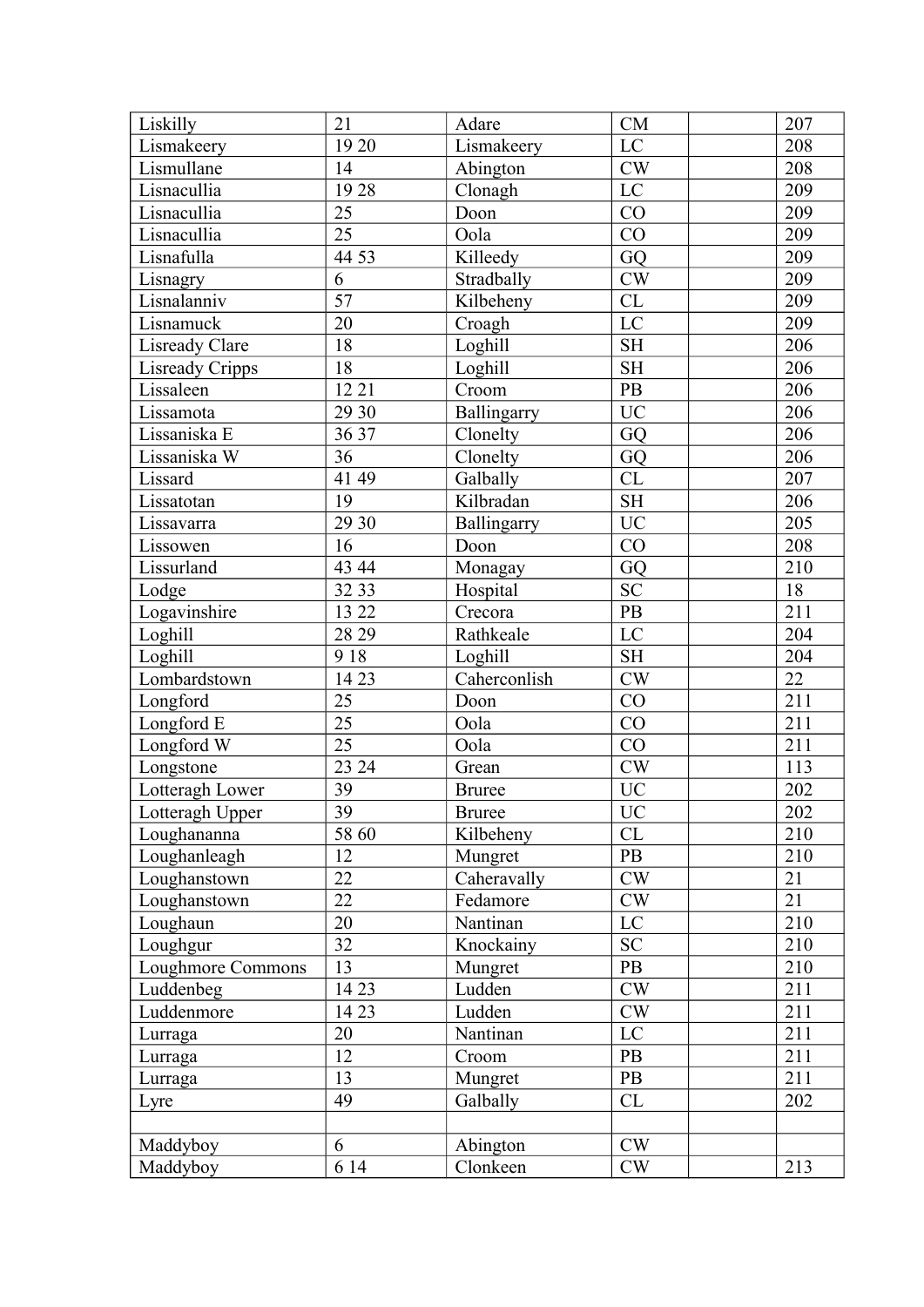| Maelra             | 24                  | Oola            | CO                     | 218             |
|--------------------|---------------------|-----------------|------------------------|-----------------|
| Maghera            | 21                  | Croom           | PB                     | 213             |
| Magherareagh       | 40                  | Athneasy        | $\overline{SC}$        | 213             |
| Magherareagh       | 40                  | Kilbreedy Major | <b>SC</b>              | 213             |
| Mahoonagh Beg      | 36                  | Mahoonagh       | GQ                     | 215             |
| Mahoonagh More     | 36                  | Mahoonagh       | GQ                     | 215             |
| Maidstown          | 39                  | Dromin          | <b>CM</b>              | 29              |
| Marlbrook          | 22                  | Crecora         | $\rm{PB}$              | 185             |
| Martinstown        | 48                  | Athneasy        | CL                     | 34              |
| Maryville          | 22                  | Ballycahane     | PB                     | 252             |
| Mauricetown        | 44 53               | Killeedy        | GQ                     | 37              |
| Mayne              | 45                  | Mahoonagh       | GQ                     | 218             |
| Meadagh            | 40                  | Uregare         | CM                     | 218             |
| Meanus             | 31                  | Glenogra        | <b>SC</b>              | 218             |
| Meentolla          | $\overline{7}$      | Abington        | <b>OW</b>              | 218             |
| Meenyline N        | 35 43               | Monagay         | GQ                     | 219             |
| Meenyline S        | 43                  | Monagay         | GQ                     | 219             |
| Mellon             | $\overline{4}$      | Ardcanny        | KY                     | 224             |
| Millfarm           | 32 40               | Hospital        | <b>SC</b>              | 176             |
| Millmount          | 4748                | Ballingaddy     | <b>CL</b>              | $\overline{3}$  |
| Milltown           | $\overline{56}1314$ | Derrygalvin     | CW                     | $\overline{69}$ |
| Milltown           | 56                  | Kilmurry        | CW                     | 69              |
| Milltown           | 29 30               | Croagh          | LC                     | 23              |
| Milltown           | 23 24 33            | Aglishcormick   | CO                     | 23              |
| Milltown           | 24                  | Doon            | CO                     | 24              |
| Milltown           | 48                  | Ballingaddy     | CL                     | 24              |
| Milltown           | 40                  | Uregare         | <b>CM</b>              | 24              |
| Milltown           | 3 1 1               | Iveruss         | KY                     | $\overline{24}$ |
| Milltown           | 32 40               | Knockainy       | $\overline{SC}$        | $\overline{24}$ |
| Milltown N         | 19 20               | Lismakeery      | $\rm LC$               | 24              |
| Milltown S         | 19 20               | Lismakeery      | LC                     | 24              |
| Minister's land    | 28                  | Ardagh          | $\overline{\text{SH}}$ | 174             |
| Mitchelstown       | 11                  | Iveruss         | <b>KY</b>              | 23              |
| Mitchelstowndown   | 49                  | Ballingarry     | CL                     | 37              |
| Mitchelstowndown E | 49                  | Knocklong       | CL                     | 37              |
| Mitchelstowndown N | 40 41 48 49         | Knocklong       | CL                     | $\overline{37}$ |
| Mitchelstowndown W | 41 48 49            | Knocklong       | CL                     | 37              |
| Moanahila          | 25                  | Oola            | CO                     | 221             |
| Moanaviddoge       | 25                  | Oola            | CO                     | 221             |
| Moanduff           | 25                  | Castletown      | CO                     | 220             |
| Moanleana          | 36 44               | Mahoonagh       | GQ                     | 221             |
| Moanmore           | 59                  | Particles       | CL                     | 221             |
| Moanmore           | 22                  | Fedamore        | <b>SC</b>              | 221             |
| Moanoola           | 25                  | Oola            | CO                     | 222             |
| Moanroe            | 23                  | Dromkeen        | CW                     | 222             |
| Moanroe            | 25                  | Oola            | CO                     | 222             |
| Moanroe Beg        | 44                  | Killeedy        | GQ                     | 222             |
| Moanroe More       | 44                  | Killeedy        | GQ                     | 222             |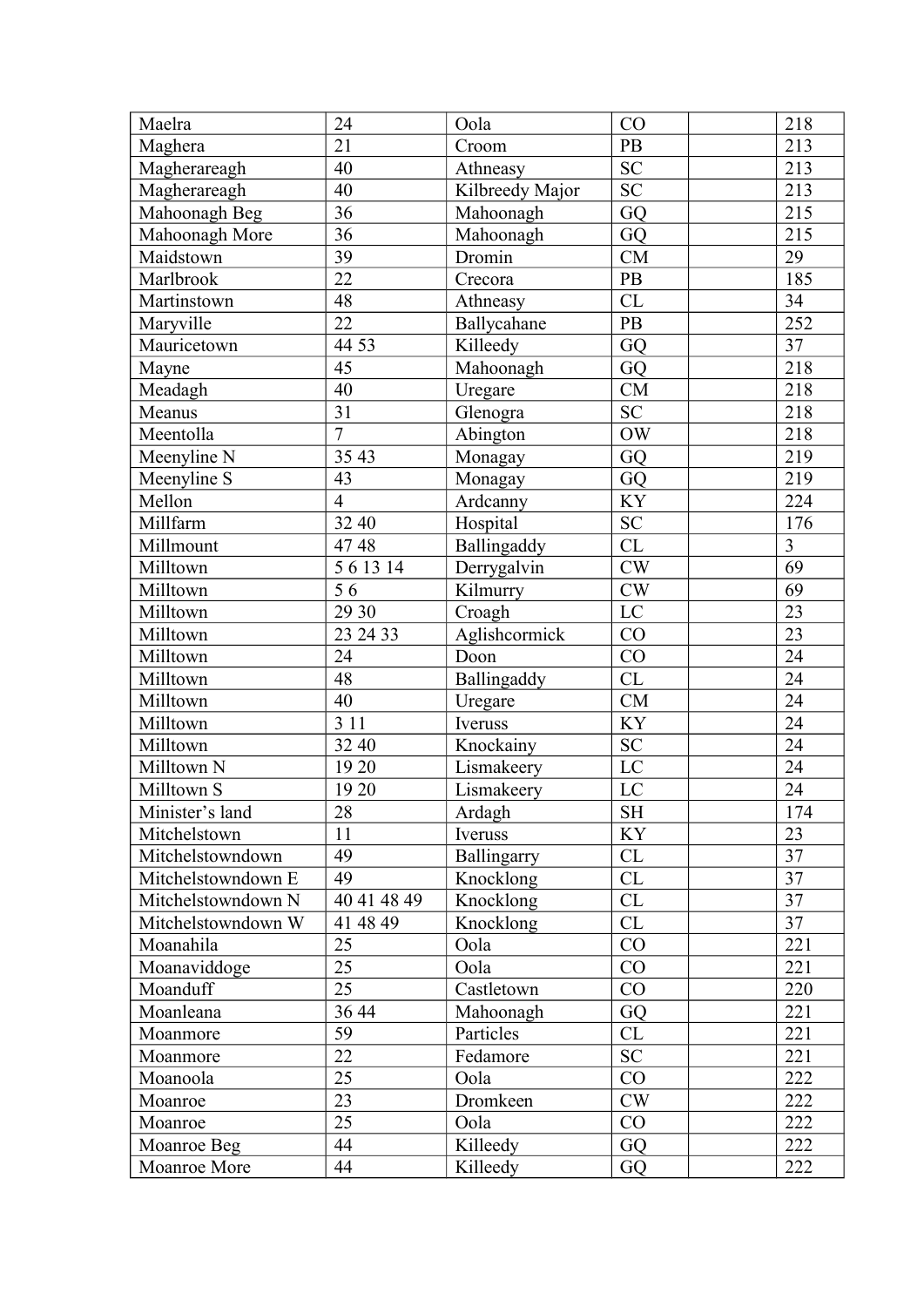| Moanwing             | 29              | Rathkeale          | LC                     | 220              |
|----------------------|-----------------|--------------------|------------------------|------------------|
| Moher                | 715             | Abington           | <b>OW</b>              | 222              |
| Mohernagh            | 18              | Kilmoylan          | <b>SH</b>              | 223              |
| Moig                 | 19              | Kilmoylan          | <b>SH</b>              | 214              |
| Moig E               | 11              | Kilcornan          | KY                     | 215              |
| Moig E Glebe         | 11              | Kilcornan          | <b>KY</b>              | 97               |
| Moigh                | 14 15 23        | Caherconlish       | CW                     | 214              |
| Moig N               | 11              | Askeaton           | $\overline{LC}$        | $\overline{214}$ |
| Moig S               | 10 11           | Askeaton           | LC                     | 214              |
| Moig W               | 11              | Kilcornan          | KY                     | 215              |
| Monabraher           | $\overline{5}$  | Killeely           | PB/LB                  | 221              |
| Monaclinoe           | $\overline{5}$  | <b>St Lawrence</b> | CW                     | 219              |
| Monamuck             | $\overline{5}$  | St Johns           | CW/LB                  | 221              |
| Monanooag            | 12              | Kildimo            | <b>KY</b>              | 221              |
| Monashinnagh         | 28              | Ardagh             | $\operatorname{SH}$    | 221              |
| <b>Monaster N</b>    | 31              | Monasternenagh     | PB                     | 216              |
| <b>Monaster S</b>    | 31              | Monasternenagh     | CM                     | 216              |
| Monavaha             | 19              | Robertsown         | $\operatorname{SH}$    | 220              |
| Monavaha             | 19              | Shanagolden        | <b>SH</b>              | 220              |
| Mondellihy           | 12 21           | Adare              | <b>CM</b>              | 220              |
| Monearla             | 21              | Adare              | <b>CM</b>              | 219              |
| Moneen               | 56              | Particles          | CL                     | 220              |
| Moneteen             | 13              | Mungret            | PB                     | 222              |
| Moneymohill          | 18              | Dunmoylan          | <b>SH</b>              | 223              |
| Mongfune             | 7 15            | Abington           | <b>OW</b>              | 222              |
| Montpelier           | $\mathbf{1}$    | Stradbally         | $\mathrm{CW}$          | 222              |
| Moohane              | 32              | Cahercorney        | <b>SC</b>              | 223              |
| Moorestown           | 48 49           | Kilfinnane         | $\overline{\text{CL}}$ | 23               |
| Morenane             | 11              | Ballingarry        | $\overline{UC}$        | 222              |
| Morgans <sub>N</sub> | 10              | Morgans            | $\rm LC$               | 224              |
| Morgans S            | $10\,$          | Morgans            | LC                     | 224              |
| Mornane              | $\overline{11}$ | Kilcornan          | $\overline{KY}$        | $\overline{222}$ |
| Moroe                | 67              | Abington           | <b>OW</b>              | 215              |
| Moroewood            | 67              | Abington           | OW                     | 136              |
| Mortgage             | 22 31           | Fedamore           | <b>SC</b>              | 222              |
| Mortlestown          | 48 56           | Particles          | CL                     | 23               |
| Mountblakeney        | 47              | Kilbreedy Minor    | CM                     | 125              |
| Mountcatherine       | 24              | Ballynaclogh       | CO                     | 220              |
| Mountcatherine       | 24              | Grean              | CO                     | 220              |
| Mountcollins         | 52              | Killeedy           | GQ                     | 133              |
| Mountcoote           | 48              | Ardpatrick         | CL                     | 6                |
| Mountdavid           | 9 10 18 19      | Shanagolden        | <b>SH</b>              | 220              |
| Mounteagle           | 39 47           | <b>Bruree</b>      | <b>UC</b>              | 124              |
| <b>Mount Fox</b>     | 39 47           | St Peter & Paul    | <b>KM</b>              | 219              |
| Mountkennett         | $\overline{5}$  | <b>St Michaels</b> | LB                     | 220              |
| Mountminnett         | 23              | Ballybrood         | CW                     | 221              |
| Mountpleasant        | 4 12            | Ardcanny           | KY                     | 223              |
| Mountplummer         | 53              | Monagay            | GQ                     | 92               |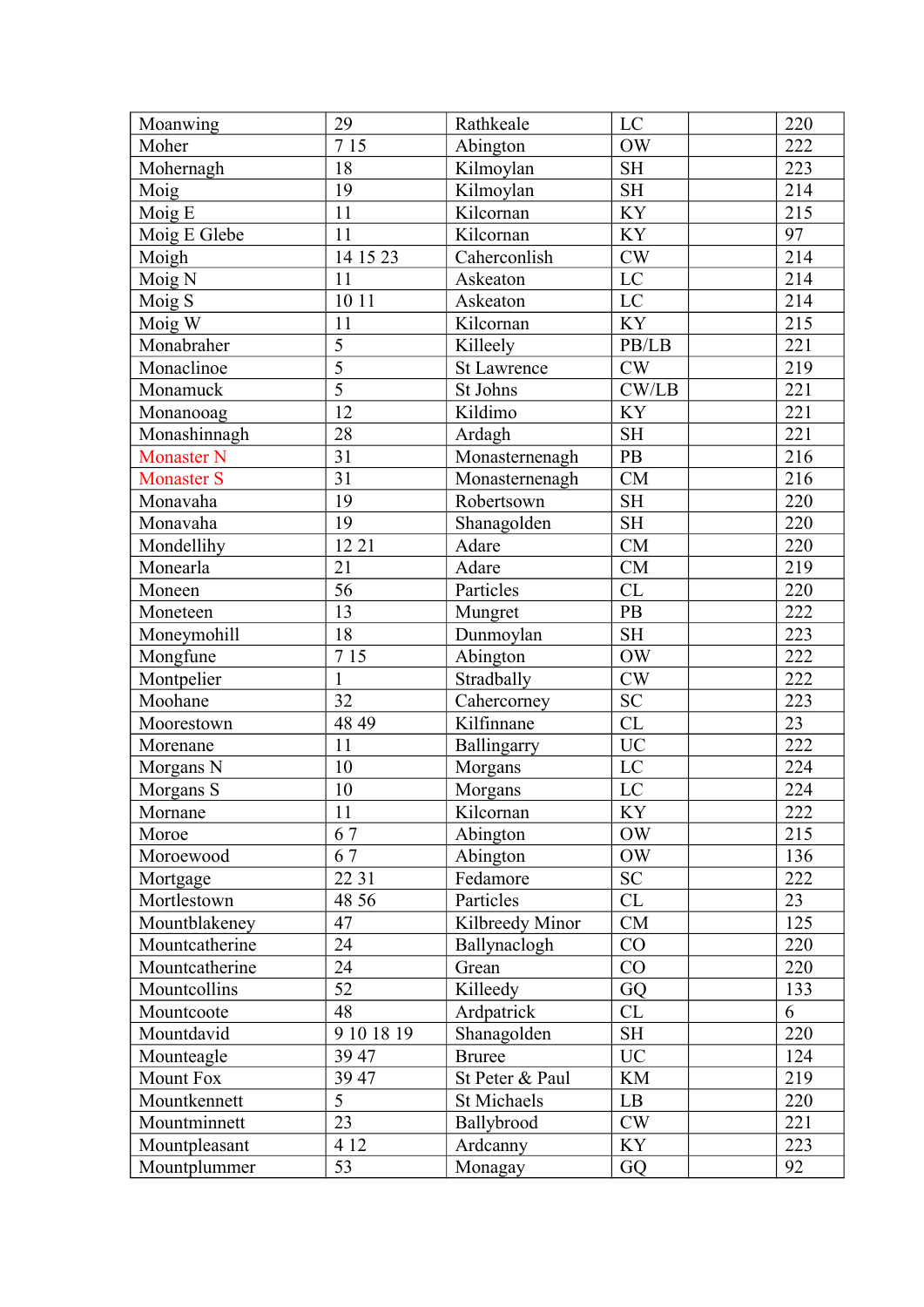| Mountrussell            | 55 56           | Ballingaddy      | CL                  | 180             |
|-------------------------|-----------------|------------------|---------------------|-----------------|
| Mountshannon            | 6               | Stradbally       | CW                  | 18              |
| Mountshannon            | 6               | Killeenagarriff  | CW                  | 18              |
| Mountsion               | 24              | Dromkeen         | CW                  | 132             |
| Mountsion               | 24              | Grean            | CW                  | 132             |
| Mount Trenchard         | 9               | Loghill          | <b>SH</b>           | 89              |
| Mount William           | $\overline{21}$ | Adare            | CM                  | 124             |
| Moveedy                 | 36              | Grange           | GQ                  | 215             |
| Moylish                 | $\overline{5}$  | St Munchins      | <b>PB</b>           | 218             |
| Moymore                 | $\overline{24}$ | Grean            | CO                  | 215             |
| Moyreen                 | 18 27           | Dunmoylan        | <b>SH</b>           | 215             |
| Muingacree              | 78              | Doon             | <b>OW</b>           | 220             |
| Mulderrricksfield       | 10 19           | Kilmoylan        | $\operatorname{SH}$ | 229             |
| Mulderricksfield        | 10              | Roberstown       | <b>SH</b>           |                 |
| Mullagh                 | 19              | Kilmoylan        | <b>SH</b>           | 224             |
| Mullaghareirk Mountains | 52              |                  |                     | 224             |
| Mullans                 | 32              | Knockainy        | ${\rm SC}$          | 224             |
| Mundellihy              | 45              | Dromcolliher     | <b>UC</b>           | 54              |
|                         |                 |                  |                     |                 |
| Nantinan                | 20              | Nantinan         | LC                  | 226             |
| Newcastle               | $\overline{56}$ | Kilmurry         | CW                  | 79              |
| Newgarden N             | 16              | Stradbally       | CW                  | 182             |
| Newgarden S             | 6               | Stradbally       | CW                  | 182             |
| Newpark                 | 47 55           | Croagh           | LC                  | 110             |
| Newpark                 | 20 29           | Effin            | CL                  | 230             |
| Newtown                 | 23              | Caherconlish     | CW                  | 46              |
| Newtown                 | 23              | Inch St Lawrence | $\mathrm{CW}$       | 46              |
| Newtown                 | $\overline{56}$ | Kilmurry         | CL                  | 46              |
| Newtown                 | 24 33           | Tuoghcluggin     | $\overline{CO}$     | 46              |
| Newtown                 | 49              | Galbally         | CL                  | 47              |
| Newtown                 | 31 32           | <b>Bruff</b>     | CM                  | 47              |
| Newtown                 | 11              | Kilcornan        | <b>KY</b>           | $\overline{47}$ |
| Newtown                 | $\overline{4}$  | Kilkeedy         | <b>PB</b>           | 47              |
| Newtown                 | 40              | Hospital         | ${\rm SC}$          | 47              |
| Newtown                 | 22              | Kilpeacon        | <b>SC</b>           | 47              |
| Newtown N               | 24 33           | Oola             | CO                  | 46              |
| Newtown S               | 33              | Oola             | CO                  | 46              |
| Nicker                  | 24              |                  |                     | 138             |
|                         |                 |                  |                     |                 |
| Oatlands                | 13              | Caheravally      | CW                  | 174             |
| Oldabbey                | 19              | Robertstown      | <b>SH</b>           | 217             |
| Oldcourt                | 20 29           | Croagh           | $\rm LC$            | 246             |
| Oldtown Bennett         | 32 33 40 41     | Hospital         | <b>SC</b>           | 245             |
| Oldtown Ryan            | 32 33           | Hospital         | <b>SC</b>           | 245             |
| Oolahills E             | 25              | Oola             | CO                  | 133             |
| Oolahills E             | 25              | Oola             | CO                  | 133             |
| Oorla                   | 10              | Robertstown      | $\operatorname{SH}$ | 263             |
|                         |                 |                  |                     |                 |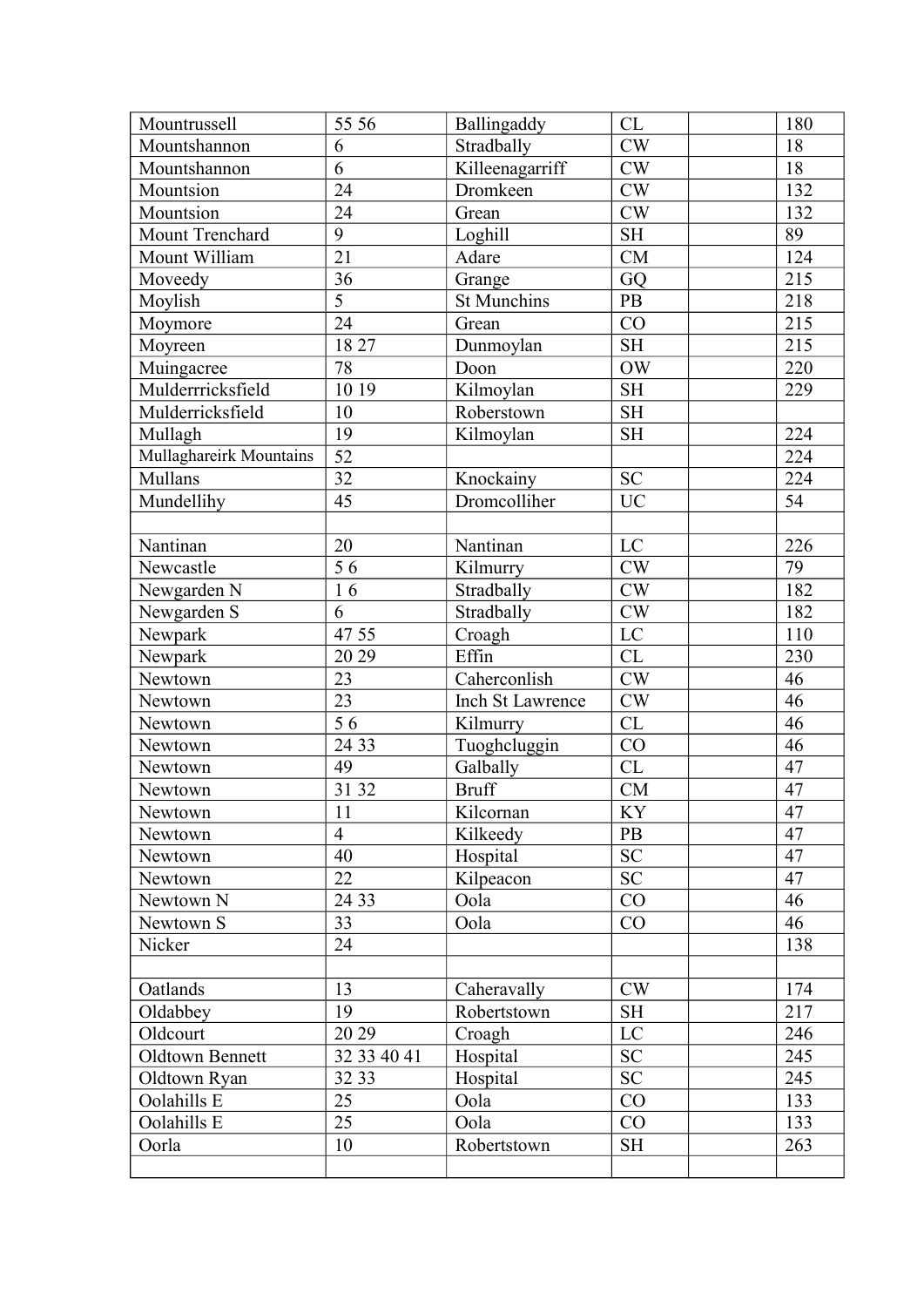| Pallas            | 3745           | Kilmeedy           | <b>UC</b>           | 228 |
|-------------------|----------------|--------------------|---------------------|-----|
| Pallas            | 24             | Grean              | CO                  | 228 |
| Pallas            | 3 1 1          | Chapelrussell      | KY                  | 228 |
| Pallas            | 3 1 1          | Kilcornan          | <b>KY</b>           | 228 |
| Pallasbeg         | 15 24          | Tuogh              | <b>OW</b>           | 228 |
| Pallas Hill       | 24             | Grean              | CO                  | 131 |
| Park              | $\overline{5}$ | <b>St Patricks</b> | CW/LB               | 228 |
| Park              | $\overline{6}$ | Stradbally         | CW                  | 228 |
| Park              | 49 50          | Galbally           | CL                  | 228 |
| Park              | 1827           | Dunmoylan          | <b>SH</b>           | 228 |
| Parkaree          | 22             | Monasternenagh     | PB                  | 229 |
| Parkatotaun       | 22             | Caheravally        | CW                  | 229 |
| Parkatotaun       | 22             | Fedamore           | $\mathrm{CW}$       | 229 |
| Parklewis         | 29             | Rathkeale          | LC                  | 229 |
| Parkmore          | 19             | Robertstown        | $\operatorname{SH}$ | 229 |
| Parkmore          | 19             | Shanagolden        | $\operatorname{SH}$ | 229 |
| Parkroe           | 13             | Caheravally        | CW                  | 230 |
| Parkroe           | 39             | Dromin             | CM                  | 230 |
| Parkwood          | $\overline{6}$ | Stradbally         | CW                  | 136 |
| Patrickswell      | 32             | Knockainy          | <b>SC</b>           | 254 |
| Peafield          | $\overline{5}$ | Kilmurry           | CW                  | 195 |
| Plaukarauka       | 24             | Grean              | CO                  | 232 |
| Port              | 34 42          | Abbeyfeale         | GQ                  | 234 |
| Port              | 21             | Adare              | KY                  | 233 |
| Portane           | 25             | Doon               | CO                  | 233 |
| Portauns          | 47             | St Peter & Pauls   | <b>KM</b>           | 233 |
| Portboy           | 32             | Ballynamona        | <b>SC</b>           | 233 |
| Portcrusha        | $\mathbf{1}$   | Stradbally         | CW                  | 234 |
| Portnard          | 715            | Tuogh              | $\rm{OW}$           | 233 |
| Poultalloon       | 22             | Fedamore           | SC                  | 233 |
| Powerfield        | 22             | Monasternenagh     | <b>SC</b>           | 229 |
| Priorsland        | $\overline{5}$ | Killeely           | $\overline{LB}$     | 174 |
| Priorsland        | $\overline{5}$ | St Michaels        | LB                  | 174 |
| Proonts           | 47             | St Peter & Paul    | KM                  | 234 |
| Prospect          | 16             | Stradbally         | CW                  | 113 |
| Prospect          | 33             | Oola               | CO                  | 234 |
| Puckane           | $\overline{7}$ | Abington           | <b>OW</b>           | 233 |
| Pullagh           | 15 24          | Doon               | CO                  | 233 |
| Pullagh           | 30             | Croom              | CM                  | 233 |
| Pust <sub>N</sub> | 14             | Caherconlish       | CW                  | 234 |
| Pust <sub>N</sub> | 14             | Inch St Lawrence   | CW                  | 234 |
| Pust S            | 14 23          | Caherconlish       | CW                  | 234 |
| Pust S            | 14 23          | Inch St Lawrence   | CW                  | 234 |
|                   |                |                    |                     |     |
| Race              | 24             | Grean              | CO                  | 236 |
| Racebeg           | 24             | Ballynaclogh       | CO                  | 236 |
| Ragamus           | 32             | Knockainy          | <b>SC</b>           | 234 |
| Rahanagh          | 36 44          | Killeedy           | GQ                  | 235 |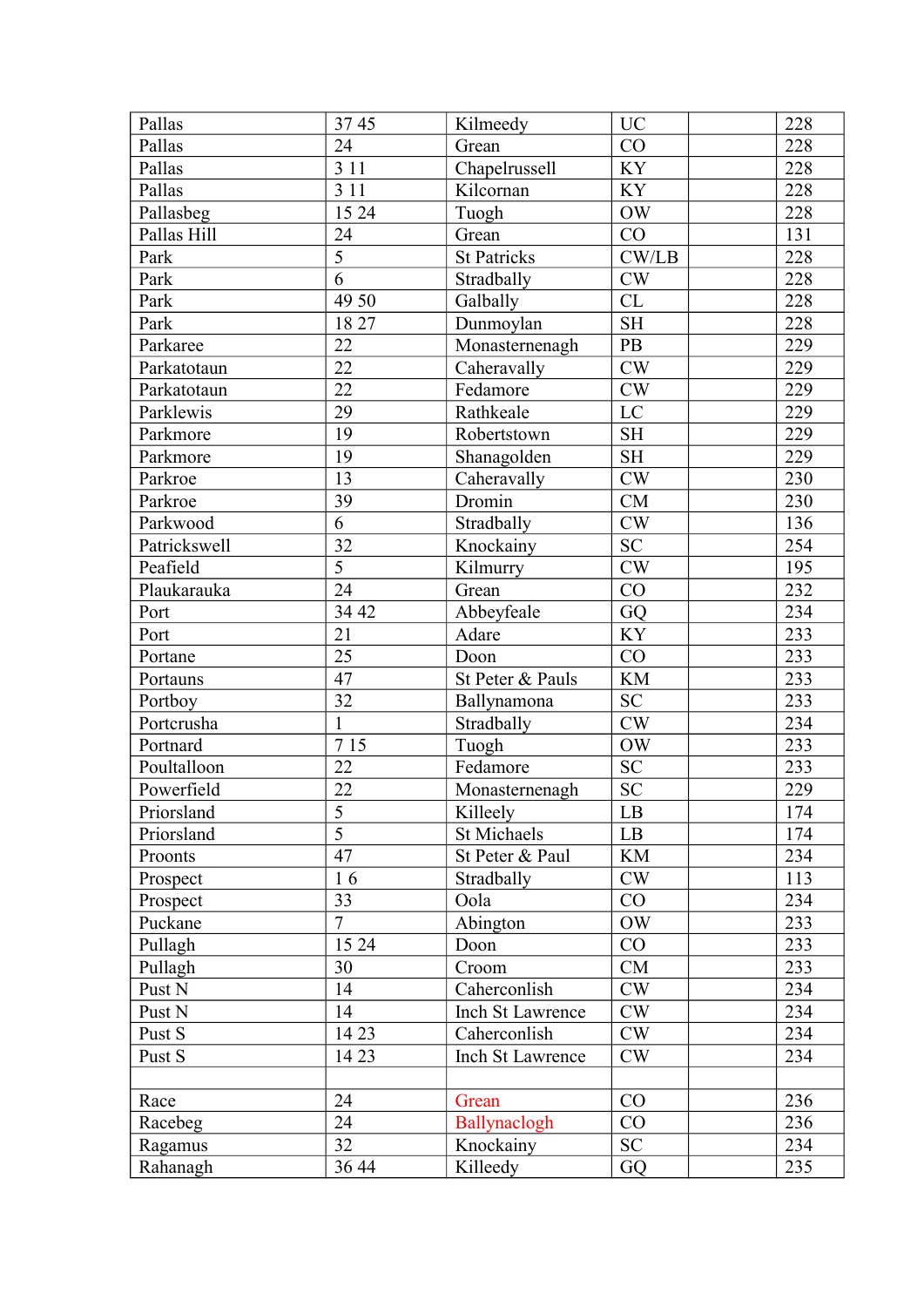| Rahard                   | 33               | Tuoghcluggin       | CO              | 236 |
|--------------------------|------------------|--------------------|-----------------|-----|
| Raheen                   | 13               | Caheravally        | CW              | 235 |
| Raheen                   | 6                | Killeenagarriff    | CW              | 235 |
| Raheen                   | 29               | Croagh             | LC              | 235 |
| Raheen                   | 41 49            | Ballyscaddan       | CL              | 235 |
| Raheen                   | 31 32            | Tullabracky        | CM              | 234 |
| Raheenagh                | 44               | Killeedy           | GQ              | 235 |
| Raheennamadra            | 41 49            | Knocklong          | CL              | 235 |
| Raheenroe                | 56               | Kilflyn            | CL              | 235 |
| Raheenroe                | $\overline{56}$  | Particles          | CL              | 235 |
| Rahina                   | 12               | Kilkeedy           | PB              | 236 |
| Ranahan                  | 19               | Rathkeale          | LC              | 235 |
| Rath                     | 14 15            | Abington           | <b>OW</b>       | 236 |
| Rathanny                 | 40               | Knockainy          | <b>SC</b>       | 237 |
| Rathbane N               | $\overline{513}$ | St Nicholas        | <b>CWLB</b>     | 236 |
| Rathbane S               | 13               | <b>St Nicholas</b> | CW              | 236 |
| Rathbranagh              | 21               | Croom              | CM              | 236 |
| Rathcahill E             | 36 43 44         | Monagay            | GQ              | 238 |
| Rathcahill W             | 43               | Monagay            | GQ              | 238 |
| Rathcannon               | 31 39            | Athlacca           | <b>CM</b>       | 237 |
| Rathfarra                | 19               | Shanagolden        | <b>SH</b>       | 236 |
| Rathfreedy               | 36 37            | Clonelty           | GQ              | 237 |
| Rathgoonan               | 28               | Clonagh            | $\rm LC$        | 239 |
| Rathjordan               | 23 32            | Rathjordan         | CW              | 240 |
| Rathkeale                | 20 20            | Rathkeale          | LC              | 237 |
| <b>Rathkeale Commons</b> | 20 29            | Rathkeale          | LC              | 137 |
| Rathmale                 | 12 13            | Mungret            | PB              | 238 |
| Rathmore N               | 22 31            | Monasternenagh     | <b>SC</b>       | 238 |
| Rathmore S               | 31               | Monasternenagh     | $\overline{SC}$ | 238 |
| Rathnagore               | 1928             | Kilbradan          | <b>SH</b>       | 238 |
| Rathnaneane              | 36               | Monagay            | GQ              | 238 |
| Rathnaseer               | $\overline{29}$  | Nantinan           | $\overline{LC}$ | 238 |
| Rathpalatine             | 45               | Mahoonagh          | GQ              | 238 |
| Rathreagh Beg            | 28               | Clonagh            | LC              | 239 |
| Rathreagh More           | 28               | Clonagh            | LC              | 239 |
| Rathurd                  | 13               | Donaghmore         | CW              | 239 |
| Rathurd                  | 13               | St Nicholas        | CW              |     |
| Rathwood                 | 15               | Abington           | <b>OW</b>       | 137 |
| Rawleystown              | 23 32            | Cahercorney        | ${\rm SC}$      | 26  |
| Raymondstown             | 39               | Dromin             | CM              | 49  |
| Reanagilee Commons       | $\overline{52}$  | Killeedy           | GQ              | 240 |
| Reboge                   | $\overline{5}$   | <b>St Patricks</b> | CW/LB           | 240 |
| Reboge Island            | $\overline{5}$   | <b>St Patricks</b> | LB              | 240 |
| Reboge Meadows           | $\overline{5}$   | <b>St Patricks</b> | CW              | 153 |
| Reenavanna E             | 16               | Doon               | CO              | 241 |
| ReenavannaW              | 8 1 6            | Doon               | CO              | 241 |
| Reens E                  | 28               | Kilscannell        | $\rm LC$        | 241 |
| Reens W                  | 28               | Kilscannell        | LC              | 241 |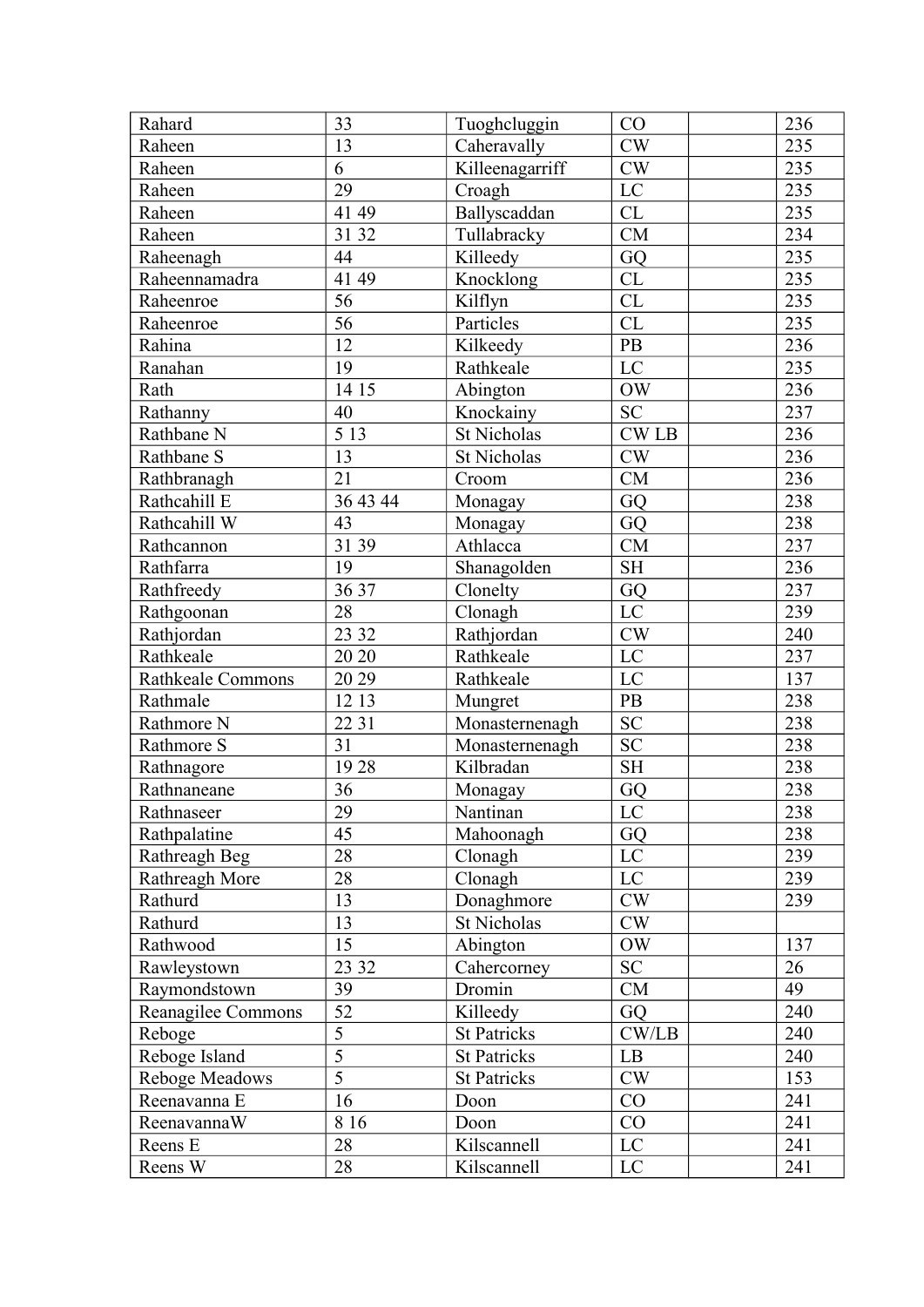| Reerasta N              | 28              | Ardagh              | <b>SH</b>           | 240              |
|-------------------------|-----------------|---------------------|---------------------|------------------|
| Reerasta S              | 28              | Ardagh              | <b>SH</b>           | 240              |
| Rich Hill               | 6               | Stradbally          | CW                  | 132              |
| Richmondvilla           | 12 13 21 22     | Crecora             | PB                  | 252              |
| Riddlestown             | 19 20 28 29     | Doondonnell         | LC                  | 26               |
| Rincullia               | 10 19           | Robertstown         | $\operatorname{SH}$ | 241              |
| Rineroe                 | 21              | Adare               | CM                  | 241              |
| Ringmoylan              | $\overline{3}$  | Ardcanny            | KY                  | 241              |
| Ringmoylan              | $\overline{3}$  | Kilcornan           | <b>KY</b>           | 241              |
| Rintulla                | 1120            | Kilcornan           | KY                  | 241              |
| Rivers                  | 6               | Killeenagariff      | CW                  | 116              |
| Rivers                  | $\overline{6}$  | Kilmurry            | CW                  | 116              |
| Rivers                  | 6               | Stradbally          | CW                  | $\overline{116}$ |
| Riversfield             | 48              | Ardpatrick          | CL                  | 73               |
| Robertstown             | 10 19           | Robertsown          | <b>SH</b>           | $\overline{50}$  |
| Rochestown              | 22 23           | Rochestown          | CW                  | $\overline{27}$  |
| Rockbarton              | 31 32           | Tullabracky         | CM                  | 83               |
| Rockbarton              | 31              | Glenogra            | <b>SC</b>           | 83               |
| Rockfarm                | 23              | Ballybrood          | CW                  | $\overline{83}$  |
| Rockfield               | 22              | Ballycahane         | <b>SC</b>           | 229              |
| Rockstown               | 22 23           | Fedamore            | CW                  | 38               |
| Rockstown               | 23              | Rochestown          | CW                  | 38               |
| Rooskagh E              | 35 36           | Ardagh              | <b>SH</b>           | 243              |
| Rooskagh W              | 35              | Ardagh              | <b>SH</b>           | 243              |
| Rootiagh                | 13              | Crecora             | PB                  | 243              |
| Rootiagh                | 23 32           | Crecora             | PB                  | 243              |
| Rossard                 | 14              | Ludden              | CW                  | 242              |
| Rossbane                | 46              | Corcomohide         | <b>UC</b>           | 242              |
| Rossbrien               | 13              | <b>St Michaels</b>  | PB                  | 242              |
| Rossmore                | 37 38 45 46     | Corcomohide         | <b>UC</b>           | 242              |
| Rosstemple              | 31 39           | Athlacca            | CM                  | 242              |
| Rosstemple              | $\overline{31}$ | $\overline{C}$ room | CM                  | $\overline{242}$ |
| Routagh                 | 13              | Donaghmore          | CW                  | 243              |
| Rower Beg               | 21              | Adare               | CM                  | 241              |
| Rower More              | 21              | Adare               | CM                  | 241              |
| Roxborough              | 13              | Caheravally         | CW                  | 27               |
| Ruan                    | 16              | Stradbally          | $\mathrm{CW}$       | 243              |
| Ruppulagh               | 56 57           | Darragh             | CL                  | 242              |
| Rylanes                 | 29              | Rathkeale           | $\rm LC$            | 240              |
| Rylanes                 | 29              | Ballingarry         | LC                  | 240              |
| <b>Ryves Castle</b>     | 41 49           | Ballyscaddan        | CL                  | 70               |
|                         |                 |                     |                     |                  |
| <b>St Francis Abbey</b> | 5               | St Marys            | LB                  | 217              |
| Sallymount              | 6               | Stradbally          | CW                  | 132              |
| Sandylane               | 14              | Abington            | <b>CW</b>           | 74               |
| Sandylane               | 14              | Caherconlish        | CW                  | 74               |
| Scart                   | 13 14           | Cahernarry          | CW                  | 243              |
| Scart                   | 6 14            | Derrygalvin         | <b>CW</b>           | 244              |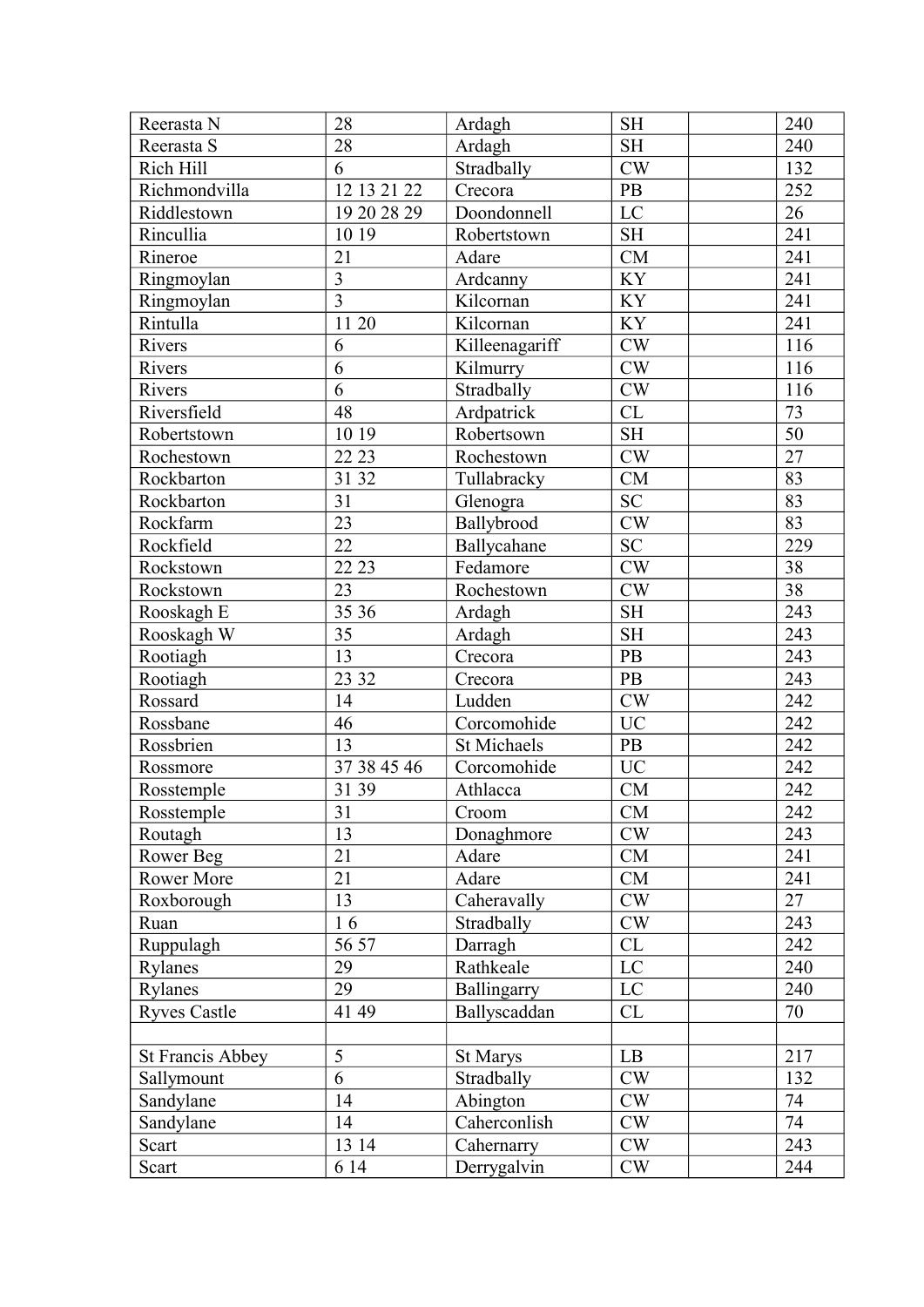| LC<br>Scart<br>20<br>Nantinan                                                 | 244              |
|-------------------------------------------------------------------------------|------------------|
| 24 33<br>CO<br>Scart<br>Kilteely                                              | 244              |
| 41<br>CO<br>Scarteen<br>Ballyscaddan                                          | 244              |
| Dromin<br>39<br><b>CM</b><br>Scoul                                            | 244              |
| 39<br>Scoul<br><b>CM</b><br>Uregare                                           | 244              |
| 58<br>Kilbeheny<br>CL<br>Scrowmore                                            | 250              |
| $\overline{52}$<br>GQ<br>Killeedy<br>Seeconglas                               | 250              |
| $\overline{UC}$<br>21 30<br>Croom<br>Shanaclogh                               | 246              |
| Shanaclogh<br>22<br>Crecora<br><b>PB</b>                                      | 246              |
| 33A<br>CO<br>Shanaclogh E<br>Oola                                             | 246              |
| 33A<br>CO<br>Shanaclogh W<br>Oola                                             | 246              |
| 7 15 16<br>Shanacloon<br>CO<br>Doon                                           | 246              |
| <b>SH</b><br>Shanagolden<br>19<br>Shanagolden                                 | 247              |
| Shanagolden Demesne<br>19<br>Robertstown<br><b>SH</b>                         | 247              |
| 10 19<br><b>SH</b><br>Shanagolden Demesne<br>Shanagolden                      | 247              |
| Shanbally<br>11<br>Kilcornan<br>KY                                            | 246              |
| Shandangan<br>24<br>Tuoghcluggin<br>CO                                        | 246              |
| 36<br>GQ<br>Shangarry<br>Monagay                                              | 247              |
| Shanid Lower<br>Kilmoylan<br><b>SH</b><br>18 19                               | 245              |
| <b>SH</b><br>19<br>Shanid Upper<br>Kilmoylan                                  | 245              |
| $\overline{5}$<br>PB<br>Shannabooly<br><b>St Munchins</b>                     | 246              |
| $\overline{3}$<br><b>KY</b><br>Shannongrove<br>Ardcanny                       | 106              |
| 10 11<br>LC<br>Shannonview<br>Askeaton                                        | 49               |
| 3 4 11 12<br><b>KY</b><br>Shanpallas<br>Chapelrussell                         | 247              |
| Shanrath<br>36 44<br>Mahoonagh<br>GQ                                          | 247              |
| KY<br>12 21<br>Shantraud<br>Adare                                             | 247              |
| <b>UC</b><br>45<br>Sheshiv<br>Cloncrew                                        | 218              |
| $\overline{5}$<br>$\mathrm{CW}/\mathrm{LB}$<br><b>St Patricks</b><br>Singland | 243              |
| 21 30<br>CM<br>Skagh<br>Croom                                                 | 244              |
| Skahard<br>Caherconlish<br>CW<br>14                                           | 245              |
| 13<br>PB<br>Skehacreggaun<br>Mungret                                          | 245              |
| Kilscannell<br>28<br>$\overline{LC}$<br>Skehanagh                             | $\overline{244}$ |
| 22<br><b>PB</b><br>Ballycahane<br>Skehanagh                                   | 245              |
| 22<br>Kilpeacon<br>PB<br>Skehanagh                                            | 245              |
| Fedamore<br><b>SC</b><br>Skool<br>22 23                                       | 245              |
| Skoolhill<br>22 23<br><b>SC</b><br>Fedamore                                   | 132              |
| 13<br>Mungret<br>PB<br>Sluggary                                               | 248              |
| Galbally<br>Snugborough<br>49<br>CL                                           | 248              |
| $\overline{5}$<br>CW/LB<br>Spital-land<br><b>St Lawrence</b>                  | 174              |
| 49<br>CL<br><b>Ballylanders</b><br>Spittle                                    | 249              |
| Spittle<br>56 57<br>CL<br>Darragh                                             | 249              |
| Springield<br>Killagholehane<br>45 54<br>GQ                                   | 196              |
| 22<br>Monasternenagh<br><b>PB</b><br>Springlodge                              | 184              |
| 14<br>CW<br>Srahane<br>Carrigparson                                           | 249              |
| 14<br>Caherconlish<br>Srahane E<br>CW                                         | 249              |
| 14<br>Srahane W<br>Caherconlish<br>CW                                         | 249              |
| $\overline{5}$<br>CW<br>Sreelane<br>Kilmurry                                  | 249              |
| 10 19<br>Shanagolden<br>Sroolane<br><b>SH</b>                                 | 250              |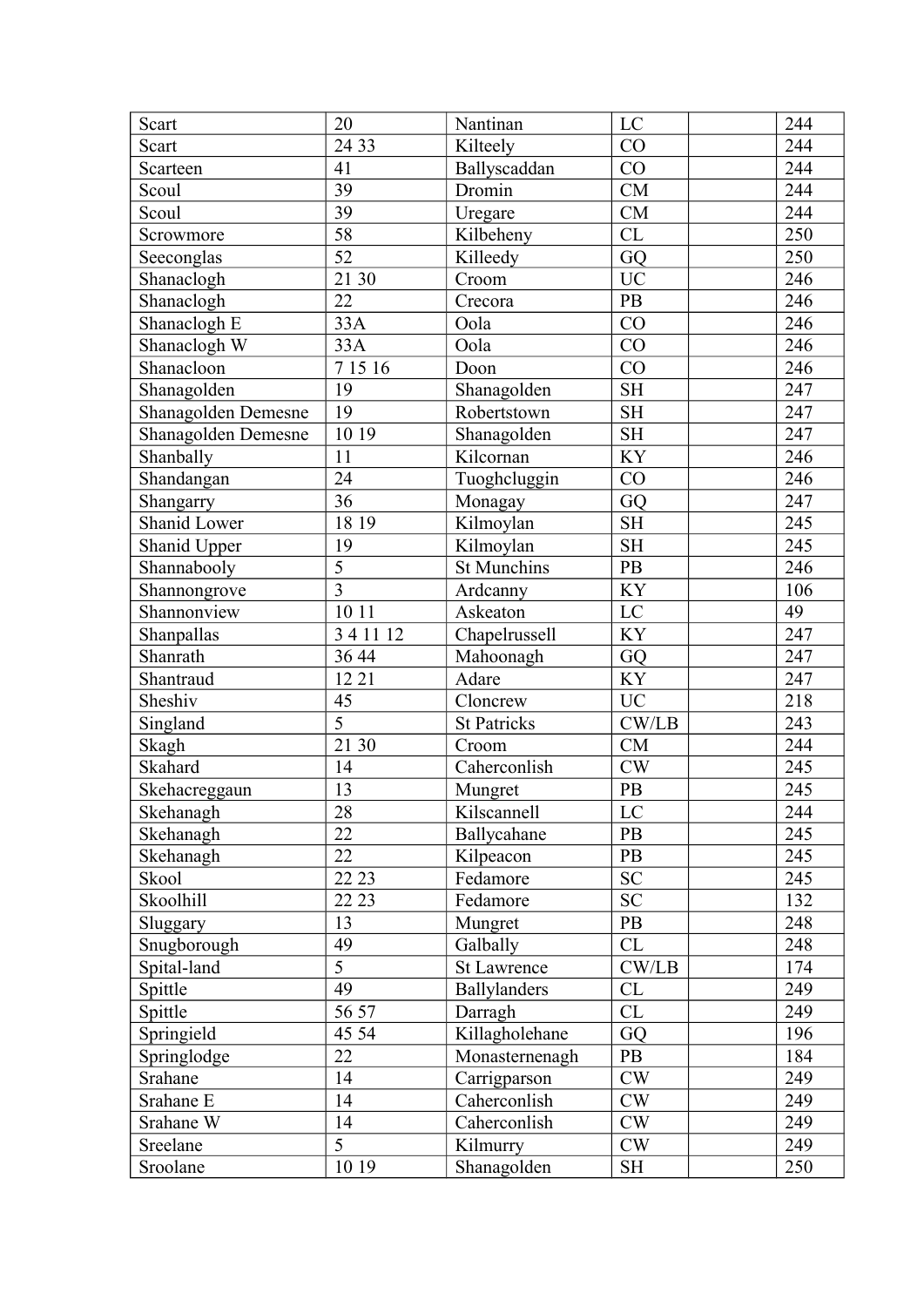| Sroolane N      | 10              | Robertstown            | <b>SH</b>     | 250             |
|-----------------|-----------------|------------------------|---------------|-----------------|
| Sroolane S      | 10 19           | Robertstown            | <b>SH</b>     | 250             |
| <b>Steales</b>  | 39 47           | St Peter & Paul        | <b>KM</b>     | 250             |
| Stephenstown    | 40              | Athneasy               | CL            | 53              |
| Stokesfield     | 10 19           | Robertstown            | <b>SH</b>     | 229             |
| Stonehall       | 11              | Kilcornan              | <b>KY</b>     | 5               |
| Stonepark       | $\overline{23}$ | Ludden                 | CW            | 202             |
| Stonetown       | $\overline{5}$  | <b>St Nicholas</b>     | ${\rm LB}$    | 41              |
| Stoneville      | 20              | Nantinan               | LC            | 175             |
| Stoneville      | 20              | Rathkeale              | LC            | 175             |
| Stookeens       | 48              | Kilbreedy Major        | CL            | 250             |
| Stradbally N    | 16              | Stradbally             | CW            | 249             |
| Stradbally S    | 16              | Stradbally             | $\mathrm{CW}$ | 249             |
| Sugarhill       | 35              | Monagay                | GQ            | 123             |
| Summerville     | 3 1 1           | Kilcornan              | <b>KY</b>     | 159             |
| Sunglen         | 24              | Grean                  | CO            | 249             |
| Sunville        | 24              | Gran                   | CO            | 33              |
| Sunville Lower  | 48 56           | Particles              | CL            | 20              |
| Sunville Upper  | 56              | Particles              | <b>CL</b>     | 20              |
|                 |                 |                        |               |                 |
| Tankardstown    | 40              | Uregare                | ${\rm SC}$    | 54              |
| Tankardstown N  | 39 47           | Tankardstown           | CM            | $\overline{54}$ |
| Tankardstown S  | 47              | Tankardstown           | CM            | $\overline{54}$ |
| Teermena        | 36              | Monagay                | GQ            | 253             |
| Teermore        | 48              | Kilbreedy Major        | CL            | 253             |
| Teernahilla     | 37              | Cloncagh               | <b>UC</b>     | 253             |
| Teervena        | $\overline{37}$ | Cloncagh               | <b>UC</b>     | 253             |
| Templeathea E   | 27 35           | Rathronan              | <b>SH</b>     | 251             |
| Templeathea W   | 26 27 34 35     | Rathronan              | <b>SH</b>     | 251             |
| Templebredon    | 33              | Templebredon           | CO            | 251             |
| Templeglentan E | 43              | Monagay                | GQ            | 251             |
| Templeglentan W | $\overline{43}$ | Monagay                | GQ            | 251             |
| Tervoe          | 4 1 2           | Kilkeedy               | PB            | 252             |
| Thomastown      | $\overline{56}$ | Kilfinnane             | CL            | 54              |
| Thomastown      | 47              | Kilbreedy Minor        | CM            | $\overline{55}$ |
| Thornfield      | 6               | Killeenagarriff        | CW            | 247             |
| Tiermore        | 19              | Shanagolden            | <b>SH</b>     | 253             |
| Tinnacullia     | 11 20           | Kilcornan              | <b>KY</b>     | 252             |
| Tinnakilla      | 18              | Kilmoylan              | <b>SH</b>     | 252             |
| Tinnatarriff    | 15              | Tuogh                  | <b>OW</b>     | 255             |
| Toberagarriff   | 6 14            | Abington               | $\rm{OW}$     | 253             |
| Tobermalug      | 14              | Caherconlish           | CW            | 253             |
| Tobermurry      | 11              | Kildimo                | <b>KY</b>     | 254             |
| Tobernea        | 47              | <b>Kilbreedy Minor</b> | CM            | 254             |
| Tobernea E      | 47              | Effin                  | CM            | 254             |
| Tobernea Middle | 47              | Effin                  | CM            | 254             |
| Tobernea W      | 47 55           | Effin                  | CM            | 254             |
| Toberyquin      | 13              | Caheravally            | <b>CW</b>     | 254             |
|                 |                 |                        |               |                 |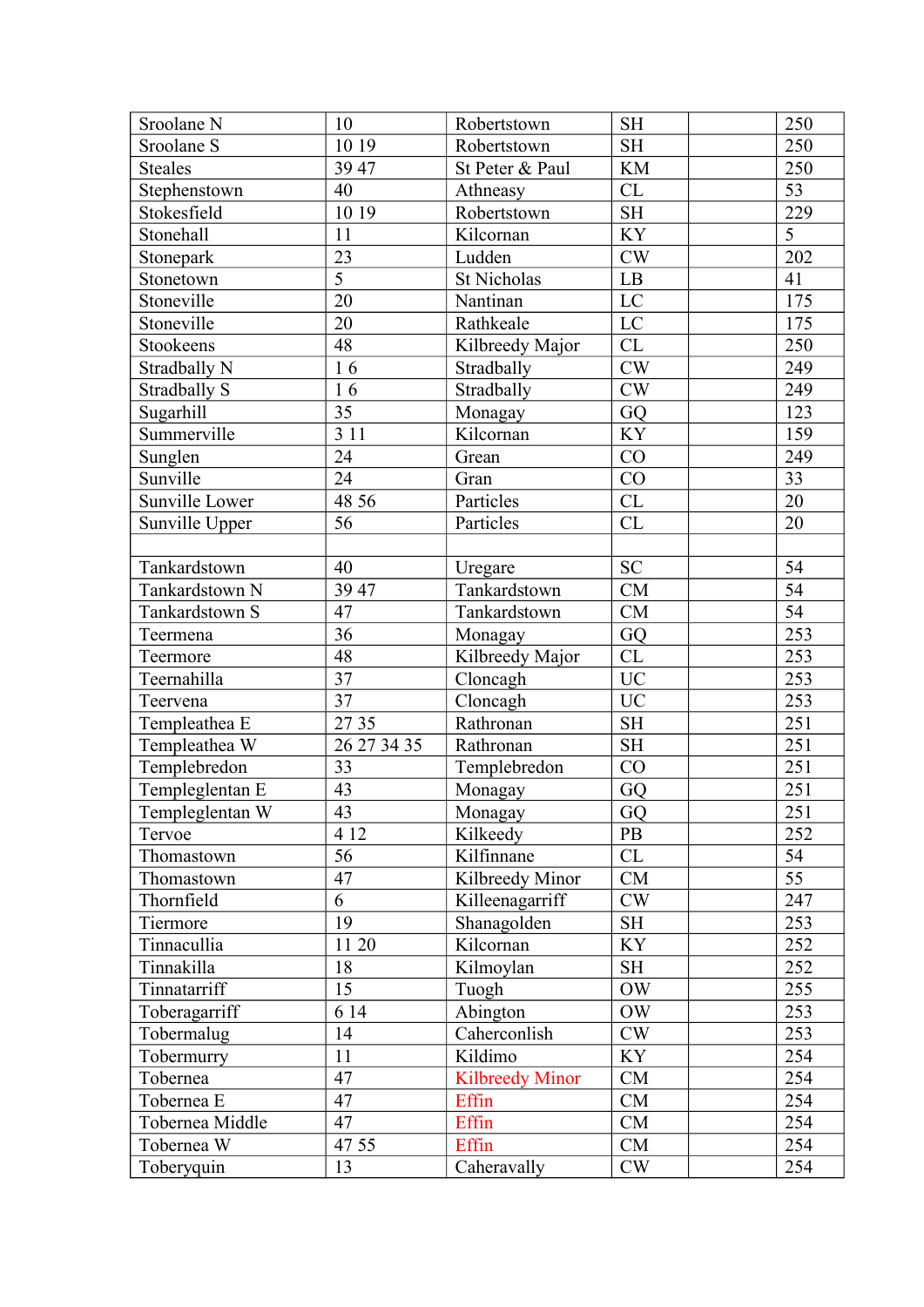| Tomdeely N      | 10 11           | Tomdeely        | LC                  | 256     |
|-----------------|-----------------|-----------------|---------------------|---------|
| Tomdeely S      | 10              | Tomdeely        | LC                  | 256     |
| Tonaree         | 33              | Templebredon    | CO                  | 255     |
| Tonbaun         | 21 22           | Cecora          | PB                  | 255     |
| Tonlegee        | 12              | Kildimo         | KY                  | 255     |
| Tonteere        | 23              | Ballybrood      | CW                  | 255     |
| Toomaline Lower | 16 25           | Doon            | CO                  | 256     |
| Toomaline Upper | 16              | Doon            | CO                  | 256     |
| Toor            | 56              | Particles       | CL                  | 257     |
| Tooradoo        | 3435            | Rathronan       | <b>SH</b>           | 257     |
| Tooraleagan     | $\overline{57}$ | Ballylanders    | CL                  | 257     |
| Tooraree Lower  | 1827            | Kilfergus       | <b>SH</b>           | 259     |
| Tooraree Upper  | 18 27           | Kilfergus       | $\operatorname{SH}$ | 259     |
| Tooreen         | 13 14           | Carrigparson    | CW                  | 257     |
| Tooreen         | 30 31           | Croom           | <b>CM</b>           | 257     |
| Tooreendonnell  | 27              | Kilmoylan       | <b>SH</b>           | 257     |
| Tooreennagreana | 53              | Killeedy        | GQ                  | 257     |
| Toorlougher     | $\overline{7}$  | Abington        | <b>OW</b>           | 257     |
| Toornafulla     | 43 52           | Killeedy        | GQ                  | 257     |
| Toryhill        | 21 22           | Croom           | PB                  | 127     |
| Towlerton       | $\overline{5}$  | Kilmurry        | $\mathrm{CW}$       | 251     |
| Treanboy        | $\overline{36}$ | Monagay         | GQ                  | 256     |
| Treanlewis      | 47              | St Peter & Paul | <b>KM</b>           | 256     |
| Treanmanagh     | 24 33           | Grean           | CO                  | 256     |
| Tubbrid         | 19              | Kilmoylan       | <b>SH</b>           | 252     |
| Tulla           | 57              | Darragh         | CL                  | 260     |
| Tullabeg        | $\overline{24}$ | Ballynaclogh    | CO                  | 258     |
| Tullabracky     | 31 32           | Tullabracky     | <b>CM</b>           | 258     |
| Tullaha         | 4 4 5 5 4       | Killagholehane  | GQ                  | 258     |
| Tullerboy       | 31 39           | Athlacca        | <b>CM</b>           | 259     |
| Tulligmacthomas | 45              | Dromcolliher    | <b>UC</b>           | $260\,$ |
| Tulligoline N   | 3543            | Monagay         | GQ                  | 260     |
| Tulligoline S   | 43              | Monagay         | GQ                  | 260     |
| Tullovin        | 30 31           | Anhid           | CM                  | 259     |
| Tullovin        | 30 31           | Croom           | CM                  | 259     |
| Tullyglass      | 17              | Kilfergus       | <b>SH</b>           | 259     |
| Tullyleague     | 1726            | Kilfergus       | <b>SH</b>           | 259     |
| Tullyleak       | 48              | Kilbreedy Major | CL                  | 260     |
| Tuogh           | 12 20 21        | Adare           | <b>KY</b>           | 258     |
| Tuogh           | 15              | Tuogh           | <b>OW</b>           | 258     |
| Turagh          | 15              | Tuogh           | <b>OW</b>           | 251     |
| Tynacocka       | 39              | Uregare         | CM                  | 255     |
|                 |                 |                 |                     |         |
| Uregare         | 39 40           | Uregare         | CM                  | 262     |
|                 |                 |                 |                     |         |
| Walshestown     | 36              | Mahoonagh       | GQ                  | 12      |
| Waterpark       | 6               | Killeenagarriff | CW                  | 201     |
| Wellfield       | 39              | Dromin          | CM                  | 39      |